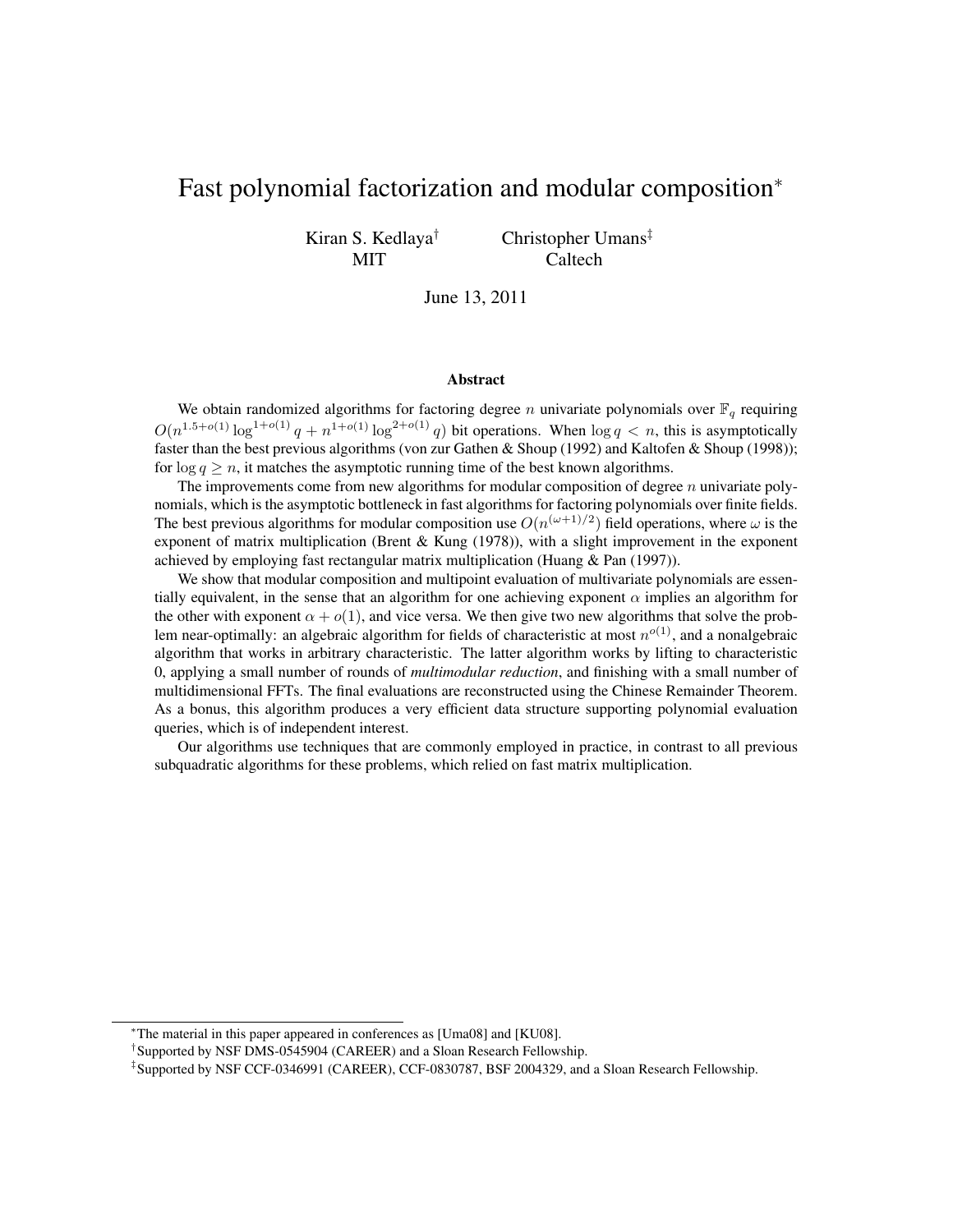# 1 Introduction

Polynomial factorization is one of the central problems in computer algebra. Milestones in the development of polynomial-time algorithms for factoring in  $\mathbb{F}_q[X]$  are the algorithms of Berlekamp [Ber70], Cantor & Zassenhaus [CZ81], von zur Gathen & Shoup [vzGS92] and Kaltofen & Shoup [KS98]. See the surveys [vzGP01, Kal03, vzG06]. Presently, there are practical algorithms that factor degree *n* polynomials over  $\mathbb{F}_q$  using a quadratic number of operations (ignoring for a moment the dependence on *q*), and subquadratic algorithms that rely on fast matrix multiplication [KS98]. Efficient algorithms for factoring polynomials over other domains (e.g., Q, Z, algebraic number fields) and for factoring multivariate polynomials in turn depend on factoring in  $\mathbb{F}_q[X]$ .

The bottleneck in most modern factoring algorithms (including the asymptotically fastest ones) turns out to be the computation of the "Frobenius power" polynomials,  $X^{q^i}$ , modulo the degree *n* polynomial *h* to be factored, for various *i* between 1 and *n*. When  $i = n$ , a repeated-squaring approach requires  $n \log q$ modular multiplications of degree *n* polynomials. A clever improvement based on the so-called "polynomial representation of the Frobenius map" (an idea attributed to Kaltofen) was exploited in this context by von zur Gathen & Shoup [vzGS92]: first compute  $X<sup>q</sup>$  mod  $h(X)$  by repeated squaring, then *compose* that polynomial with itself modulo  $h(X)$  to get

$$
(X^q)^q \bmod h(X) = X^{q^2} \bmod h(X).
$$

Repeating the composition  $\log n$  times produces  $X^{q^n}$  mod  $h(X)$  with only  $\log q$  modular multiplications and  $\log n$  modular compositions overall. There are subquadratic algorithms for modular composition, and so this approach is asymptotically superior to the straightforward repeated-squaring algorithm. The same idea can also be applied to other problems that arise in polynomial factorization, like computing the norm and trace maps,  $X^{q^{n-1}+q^{n-2}+\cdots+q+1}$  and  $X^{q^{n-1}}+X^{q^{n-2}}+\cdots+X^q+X$ , with similar speedups.

Thus the modular composition problem emerges as a crucial component of the fastest factoring algorithms (as well as other problems, such as irreducibility testing and constructing irreducible polynomials [Sho94], and manipulating normal bases of finite fields [KS98]). Indeed, if we could compute  $f(g(X)) \mod h(X)$  for degree *n* polynomials  $f, g, h \in \mathbb{F}_q[X]$  in  $n^{\alpha}$  operations, then there are algorithms for factoring degree *n* polynomial over  $\mathbb{F}_q$  using

$$
O(n^{\alpha+1/2+o(1)} + n^{1+o(1)}\log q)
$$

operations. For comparison, the currently fastest algorithms take either  $O(n^2 + n \log q) \cdot \text{poly}\log(n, \log q)$ [vzGS92] or  $O(n^{1.815} \log q) \cdot \text{poly}\log(n, \log q)$  [KS98] operations (also, see the more precise accounting and detailed comparisons in Figure 1 of [KS98]).

### 1.1 Modular composition of polynomials

The problem of modular composition is, given three degree *n* univariate polynomials  $f(x)$ ,  $g(x)$ ,  $h(x)$  over a ring with *h* having invertible leading coefficient, to compute  $f(g(x))$  (mod  $h(x)$ ). In contrast to other basic modular operations on polynomials (e.g., modular multiplication), it is *not* possible to obtain an asymptotically fast algorithm for modular composition with fast algorithms for each step in the natural two step procedure (i.e., first compute  $f(g(x))$ , then reduce modulo  $h(x)$ ). This is because  $f(g(x))$  has  $n^2$  terms, while we hope for a modular composition algorithm that uses only about  $O(n)$  operations. Not surprisingly, it is by considering the overall operation (and beating *n* 2 ) that asymptotic gains are made in algorithms that employ modular composition.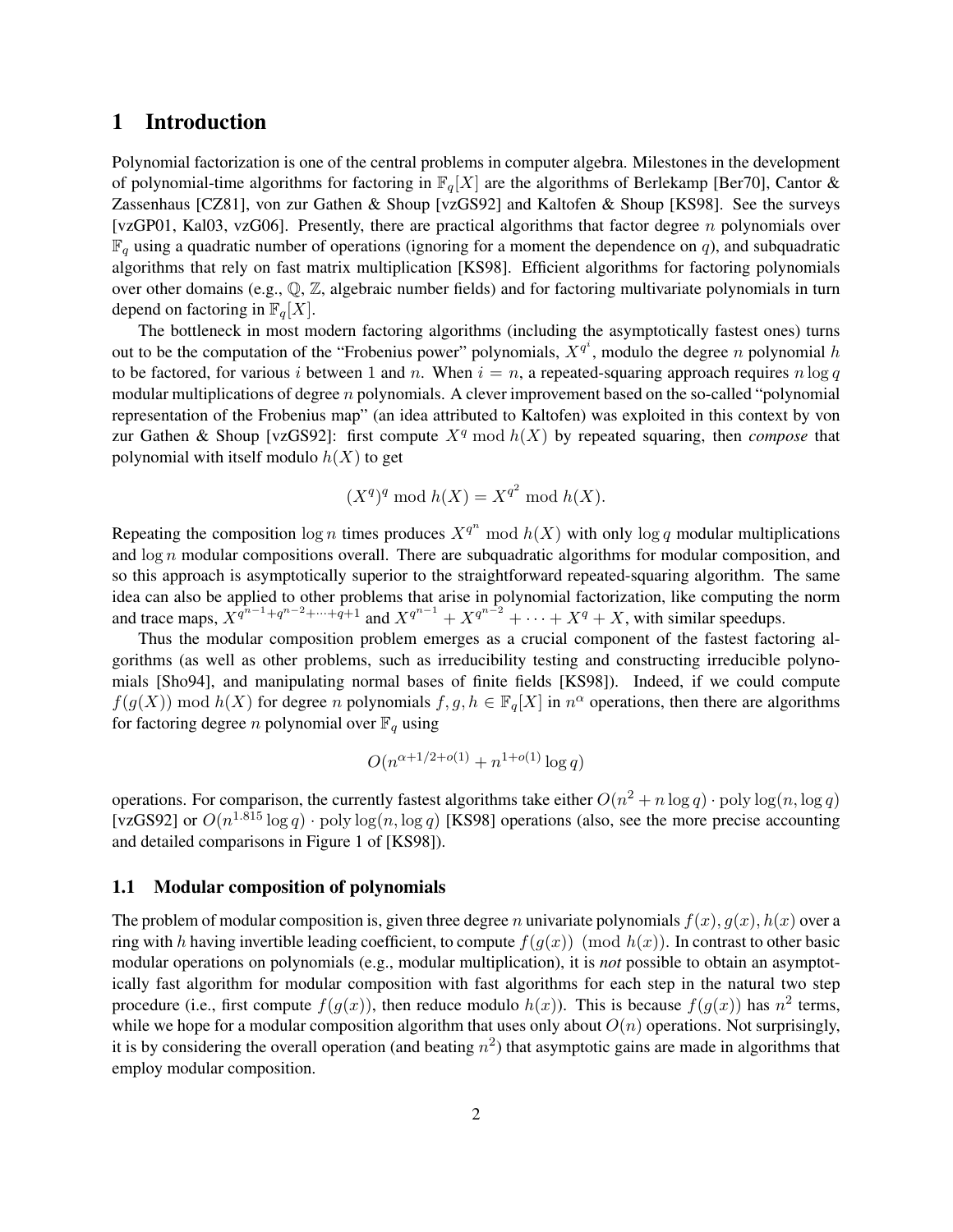Perhaps because nontrivial algorithms for modular composition must handle the modulus in an integrated way (rather than computing a remainder after an easier, nonmodular computation) there have been few algorithmic inroads on this seemingly basic problem. Brent & Kung [BK78] gave the first nontrivial algorithm in 1978, achieving an operation count of  $O(n^{(\omega+1)/2})$ , where  $\omega$  is the exponent of matrix multiplication (the best upper bound is currently *ω <* 2*.*376 [CW90]). Huang & Pan [HP98] achieved a small improvement, by noting that the bound is actually  $O(n^{\omega_2/2})$  where  $\omega_2$  is the exponent of  $n \times n$  by  $n \times n^2$ matrix multiplication, and giving an upper bound on  $\omega_2$  that is slightly better than 2.376 + 1. Even with optimal matrix multiplication, these algorithms cannot beat  $O(n^{1.5})$ , and it is currently not feasible in practice to achieve their theoretical guarantees, because those rely on the asymptotically fastest algorithms for matrix multiplication, which are currently impractical. Finding new algorithms for MODULAR COMPOSITION with running times closer to  $O(n)$  was mentioned several times as an important and longstanding open problem (cf. [Sho94, KS98], [BCS97, Problem 2.4], [vzGG99, Research Problem 12.19]).

We note that the special case of modular composition in which the modulus  $h(X)$  is  $X^d$  has an algorithm attributed to Brent & Kung that uses  $O(n^{1.5}) \cdot \text{poly}\log(n)$  operations (see Exercise 12.4 in [vzGG99]), and a different algorithm by Bernstein [Ber98] that is faster in small characteristic. However, this special case is not useful for polynomial factorization (and other applications), because in these applications  $h(X)$  ends up being the input polynomial, and modular composition is used as a means of determining its (initially unknown) structure.

#### 1.2 From modular composition to multivariate multipoint evaluation

While the algorithms of [BK78] and [HP98] reduce MODULAR COMPOSITION to matrix multiplication, in this paper, we reduce MODULAR COMPOSITION to the problem of MULTIVARIATE MULTIPOINT EVALUA-TION of polynomials over a ring *R*: given an *m*-variate polynomial *f*(*X*0*, . . . , Xm−*1) over *R* of degree at most *d* − 1 in each variable, and given  $\alpha_i \in R^m$  for  $i = 0, \ldots, N - 1$ , compute  $f(\alpha_i)$  for  $i = 0, \ldots, N - 1$ . Using this reduction, an algorithm for MULTIVARIATE MULTIPOINT EVALUATION that is optimal up to lower order terms yields an algorithm for MODULAR COMPOSITION that is optimal up to lower order terms.

In fact, we consider a slight generalization of modular composition, in which we are given a *multivariate polynomial*  $f(X_1, X_2, \ldots, X_m) \in R[X_1, X_2, \ldots, X_m]$  and *m* univariate polynomials

$$
g_1(X),\ldots,g_m(X)\in R[X]
$$

together with the modulus  $h(X) \in R[X]$  (with invertible leading coefficient) and we wish to compute

$$
f(g_1(X),\ldots,g_m(X)) \bmod h(X).
$$

We show that MULTIVARIATE MULTIPOINT EVALUATION and this general version of MODULAR COMPOSI-TION are in a precise sense *equivalent* (via reductions in both directions). This suggests that the reduction to MULTIVARIATE MULTIPOINT EVALUATION is the "right" approach, and indeed that progress on MODULAR COMPOSITION cannot be achieved without progress on MULTIVARIATE MULTIPOINT EVALUATION.

Recall that one can evaluate a degree *n univariate* polynomial at *n* evaluation points in  $O(n \log^2 n)$ operations, for an amortized cost of only  $O(\log^2 n)$  operations per evaluation. However, nothing similar is known for multipoint evaluations of multivariate polynomials, which seems to be a significantly more challenging problem. The only improvement over the straightforward algorithm is by Nüsken & Ziegler [NZ04], who show how to evaluate bivariate polynomials with individual degrees *d* at  $d^2$  points in  $O(d^{\omega_2/2+1})$  operations; their algorithm generalizes to the *m*-variate case where it takes  $O(d^{(\omega_2/2)(m-1)+1})$  operations. Unfortunately, this is not enough to yield an improved algorithm for MODULAR COMPOSITION via the above equivalence.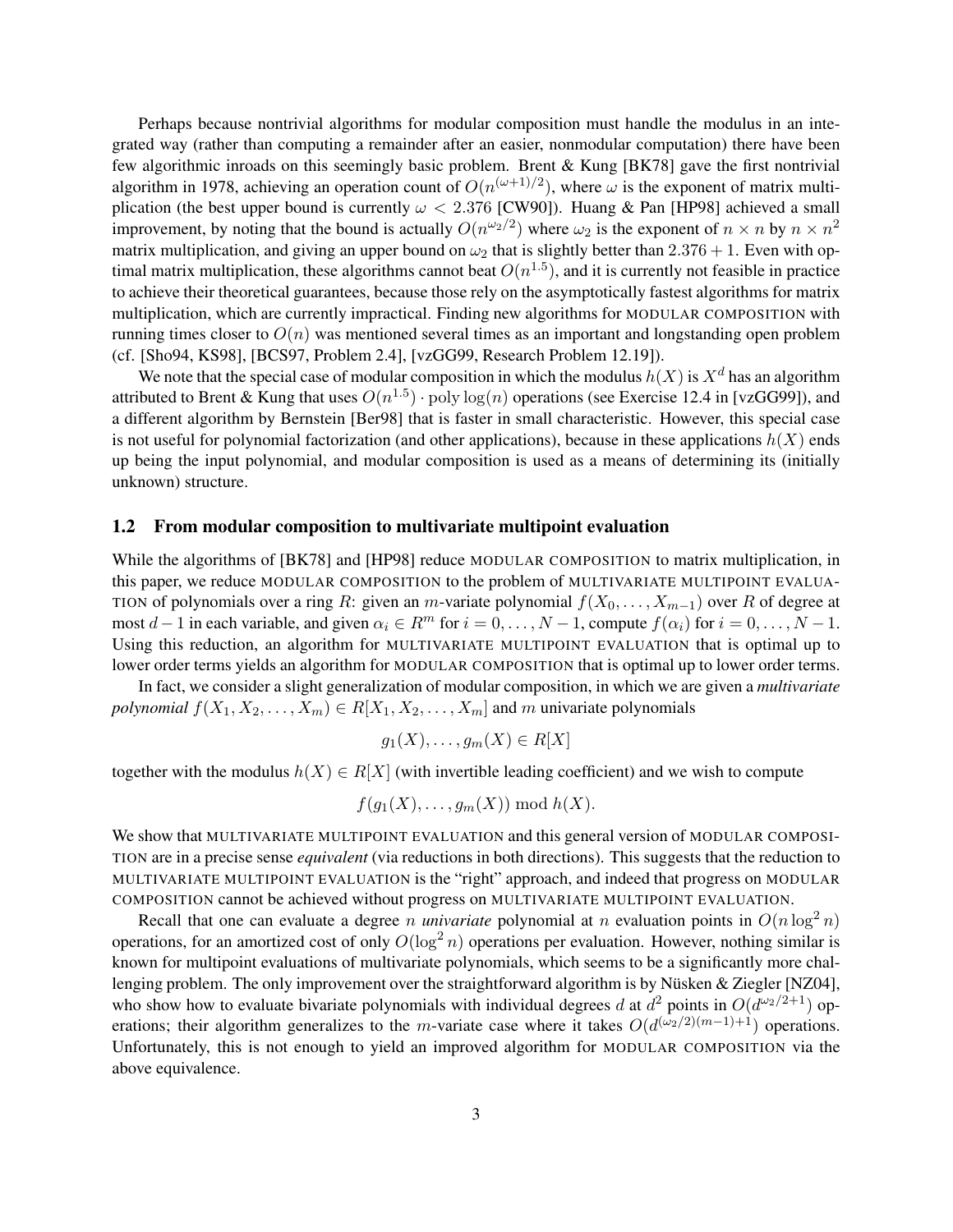### 1.3 Our results

In this paper, we essentially solve the MODULAR COMPOSITION problem completely, presenting algorithms that work over any finite field, whose running times are optimal up to lower order terms. We do this via the aforementioned reduction, by giving new algorithms for MULTIVARIATE MULTIPOINT EVALUATION with running times that are optimal up to lower order terms.

We give two very different algorithms for MULTIVARIATE MULTIPOINT EVALUATION. The first works over any finite field (and even more general rings of the form  $(\mathbb{Z}/r\mathbb{Z})[Z]/(E(Z))$ , where *E* is some monic polynomial). It solves the problem by lifting to characteristic 0 followed by recursive multimodular reduction and a small number of multidimensional FFTs. A major advantage of this algorithm is that it is simple and implementable. A minor disadvantage is that it is nonalgebraic — it requires bit operations to compute the modular reductions. A purely algebraic algorithm carries some aesthetic appeal, and could be important in settings where one is working in an arithmetic model of computation (see, e.g., the pseudorandom generator of [KI04] for an example involving polynomial factorization). Our second algorithm has the advantage of being algebraic, but it works only in fields of small characteristic. It solves the problem by reducing MULTIVARIATE MULTIPOINT EVALUATION to multipoint evaluation of a *univariate* polynomial *over an extension ring*; to actually make this natural idea work requires a fairly intricate lifting using the *p*-power Frobenius, where *p* is the characteristic.

An important feature of both of our algorithms is that they do *not* rely on fast matrix multiplication. The main operations are standard fast univariate polynomial arithmetic operations, and multipoint evaluation and interpolation of univariate polynomials. All of these problems have algorithms that are asymptotically optimal up to lower order terms, and that are very reasonable in practice. In all of the settings we have mentioned where modular composition is the crucial subroutine, the other parts of the algorithms are again these standard fast and practical operations, so the algorithms derived from our new algorithm could be feasible in practice. However, we have not attempted to optimize for feasibility in our choices of parameters, so some care may be needed in order to obtain usable implementations.

In the next two subsections, we describe in more detail the techniques used in each of our two algorithms.

### 1.4 Techniques used in the multimodular reduction algorithm

We describe the main idea assuming the ring is  $\mathbb{F}_p$ , for p prime; the reduction from the general case to this case uses similar ideas.

A basic observation when considering algorithms for MULTIVARIATE MULTIPOINT EVALUATION is that *if* the evaluation points happen to be all of  $\mathbb{F}_p^m$ , then they can be computed all at once via the multidimensional (finite field) FFT, with an operation count that is best-possible up to logarithmic factors. More generally, if the evaluation points happen to be *well-structured* in the sense of being all of *S <sup>m</sup>* for some subset  $S \subseteq \mathbb{F}_p$ , then by viewing  $\mathbb{F}_p[X_0, X_1, \ldots, X_{m-1}]$  as  $\mathbb{F}_p[X_0, X_1, \ldots, X_{m-2}][X_{m-1}]$  and applying an algorithm for univariate multipoint evaluation, and repeating *m* times, one can again achieve an optimal algorithm up to logarithmic factors. But these are both very special cases, and the general difficulty with MULTIVARIATE MULTIPOINT EVALUATION is contending with highly unstructured sets of evaluation points in  $\mathbb{F}_p^m$ .

Our main idea is to use *multimodular reduction* to transform an arbitrary set of evaluation points into a "structured" one to which the FFT solution can be applied directly. Given a *m*-variate polynomial *f* with individual degrees at most  $d-1$ , and evaluation points  $\alpha_i \in \mathbb{F}_p^m$ , we lift f and each evaluation point to the integers by identifying the field  $\mathbb{F}_p$  with the set  $\{0, \ldots, p-1\}$ . We can then compute the multipoint evaluation by doing so over  $\mathbb Z$  and reducing modulo  $p$ . To actually compute the evaluation over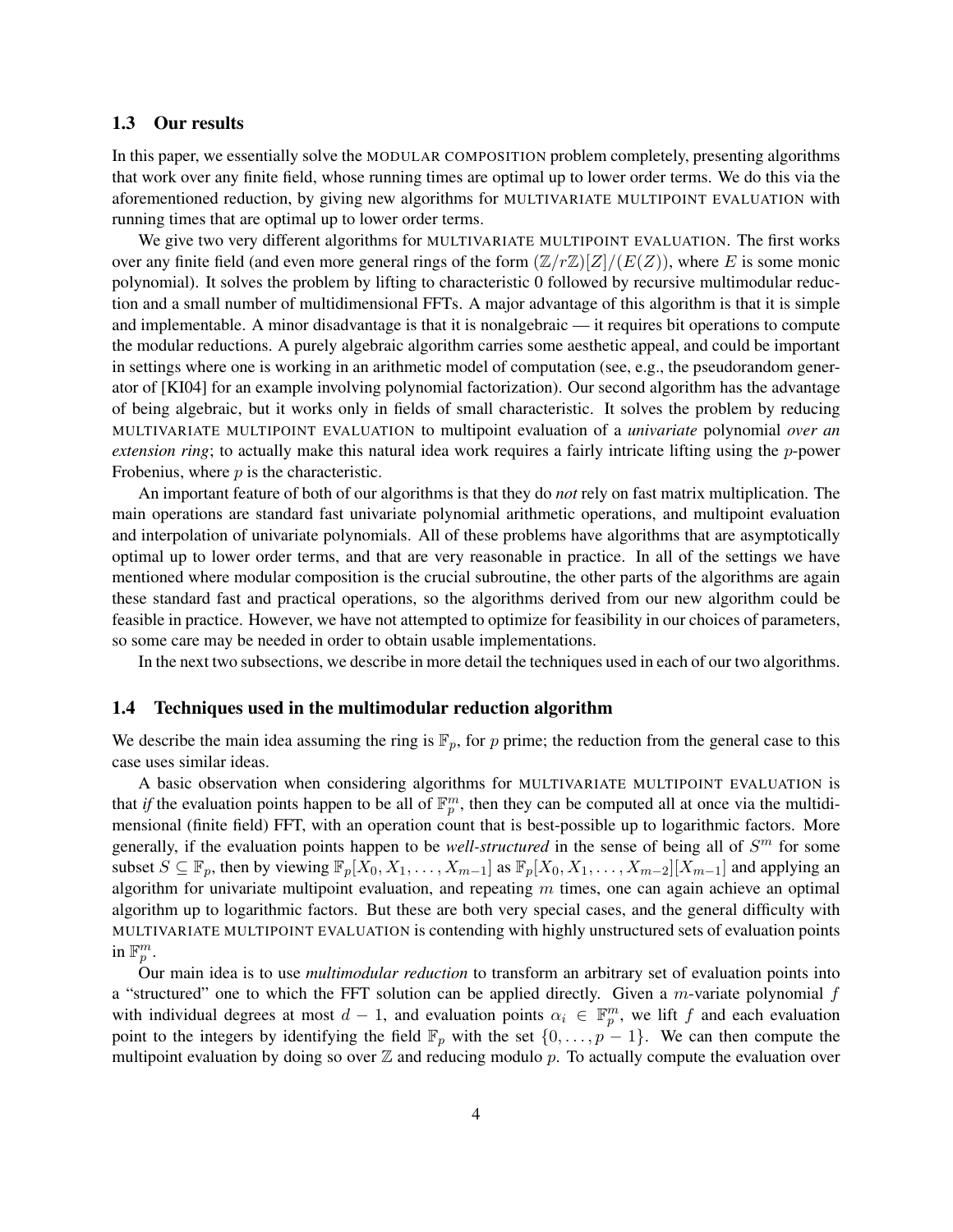$\mathbb{Z}$ , we reduce modulo several smaller primes  $p_1, \ldots, p_k$ , producing separate instances of MULTIVARIATE MULTIPOINT EVALUATION over  $\mathbb{F}_{p_i}$  for  $i = 1, \ldots, k$ . After solving these instances, we reconstruct the original evaluations using the Chinese Remainder Theorem.

This multimodular reduction can be applied recursively, with the primes in each round shrinking until they reach  $p^* \approx (md)$  in the limit. By the last round, the evaluation points have been "packed" so tightly into each domain  $\mathbb{F}_{p^*}^m$  that we can apply the multidimensional FFT to obtain *all* evaluations in  $\mathbb{F}_{p^*}^m$  with little loss:  $d^m$  operations are required just to read the input polynomial f, and the FFT part of our algorithm requires only about  $(dm)^m$  operations (and we will always require  $m < d^{o(1)}$ ).

To obtain our most general result, we may need to apply three rounds of multimodular reduction; for the application to MODULAR COMPOSITION, only two rounds are needed, making the algorithm quite practical.

It is worth noting that we benefit from multimodular reduction for a quite different reason than other algorithms that employ this technique. Typically, multimodular reduction is used to reduce the "word size", when computing with large word sizes would be prohibitive or spoil the target complexity. In our case we are perfectly happy computing with word size log *q*, so the multimodular reduction provides no benefit there. What it does do, however, is "pack" the evaluation points into a smaller and smaller space, and it does so extremely efficiently (requiring only local computations on each point). Thus, we are benefiting from the aggregate effect of applying multimodular reduction to an entire *set*, rather than directly from the reduced word size.

Our algorithm can also be used in the univariate  $(m = 1)$  case (via a simple transformation to the  $m \gg 1$ case via the map in Definition 2.3). The overall algorithm requires only elementary modular arithmetic in  $\mathbb{Z}$ , and the FFT. Thus, our algorithm may be competitive, in simplicity and speed, with the "classical" algorithm for univariate multipoint evaluation (see any standard textbook, e.g., [vzGG99]). One striking contrast with the classical algorithm is that after a preprocessing step we can achieve  $\text{poly}(\log n, \log q)$  *actual* time for each evaluation (as opposed to amortized time); this can be interpreted as giving a powerful data structure supporting polynomial evaluation queries. This observation is fleshed out in Section 5.

### 1.5 Techniques used in the algebraic algorithm for small characteristic

As mentioned above, our algebraic algorithm for MULTIVARIATE MULTIPOINT EVALUATION utilizes the very natural idea of reducing to multipoint evaluation of a *univariate* polynomial *over an extension ring*. Suppose we have a multivariate polynomial  $f(X_0, X_1, \ldots, X_{m-1})$  with individual degrees  $d-1$ , with coefficients in F*q*. A related univariate polynomial *f ∗* is obtained by the *Kronecker substitution*:

$$
f^*(Z) = f(Z, Z^d, Z^{d^2}, \dots, Z^{d^{m-1}}).
$$

A tempting approach is to describe some (efficiently computable) mapping from evaluation points  $\alpha \in \mathbb{F}_q^m$ intended for *f* to evaluation points  $\bar{\alpha}$  in an extension field, intended for  $f^*$ , with the property that  $f(\alpha)$  can be easily recovered from  $f^*(\bar{\alpha})$ . Then we could perform multipoint evaluation of f by mapping all of the evaluation points to their counterparts in the extension field, and then invoking a fast *univariate* multipoint evaluation algorithm to evaluate *f ∗* at these points.

We are able to make something very close to this strategy work. To do so we need to (1) define *f ∗* by raising to successive powers of a parameter  $h \approx dm^2$  instead of *d*, (2) carefully construct the extension field, and (3) arrange for *h* to be a power of the characteristic (this is why we need small characteristic) so that we can exploit properties of the Frobenius endomorphism.

A technical requirement of our algorithm is that it needs an element of multiplicative order  $h - 1$  in  $\mathbb{F}_q$ . If  $\mathbb{F}_q$  does not contain the subfield  $\mathbb{F}_h$ , such an element does not even exist. As a result, we need to first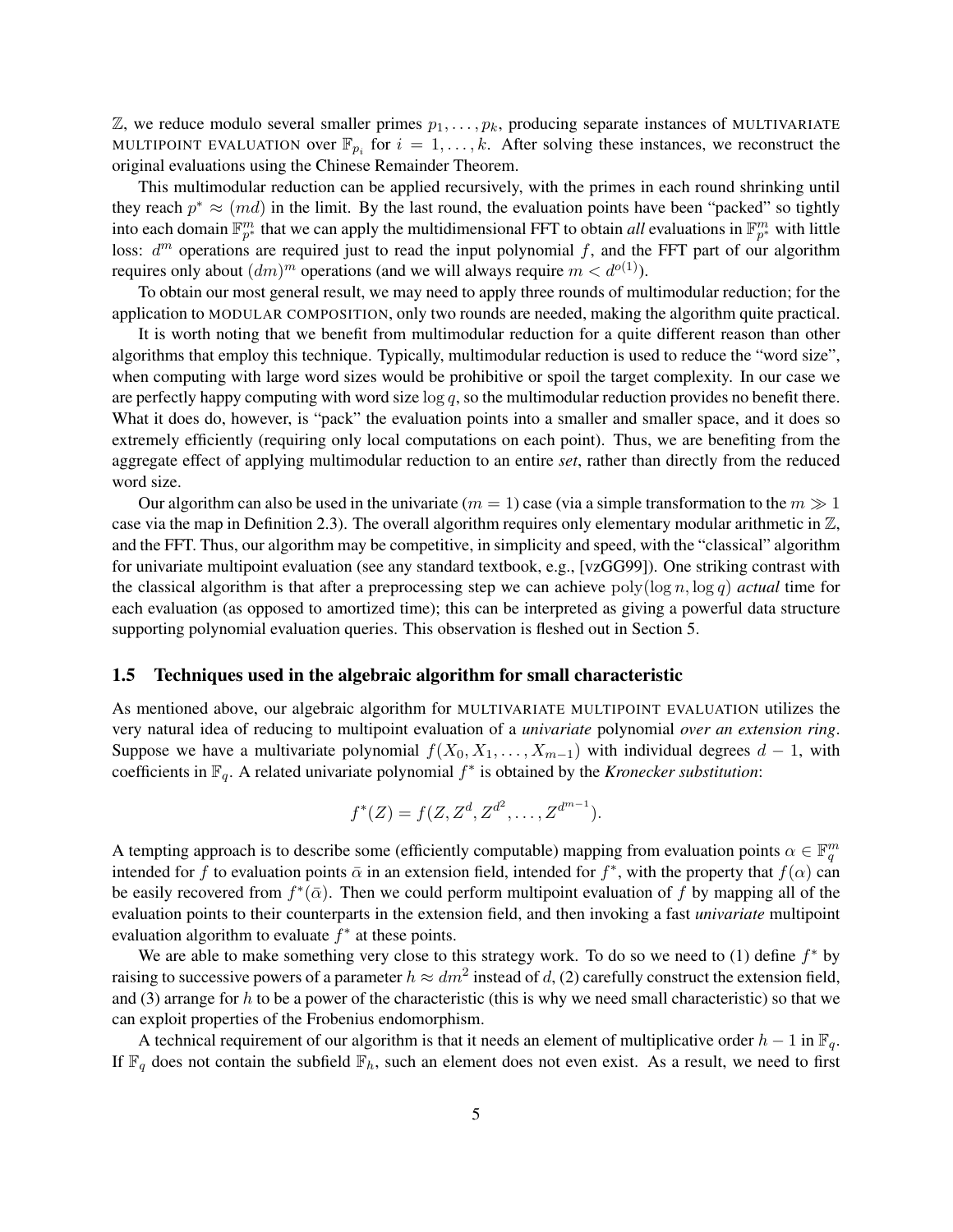extend F*<sup>q</sup>* to guarantee such an element. This complication is not needed in settings where an order-(*h −* 1) element is already available.

The inspiration for this algorithm is two recent works in coding theory: a new variant of Reed-Solomon codes discovered by Parvaresh & Vardy [PV05] and a particular instantiation of these codes used by Guruswami & Rudra [GR06]. The analysis of the decoding algorithm in [PV05] uses the Kronecker substitution to obtain a univariate polynomial from a multivariate polynomial that carries information about the received word. This univariate polynomial is then viewed over an extension field, just as in this work. In [GR06], they utilize a particular extension field with the property that raising a polynomial (which is a canonical representative of a residue class in the extension field) to a Frobenius power is the same as shifting the polynomial by a generator of the field. We use the same trick to "store" the coordinates of an intended evaluation point in a single extension ring element, and then "access" them by raising to successive Frobenius powers.

#### 1.6 Obtaining algorithms for transposed modular composition

The *transpose* of the modular composition problem is called MODULAR POWER PROJECTION, and it is also useful in algorithms for computing with polynomials. There is a general method (the "transposition principle") for transforming algebraic algorithms into algorithms for the transposed problem with nearly identical complexity. Our algebraic algorithm for MODULAR COMPOSITION thus immediately yields algorithms for MODULAR POWER PROJECTION with comparable operation counts, but only over fields of small characteristic.

Because our multimodular reduction-based algorithm for MODULAR COMPOSITION is nonalgebraic, the transposition principle does not directly apply. However, in Section 7.2 we show that this disadvantage can be overcome — the nonalgebraic parts of our algorithm interact well with the transposition principle and consequently we obtain from it an algorithm for MODULAR POWER PROJECTION in any characteristic, whose running time is optimal up to lower order terms.

#### 1.7 Application to polynomial factorization

As noted above, MODULAR COMPOSITION is used as a black box in a number of important algorithms for polynomials over finite fields, and the same is true for the transposed problem MODULAR POWER PROJEC-TION discussed in the previous subsection. Perhaps the most important example is factorization of degree *n* univariate polynomials; in this section we summarize our improvements for that problem<sup>1</sup>.

Kaltofen & Shoup [KS98] show that an algorithm for modular composition of degree *n* polynomials over  $\mathbb{F}_q$  requiring  $C(n, q)$  bit operations gives rise to an algorithm for polynomial factorization requiring

$$
n^{0.5+o(1)}C(n,q) + n^{1+o(1)}\log^{2+o(1)}q
$$

bit operations. We work out this dependence on *C*(*n, q*) explicitly in Section 8. Using our algorithm for modular composition, we thus obtain an algorithm for polynomial factorization requiring

$$
(n^{1.5+o(1)} + n^{1+o(1)} \log q) \log^{1+o(1)} q
$$

bit operations. By contrast, the best previous algorithms that work over arbitrary finite fields (von zur Gathen & Shoup [vzGS92] and Kaltofen & Shoup [KS98]) require  $(n^{2+o(1)} + n^{1+o(1)} \log q) \log^{1+o(1)} q$ 

<sup>&</sup>lt;sup>1</sup>Here we discuss our most general improvements (i.e., in arbitrary characteristic) using the nonalgebraic multimodular reduction-based algorithm. The running times therefore count bit operations, so the reader familiar with the accounting in previous work, which counts arithmetic operations in the field, should expect to see an "extra" log *q* factor.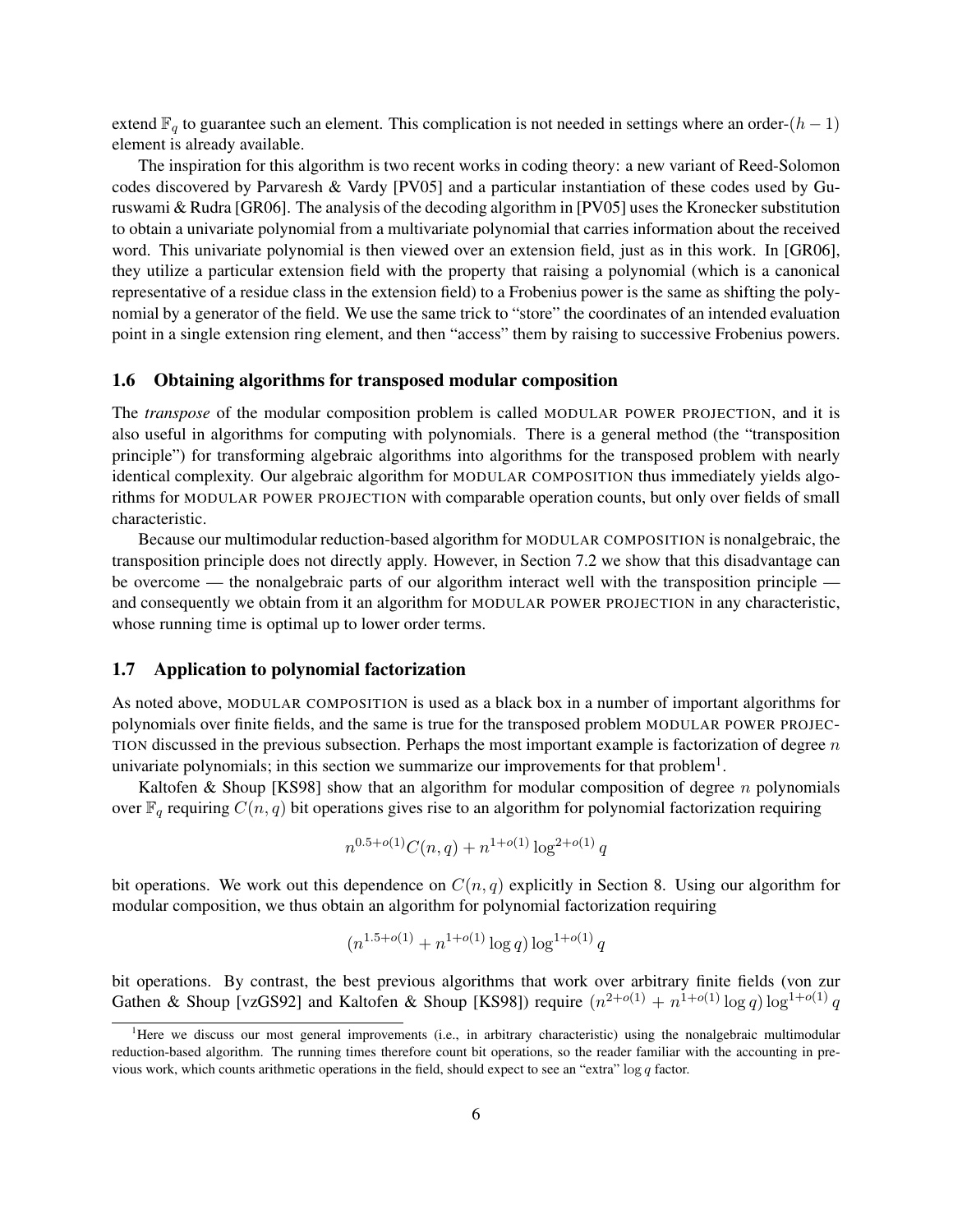and  $n^{1.815} \log^{2+o(1)} q$  bit operations, respectively; we thus obtain an asymptotic improvement in the range  $\log q$  < *n*.

In Section 8 we also discuss additional problems for which our results lead to faster algorithms, including two fundamental ones: irreducibility testing, and computing minimal polynomials.

### 1.8 Outline

In Section 2, we give some preliminary definitions and conventions, and formally define the modular composition and multipoint evaluation problem for multivariate polynomials. In Section 3, we give the reductions showing that these two problems are essentially equivalent. In Section 4, we give our new multimodular reduction-based algorithm for multipoint evaluation of multivariate polynomials. In Section 5, we describe the data structure for polynomial evaluation arising from this algorithm. In Section 6, we give our new algebraic algorithm for multipoint evaluation of multivariate polynomials in small characteristic. In Section 7, we describe nearly-linear time algorithms for modular composition, and for its transpose (modular power projection). In Section 8, we describe some applications of our new algorithms, most notably to factorization of polynomials over finite fields. In Section 9, we mention some remaining open problems.

# 2 Preliminaries

In this paper, *R* is an arbitrary commutative ring, unless otherwise specified. For cleaner statements, we sometimes omit floors and ceilings when dealing with them would be routine. We use  $o(1)$  frequently in exponents. We will always write things so that the exponentiated quantity is an expression in a single variable *x*, and it is then understood that the  $o(1)$  term is a quantity that goes to zero as *x* goes to infinity.

### 2.1 Problem statements

The problems we are interested in are formally defined below:

**Problem 2.1** (MULTIVARIATE MULTIPOINT EVALUATION). *Given*  $f(X_0, \ldots, X_{m-1})$  *in*  $R[X_0, \ldots, X_{m-1}]$ *with individual degrees at most*  $d-1$ , and evaluation points  $\alpha_0, \ldots, \alpha_{N-1}$  in  $R^m$ , output  $f(\alpha_i)$  for  $i=1$  $0, 1, 2, \ldots, N-1$ .

Note that the input is specified by  $d^m + mN$  ring elements. The straightforward algorithm takes  $\Omega(d^mN)$ ring operations, while one may hope instead for an algorithm that uses only  $O(d^m + m)$  ring operations.

**Problem 2.2** (MODULAR COMPOSITION). *Given*  $f(X_0, \ldots, X_{m-1})$  *in*  $R[X_0, \ldots, X_{m-1}]$  *with individual degrees at most*  $d-1$ *, and polynomials*  $g_0(X), \ldots, g_{m-1}(X)$  *and*  $h(X)$ *, all in*  $R[X]$  *with degree at most N* − 1*, and with the leading coefficient of <i>h invertible in R, output*  $f(g_0(X), \ldots, g_{m-1}(X)) \text{ mod } h(X)$ *.* 

We note that the term "modular composition" more commonly refers to the special case of this problem in which  $m = 1$  and  $N = d$ . Our generalization doesn't seem to make the problem significantly more difficult to handle, though; we note, for example, that when  $N = d^m$  the algorithms of [BK78, HP98] can be adapted in a straightforward way to solve the general variant in  $O(N^{\omega_2/2})$  operations. Similar to above, the input is specified by  $d^m + (m+1)N$  ring elements, and the straightforward algorithm takes  $\Omega(d^mN)$ ring operations, while one may hope for an algorithm that uses only  $O(d^m + m)$  ring operations.

For both problems, we sometimes refer to the problem "with parameters *d*, *m*, *N*" if we need to specify these quantities explicitly.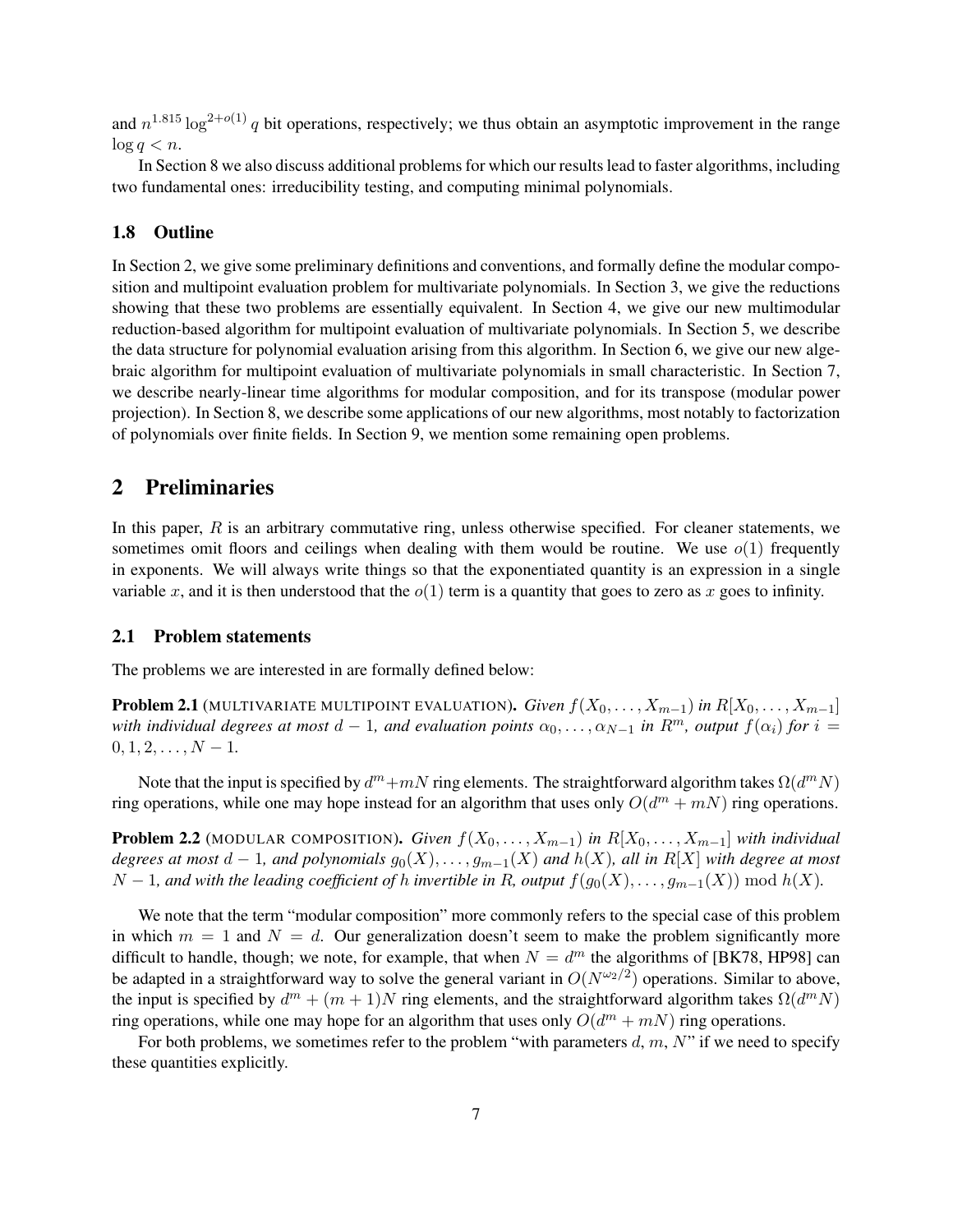| Operation      | Input                                             | Output                                                          | <b>Operations</b> |
|----------------|---------------------------------------------------|-----------------------------------------------------------------|-------------------|
| Multiplication | $f(X)$ , $g(X)$ of degree $\leq n$                | $f(X) \cdot g(X)$                                               | M(n)              |
| Remainder      | $f(X)$ , $g(X)$ of degree $\leq n$                | $f(X) \bmod g(X)$                                               | O(M(n))           |
| <b>GCD</b>     | $f(X)$ , $g(X)$ of degree $\leq n$                | gcd(f(X), g(X))                                                 | $O(M(n)\log n)$   |
| Evaluation     | $f(X)$ of degree $n; \alpha_1, \ldots, \alpha_n$  | $f(\alpha_i), i=1,\ldots n$                                     | $O(M(n)\log n)$   |
| Interpolation  | $\alpha_0,\ldots,\alpha_n,\beta_0,\ldots,\beta_n$ | $f(X)$ of degree n, $f(\alpha_i) = \beta_i \mid O(M(n) \log n)$ |                   |

Figure 1: Operation counts for standard operations on univariate polynomials over a commutative ring. For interpolation, we additionally require that  $\alpha_i - \alpha_j$  is a unit, for  $i \neq j$ . The upper bound for multiplication,  $M(n)$ , is  $O(n \log n)$  for rings that support the FFT and  $O(n \log n \log \log n)$  in general [vzGG99].

### 2.2 Useful facts

We have already discussed the Kronecker substitution, which can be viewed as a transformation that decreases the number of variables at the expense of increasing the degree. We now define a map that is (in a sense made precise following the definition) the "inverse" of the Kronecker substitution – it increases the number of variables while decreasing the degree:

**Definition 2.3.** The map  $\psi_{h,\ell}$  from  $R[X_0,X_1,\ldots,X_{m-1}]$  to  $R[Y_{0,0},\ldots,Y_{m-1,\ell-1}]$  is defined as follows. *Given*  $X^a$ , write a in base  $h$ :  $a = \sum_{j \geq 0} a_j h^j$  and define the monomial

$$
M_a(Y_0,\ldots,Y_{\ell-1})\stackrel{\text{def}}{=} Y_0^{a_0}Y_1^{a_1}\cdots Y_{\ell-1}^{a_{\ell-1}}.
$$

The map  $\psi_{h,\ell}$  sends  $X_i^a$  to  $M_a(Y_{i,0},\ldots,Y_{i,\ell-1})$  and extends multilinearly to  $R[X_0,X_1,\ldots,X_{m-1}]$ .

Note that  $\psi_{h,\ell}(f)$  can be computed in linear time in the size of f, assuming f is presented explicitly by its coefficients. Also note that  $\psi_{h,\ell}$  is injective on the set of polynomials with individual degrees at most  $h^{\ell} - 1$ . For such a polynomial *f*, if  $g = \psi_{h,\ell}(f)$ , then

$$
f(X_0, \ldots, X_{m-1}) = g(X_0^{h^0}, X_0^{h^1}, \ldots, X_0^{h^{\ell-1}}, X_1^{h^0}, X_1^{h^1}, \ldots, X_1^{h^{\ell-1}}, \cdots, X_{m-1}^{h^0}, X_{m-1}^{h^1}, \ldots, X_{m-1}^{h^{\ell-1}}).
$$

In this sense,  $\psi_{h,\ell}$  is the inverse of the Kronecker substitution.

Figure 1 gives the operation counts for standard operations on univariate polynomials that we use in the remainder of the paper. See, e.g. [vzGG99]. In this paper polynomials are always represented explicitly by a list of their coefficients. We use  $M(n)$  throughout the paper as the number of operations sufficient to multiply two univariate polynomials of degree *n* (and we assume  $M(O(n)) = O(M(n))$ ). Thus, when we construct an extension field (or ring) by adjoining an indeterminate *X* and modding out by a polynomial of degree *n*, arithmetic operations in the extension field (or ring) take  $O(M(n))$  operations in the base field, since they entail the addition or multiplication of degree *n −* 1 polynomials followed by a remainder operation involving degree  $O(n)$  polynomials.

For our first algorithm we will need the following number theory fact:

**Lemma 2.4.** *For all integers*  $N \ge 2$ *, the product of the primes less than or equal to* 16 log N *is greater than N.*

The constant 16 is not optimal; the Prime Number Theorem implies that any constant *c >* 1 can be used for *N* above some bound depending on *c*.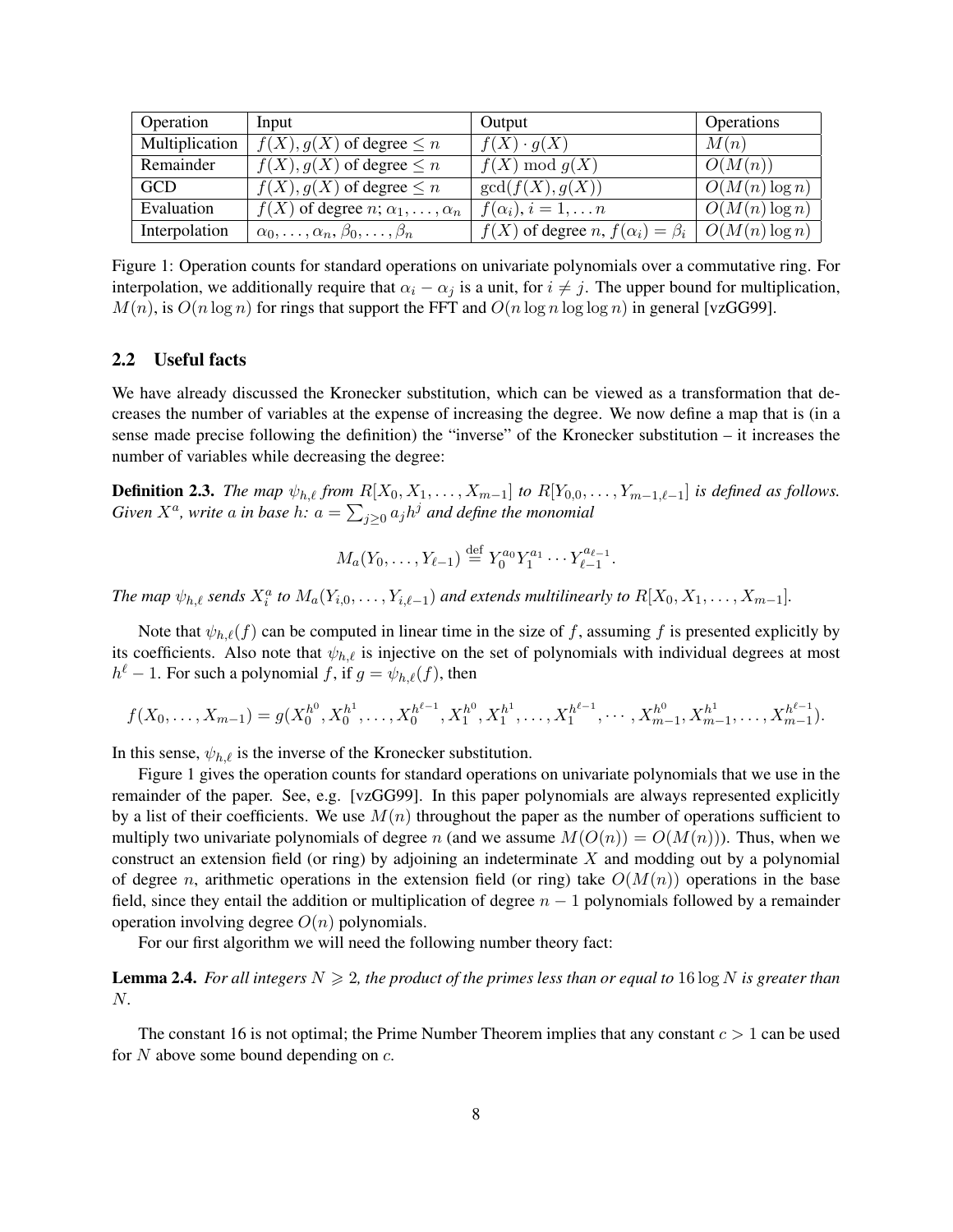*Proof.* The exponent of the prime *p* in the factorization of *n*! equals  $\sum_{i=1}^{\infty} \left\lfloor \frac{n}{p^i} \right\rfloor$  $\frac{n}{p^i}$  since this counts multiples of *p*, multiples of  $p^2$ , etc., in  $\{1, \ldots, n\}$ . This implies Kummer's formula

$$
\binom{n}{m} = \prod_{p \leq n} p^{e_p}, \qquad e_p = \sum_{i=1}^{\infty} \left( \left\lfloor \frac{n}{p^i} \right\rfloor - \left\lfloor \frac{m}{p^i} \right\rfloor - \left\lfloor \frac{n-m}{p^i} \right\rfloor \right).
$$

Note that  $e_p \leq 1$  for  $\sqrt{n} < p \leq n$ , and  $e_p \leq \log_p n$  for all p. From this, and the fact that  $\binom{n}{\lfloor n/p \rfloor}$  $\binom{n}{\lfloor n/2 \rfloor} \geqslant \binom{n}{m}$  $\binom{n}{m}$  for all *m*, it follows that

$$
\frac{2^n}{n+1} \leqslant \binom{n}{\lfloor n/2 \rfloor} \leqslant \left(\prod_{\sqrt{n} < p \leqslant n} p\right) n^{\sqrt{n}} \leqslant \left(\prod_{p \leqslant n} p\right) n^{\sqrt{n}}.
$$

For  $N \ge 50$ , we have  $2^n n^{-\sqrt{n}}/(n+1) \ge N$  for  $n = \lfloor 16 \log N \rfloor$ , so the claim follows. For  $N < 50$ , the claim may be checked by hand.  $\Box$ 

## 3 The reductions

In this section we give the reductions showing (essentially) that MULTIVARIATE MULTIPOINT EVALUATION and MODULAR COMPOSITION are equivalent. The reductions are not difficult, even though it appears that at least one direction of this equivalence – the one needed for our main result – was not known before<sup>2</sup>. The other direction, reducing multipoint evaluation of multivariate polynomials to modular composition, is just beneath the surface of the results in [NZ04].

We first reduce MODULAR COMPOSITION to MULTIVARIATE MULTIPOINT EVALUATION (this is the direction that we use in order to give our improved algorithm for MODULAR COMPOSITION).

**Theorem 3.1.** *Given*  $f(X_0, \ldots, X_{m-1})$  *in*  $R[X_0, \ldots, X_{m-1}]$  *with individual degrees at most*  $d − 1$ *, and polynomials*  $g_0(X), \ldots, g_{m-1}(X)$  *and*  $h(X)$ *, all in*  $R[X]$  *with degree at most*  $N-1$ *, and with the leading coefficient of h invertible in R, there is, for every*  $2 \le d_0 < d$ *, an algorithm that outputs* 

$$
f(g_0(X),\ldots,g_{m-1}(X)) \bmod h(X)
$$

*in*

$$
O((d^m + mN)d_0) \cdot \text{poly}\log(d^m + mN)
$$

*ring operations plus one invocation of* MULTIVARIATE MULTIPOINT EVALUATION *with parameters*  $d_0, m' =$  $\ell m, N' = Nm\ell d_0$ , where  $\ell = \lceil \log_{d_0} d \rceil$ , provided that the algorithm is supplied with  $N'$  distinct elements *of R whose differences are units in R.*

*Proof.* We perform the following steps:

- 1. Compute  $f' = \psi_{d_0,\ell}(f)$ .
- 2. Compute  $g_{i,j}(X) \stackrel{\text{def}}{=} g_i(X)^{d_0^j} \text{ mod } h(X)$  for all *i*, and  $j = 0, 1, \ldots, \ell 1$ .

<sup>&</sup>lt;sup>2</sup>However, we recently learned that in an unpublished 1992 manuscript, Shoup and Smolensky used essentially the same transformation for the purpose of solving MODULAR COMPOSITION in smaller space than [BK78].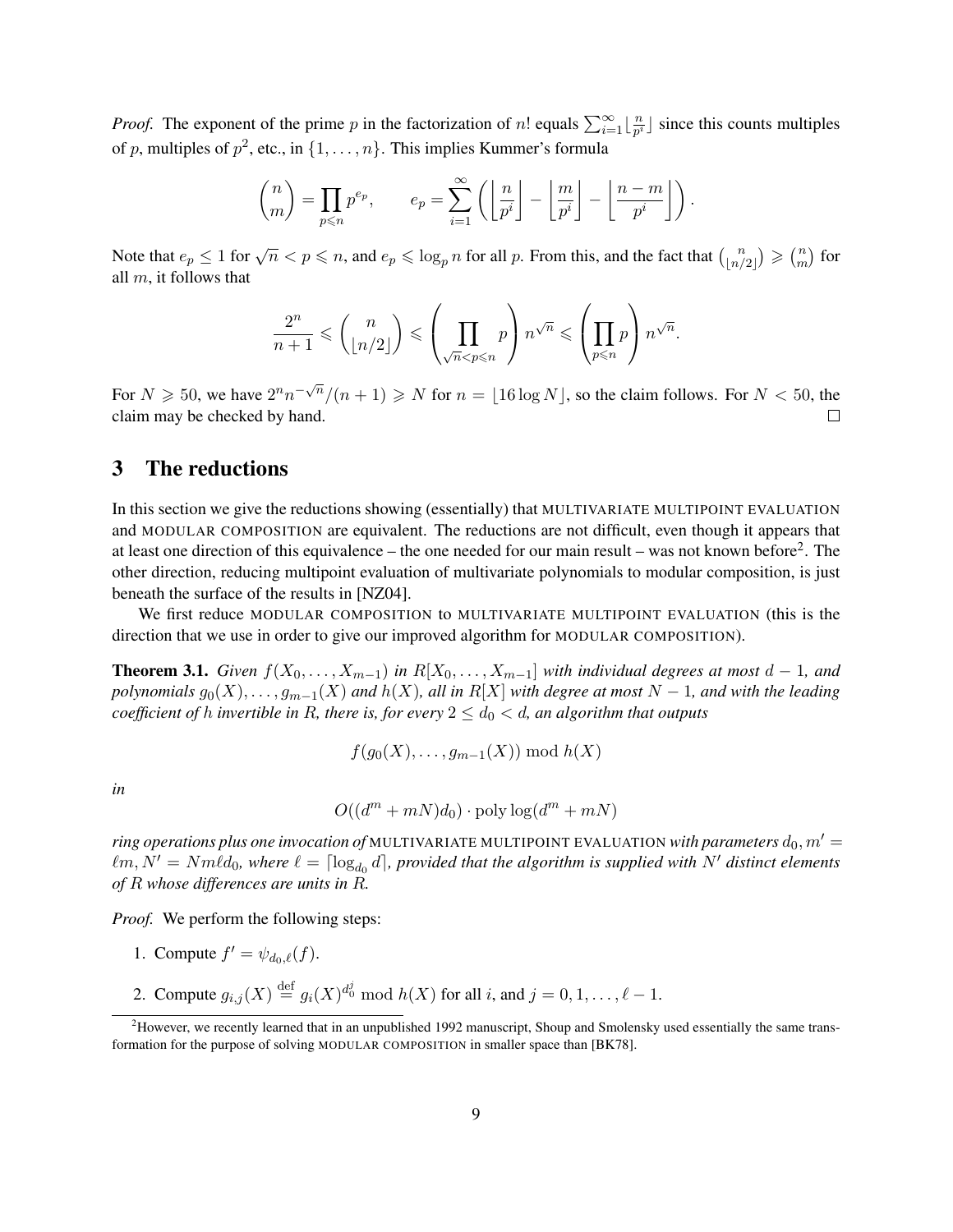- 3. Select *N'* distinct elements of *R*,  $\beta_0, \ldots, \beta_{N'-1}$ , whose differences are units in *R*. Compute  $\alpha_{i,j,k} \stackrel{\text{def}}{=}$  $g_{i,j}(\beta_k)$  for all  $i, j, k$  using fast (univariate) multipoint evaluation.
- 4. Compute  $f'(\alpha_{0,0,k}, \ldots, \alpha_{m-1,\ell-1,k})$  for  $k = 0, \ldots, N'-1$ .
- 5. Interpolate to recover  $f'(g_{0,0}(X), \ldots, g_{m-1,\ell-1}(X))$  (which is a univariate polynomial of degree less than *N′* ) from these evaluations.
- 6. Output the result modulo  $h(X)$ .

Correctness follows from the observation that

$$
f'(g_{0,0}(X),\ldots,g_{m-1,\ell-1}(X)) \equiv f(g_0(X),\ldots,g_{m-1}(X)) \pmod{h(X)}.
$$

One of the keys in using this reduction is that the left-hand-side is of sufficiently low degree so that one can afford to compute it directly and *then* reduce modulo *h*(*X*), something that is not possible for the original modular composition problem, as discussed in the introduction.

The first step takes  $O(d^m)$  time. For each  $g_i$ , the second step takes  $O(M(N) \log(d_0^j))$  $_0^{\jmath}$ )) operations to compute  $g_i^{d_0^j}$  by repeated squaring, and this happens for  $j = 0, 1, 2, \ldots, \ell - 1$  giving an upper bound of at most  $O(M(N)\ell^2 \log d_0)$  operations to compute the required powers. This happens for each  $g_i$  for a total of  $O(M(N)\ell^2 m \log d_0)$  operations.

The third step takes  $O(M(N')(\log N')\ell m)$  operations using fast (univariate) multipoint evaluation. The fourth step invokes fast multivariate multipoint evaluation with parameters  $d_0, \ell m, N'$ . The fifth step requires  $O(M(N') \log N')$  operations, and the final step requires  $O(M(N'))$  operations. Note that both of the log  $N'$  terms can be removed if  $R$  supports an FFT and the  $\beta$ 's are chosen accordingly.  $\Box$ 

**Corollary 3.2.** *Fix parameters*  $d, m, N$ *. If for every*  $\delta > 0$  MULTIVARIATE MULTIPOINT EVALUATION *with parameters*  $d_0 = d^\delta$ ,  $m_0 = m/\delta$ ,  $N$  *can be solved in*  $O((d^m + mN)^\alpha)$  *operations for some constant*  $\alpha > 1$ , then for every  $\delta > 0$ , MODULAR COMPOSITION with parameters  $d, m, N$  can be solved in  $O((d<sup>m</sup> +$  $(mN)^{\alpha+\delta}$ ) *operations.* 

The corollary is stated with matching *N* parameters for simplicity; it follows easily after observing that MULTIVARIATE MULTIPOINT EVALUATION with parameters  $d_0, m_0, N' > N$  can be solved with  $\lceil N'/N \rceil$ invocations of MULTIVARIATE MULTIPOINT EVALUATION with parameters  $d_0$ ,  $m_0$ , N.

Now, we reduce MULTIVARIATE MULTIPOINT EVALUATION to MODULAR COMPOSITION, which demonstrates the equivalence of the two problems.

**Theorem 3.3.** *Given*  $f(X_0, \ldots, X_{m-1})$  *in*  $R[X_0, \ldots, X_{m-1}]$  *with individual degrees at most*  $d − 1$ *, and* evaluation points  $\alpha_0, \ldots, \alpha_{N-1}$  in  $R^m$ , there is an algorithm that outputs  $f(\alpha_i)$  for  $i = 0, 1, \ldots, N-1$ , in

$$
O(d^m + mN) \cdot \text{poly}\log(d^m + mN)
$$

*ring operations, plus one invocation of* MODULAR COMPOSITION *with parameters d, m, N, provided that the algorithm is supplied with N distinct elements of R whose differences are units in R.*

*Proof.* We perform the following steps:

1. Select distinct elements of  $R$ ,  $\beta_0, \ldots, \beta_{N-1}$ , whose differences are units in  $R$ . Find  $g_i \in R[X]$  for which  $g_i(\beta_k) = (\alpha_k)_i$  for all *i*, *k* using fast univariate polynomial interpolation.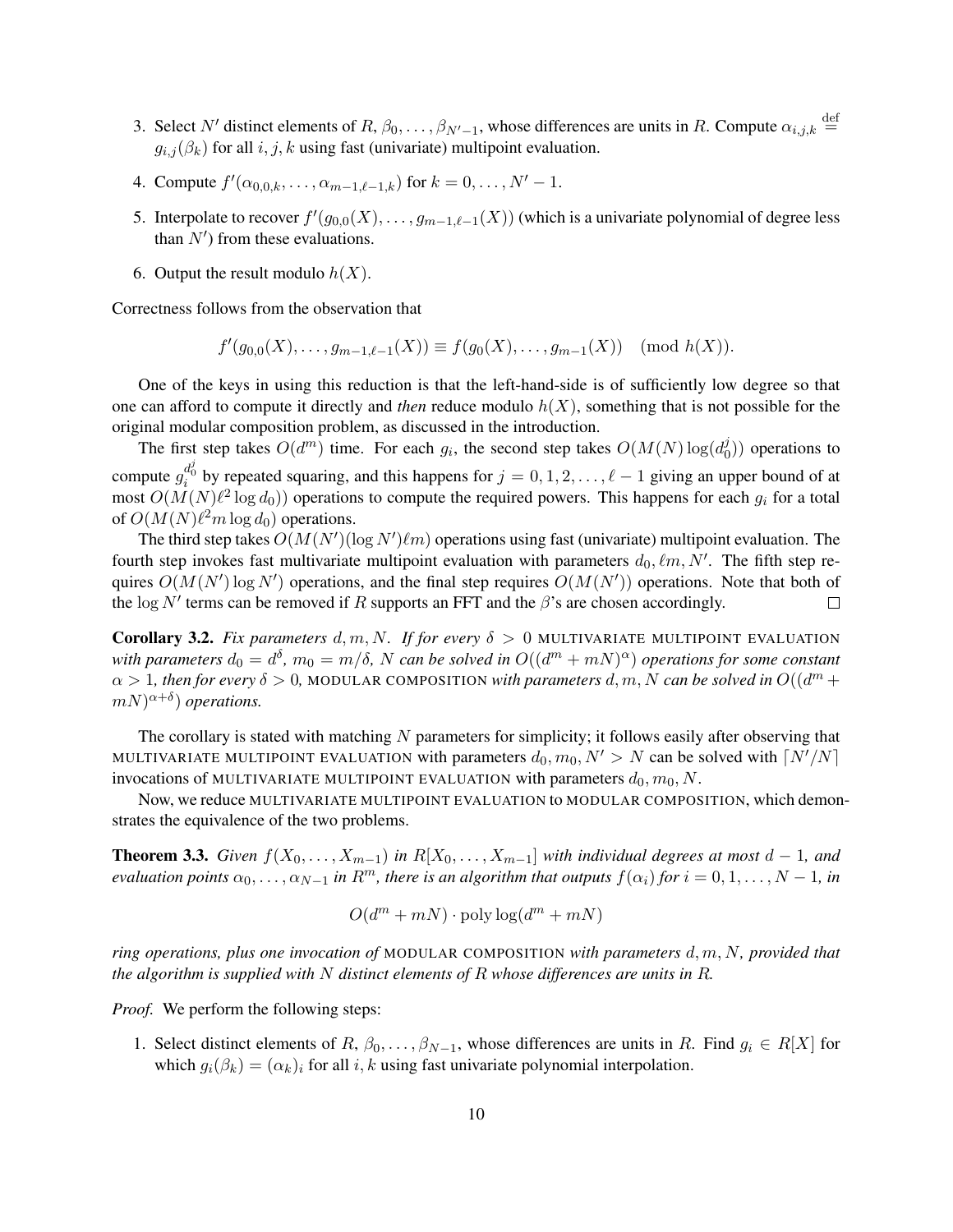- 2. Produce the univariate polynomial  $h(X) \stackrel{\text{def}}{=} \prod_k (X \beta_k)$ , and then compute  $f(g_0(X) \ldots, g_{m-1}(X))$ modulo  $h(X)$ .
- 3. Evaluate this univariate polynomial at  $\beta_0, \ldots, \beta_{N-1}$  using fast (univariate) multipoint evaluation, and output these evaluations.

Correctness follows from the observation that

$$
f(g_1(X),\ldots,g_m(X))(\beta_k)=f(\alpha_k)
$$

and the same holds when taking the left-hand-side polynomial modulo  $h(X)$  since  $h$  vanishes on the evaluation points *βk*.

The first step takes  $O(M(N) \log N)$  operations for each interpolation, and there are *m* such interpolations. The second step requires  $O(M(N) \log N)$  time to compute  $h(X)$ , and then it invokes MODULAR COMPOSITION with parameters  $d, m, N$ . The final step requires  $O(M(N) \log N)$  operations. Note that the log *N* terms in the first and final step can be removed if *R* supports an FFT and the  $\beta$ 's are chosen accordingly.  $\Box$ 

Corollary 3.4. *Fix parameters d, m, N. If* MODULAR COMPOSITION *with parameters d, m, N can be solved in*  $O((d^m + mN)^\alpha)$  *operations for some constant*  $\alpha > 1$ *, then* MULTIVARIATE MULTIPOINT EVAL-UATION with parameters  $d, m, N$  can be solved in  $O((d<sup>m</sup> + m<sup>n</sup>)<sup>\alpha</sup>)$  operations.

### 4 Fast multivariate multipoint evaluation (in any characteristic)

We describe our first algorithm for MULTIVARIATE MULTIPOINT EVALUATION, first for prime fields, then for rings  $\mathbb{Z}/r\mathbb{Z}$ , and then for extension rings (and in particular, all finite fields).

### 4.1 Prime fields

For prime fields, we have a straightforward algorithm that uses fast Fourier transforms. The dependence on the field size *p* is quite poor, but we will remove that in our final algorithm using multimodular reductions.

**Theorem 4.1.** *Given an m-variate polynomial*  $f(X_0, \ldots, X_{m-1})$  ∈  $\mathbb{F}_p[X_0, \ldots, X_{m-1}]$  (*p prime*) with *degree at most*  $d-1$  *in each variable, and*  $\alpha_0, \ldots, \alpha_{N-1} \in \mathbb{F}_p^m$ *, there exists a deterministic algorithm that outputs*  $f(\alpha_i)$  *for*  $i = 0, \ldots, N - 1$  *in* 

$$
O(m(d^m + p^m + N) \operatorname{poly}(\log p))
$$

*bit operations.*

*Proof.* We perform the following steps to compute  $f(\alpha_i)$  for  $i = 0, \ldots, N - 1$ .

- 1. Compute the reduction  $\overline{f}$  of  $f$  modulo  $X_j^p X_j$  for  $j = 0, \ldots, m 1$ .
- 2. Use a fast Fourier transform<sup>3</sup> to compute  $\overline{f}(\alpha) = f(\alpha)$  for all  $\alpha \in \mathbb{F}_p^m$ .
- 3. Look up and return  $f(\alpha_i)$  for  $i = 0, \ldots, N 1$ .

<sup>&</sup>lt;sup>3</sup>We need the *finite field* Fourier transform here, since we care about evaluations over  $\mathbb{F}_p$ .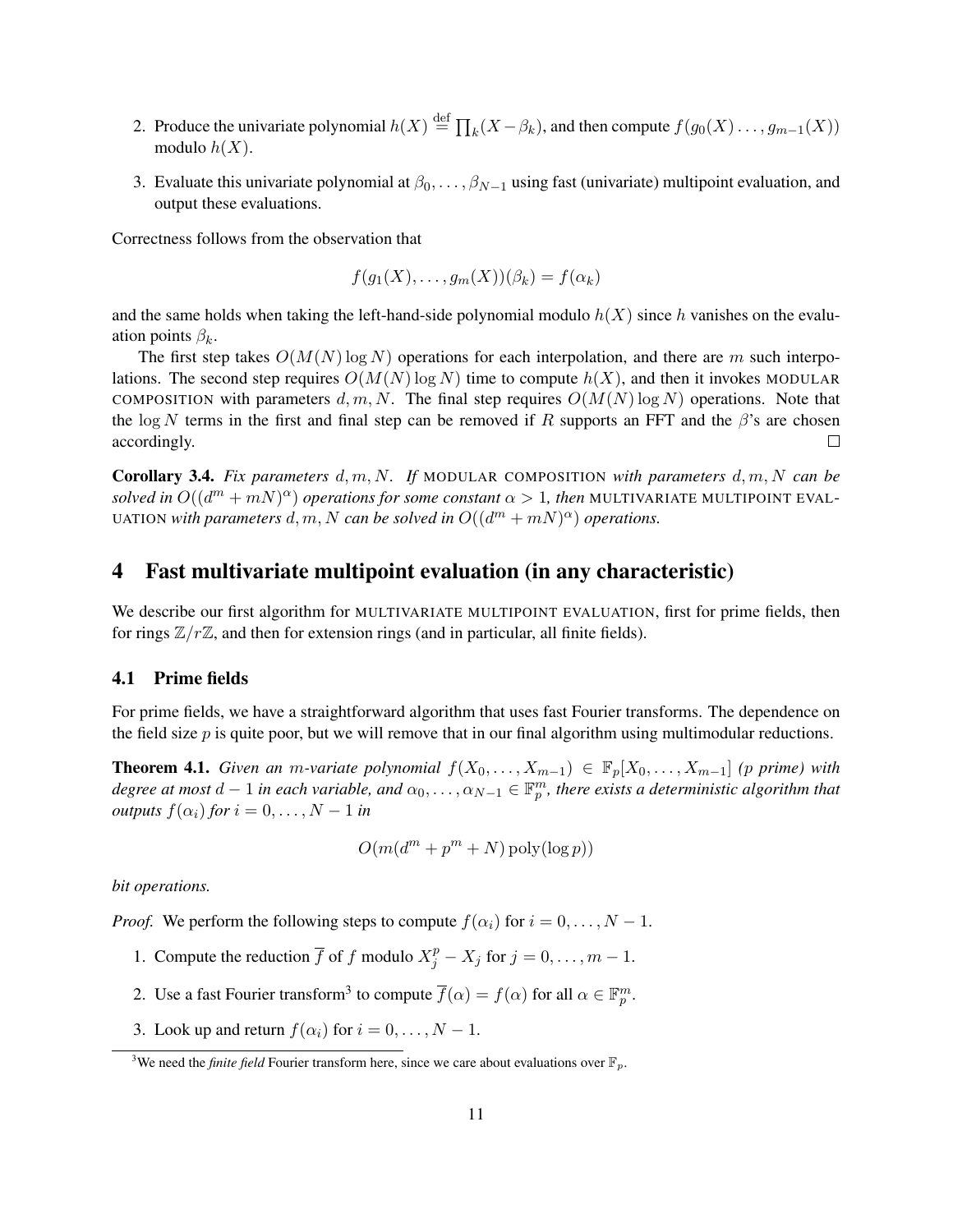In Step 1, the reductions modulo  $X_j^p - X_j$  may be performed using  $md^m$  arithmetic operations in  $\mathbb{F}_p$ , for a total complexity of  $O(md^m \text{poly}(\log p))$ .

In Step 2, we may perform the FFTs one variable at a time for a total time of  $O(mp^m \text{poly}(\log p))$ . The details follow: we will give a recursive procedure for computing evaluations of an *m*-variate polynomial with individual degrees at most  $p - 1$  over all of  $\mathbb{F}_p^m$ , in time  $m \cdot O(p^m \text{poly}(\log p))$ . When  $m = 1$ , we apply fast (univariate) multipoint evaluation at a cost of  $O(p \text{ poly}(\log p))$ . For  $m > 1$ , write  $\overline{f}(X_0, X_1, \ldots, X_{m-1})$  as  $\sum_{i=0}^{p-1} X_0^i f_i(X_1, \ldots, X_{m-1})$ , and for each  $f_i$ , recursively compute its evaluations at all of  $\mathbb{F}_p^{m-1}$  in time  $(m-1) \cdot O(p^{m-1} \text{ poly}(\log p))$ . Finally, for each  $\beta \in \mathbb{F}_p^{m-1}$  evaluate the univariate polynomial  $\sum_{i=0}^{p-1} X_0^i f_i(\beta)$  at all of  $\mathbb{F}_p$  at a cost of  $O(p \operatorname{poly}(\log p))$ , again using fast (univariate) multipoint evaluation. The overall time is

$$
(m-1) \cdot O(p^{m-1} \operatorname{poly}(\log p)) \cdot p + O(p \operatorname{poly}(\log p)) \cdot p^{m-1},
$$

which equals  $m \cdot O(p^m \text{poly}(\log p))$  as claimed.

In Step 3, we look up *N* entries from a table of length  $p^m$ , for a total complexity of  $O(mN \text{ poly}(\log p))$ . This gives the stated complexity.  $\Box$ 

#### 4.2 Rings of the form Z*/r*Z

We now apply multimodular reduction recursively to remove the suboptimal dependence on *p*. Our main algorithm for rings  $\mathbb{Z}/r\mathbb{Z}$  (*r* arbitrary) appears below. It accepts an additional parameter *t* (which will eventually be chosen to be a small constant) that specifies how many rounds of multimodular reduction should be applied.

Algorithm MULTIMODULAR $(f, \alpha_0, \ldots, \alpha_{N-1}, r, t)$ 

where *f* is a *m*-variate polynomial  $f(x_0, \ldots, x_{m-1}) \in (\mathbb{Z}/r\mathbb{Z})[X_0, \ldots, X_{m-1}]$  with degree at most  $d-1$  in each variable,  $\alpha_0, \ldots, \alpha_{N-1}$  are evaluation points in  $(\mathbb{Z}/r\mathbb{Z})^m$ , and  $t$  is the number of rounds.

- 1. Construct the polynomial  $\tilde{f}(X_0, \ldots, X_{m-1}) \in \mathbb{Z}[X_0, \ldots, X_{m-1}]$  from f by replacing each coefficient with its lift in  $\{0, \ldots, r-1\}$  (via the natural identification of  $\mathbb{Z}/r\mathbb{Z}$  with *{*0*,* 1*, . . . , r* − 1*}* ⊆  $\mathbb{Z}$ ). For  $i = 0, ..., N - 1$ , construct the *m*-tuple  $\tilde{\alpha}_i \in \mathbb{Z}^m$  from  $\alpha_i$  by replacing each coordinate with its lift in  $\{0, \ldots, r-1\}$ .
- 2. Compute the primes  $p_1, \ldots, p_k$  less than or equal to  $\ell = 16 \log(d^m(r-1)^{md})$ , and note that  $k \leqslant \ell$ .
- 3. For  $h = 1, \ldots, k$ , compute the reduction  $f_h \in \mathbb{F}_{p_h}[X_0, \ldots, X_{m-1}]$  of  $\tilde{f}$  modulo  $p_h$ . For  $h = 1, \ldots, k$  and  $i = 0, \ldots, N - 1$ , compute the reduction  $\alpha_{h,i} \in \mathbb{F}_{p_h}^m$  of  $\tilde{\alpha}_i$  modulo  $p_h$ .
- 4. If  $t = 1$ , then for  $h = 1, \ldots, k$ , apply Theorem 4.1 to compute  $f_h(\alpha_{h,i})$  for  $i = 0, \ldots, N-1$ ; otherwise if  $t > 1$ , then run MULTIMODULAR $(f_h, \alpha_{h,0}, \ldots, \alpha_{h,N-1}, p_h, t-1)$  to compute *f*<sub>*h*</sub>( $\alpha_{h,i}$ ) for  $i = 0, ..., N - 1$ .
- 5. For  $i = 0, \ldots, N 1$ , compute the unique integer in  $\{0, \ldots, (p_1p_2 \cdots p_k) 1\}$  congruent to  $f_h(\alpha_{h,i})$  modulo  $p_h$  for  $h = 1, \ldots, k$ , and return its reduction modulo *r*.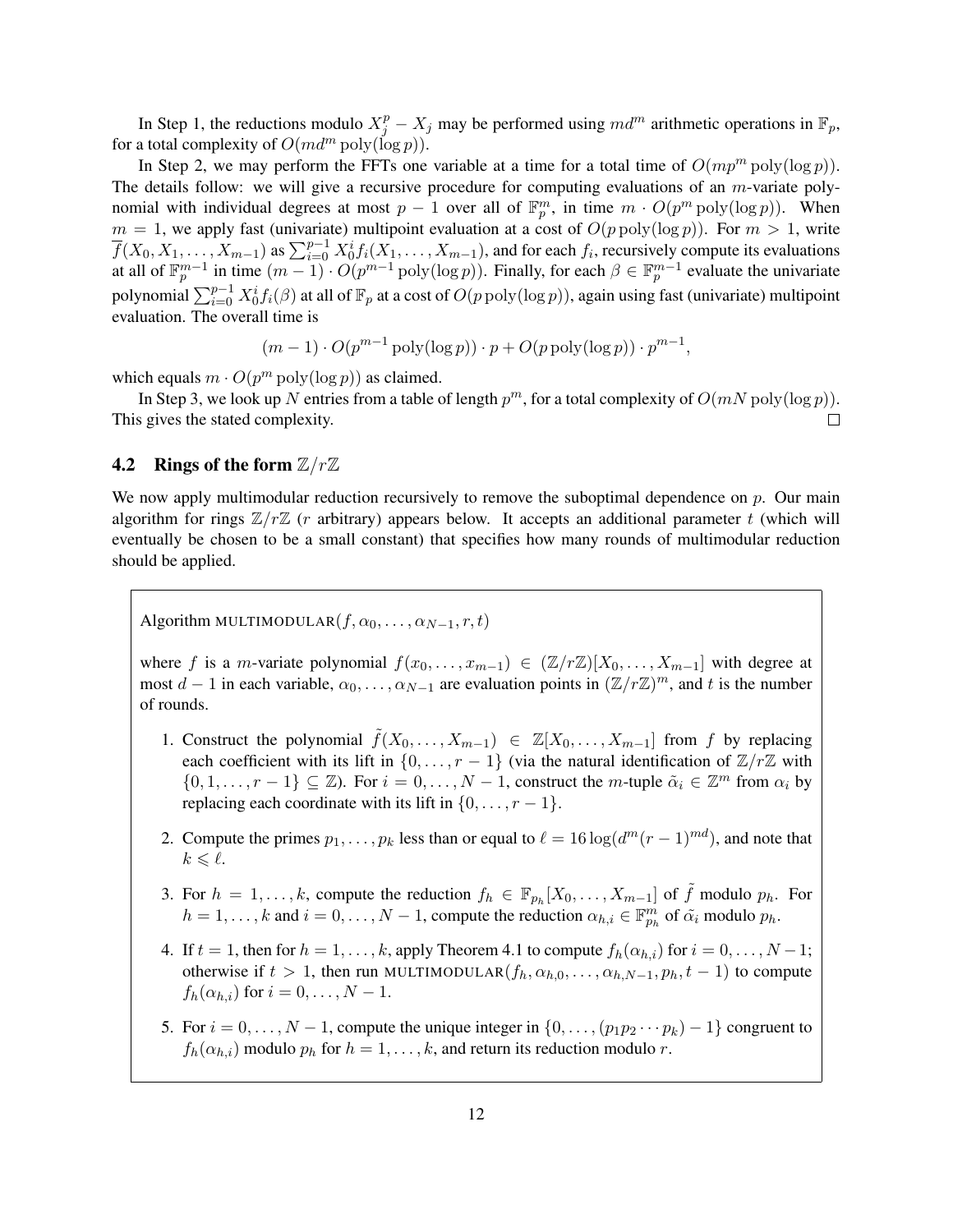To bound the running time it will be convenient to define the function

$$
\lambda_i(x) = x \log x \log \log x \log \log \log x \cdots \log^{(i-1)}(x).
$$

Note that  $\lambda_i(x) \leq x(\log x)^{\log^* x} = x^{1+o(1)}$  (where  $\log^* x$  denotes the least nonnegative integer *i* such that  $\log^{(i)}(x) \leq 1$ ) and that  $\lambda_i(x) \leq \lambda_j(x)$  for positive *x* and  $i < j \leq \log^* x$ .

**Theorem 4.2.** *Algorithm* MULTIMODULAR *returns*  $f(\alpha_i)$  *for*  $i = 0, 1, ..., N - 1$ *, and it runs in* 

$$
O((\lambda_t(d)^m + N)\lambda_t(\log r)\lambda_t(d)^t\lambda_t(m)^{m+t+1}) \cdot O(\log^{(t)} r)^m \cdot \text{poly}\log(md\log r)
$$

*bit operations.*

*Proof.* Correctness follows from the fact that  $0 \le \tilde{f}(\tilde{\alpha}_i) \le d^m(r-1)^{md} < p_1 \cdots p_k$  by Lemma 2.4, and Theorem 4.1.

Observe that in the *i*-th level of recursion, the primes  $p_h$  have magnitude at most  $\ell_i = O(\lambda_i(m)\lambda_i(d)\log^{(i)} r)$ . For convenience, set  $\ell_0 = 1$ .

At the *i*-th level of the recursion tree, the algorithm is invoked at most  $\ell_0 \ell_1 \ell_2 \cdots \ell_{i-1}$  times. Each invocation incurs the following costs from the steps before and after the recursive call in Step 4. Step 1 incurs complexity at most  $O((d^m + mN) \log r)$  at level 1, and  $O((d^m + mN) \log \ell_{i-1})$  at level  $i > 1$ ; both quantities are bounded above by  $O((d^m + mN)\ell_i)$ . Step 2 incurs complexity  $O(\ell_i \log \ell_i)$  using the Sieve of Eratosthenes (cf. [Sho08, §5.4]). Step 3 incurs complexity  $O((d^m + mN)\ell_i \text{ poly}(\log \ell_i))$  by using remainder trees to compute the reductions modulo  $p_1, \ldots, p_k$  all at once [Ber08, §18], [vzGG99, Theorem 10.24]. Step 5 incurs complexity  $O(N\ell_i \text{ poly}(\log \ell_i))$  as in [Ber08, §23] or [vzGG99, Theorem 10.25]. At the last level (the *t*-th level) of the recursion tree when the FFT is invoked, Step 4 incurs complexity  $O((d<sup>m</sup> + l<sub>t</sub><sup>m</sup> + l<sub>t</sub>)$  $N$ *m* $\ell_t$  poly(log  $\ell_t$ )).

Thus, using the fact that  $\text{poly}\log(\ell_i) \leq \text{poly}\log(m d \log r)$  for all *i*, each invocation at level  $i < t$  uses

$$
O((d^m + N)m\ell_i) \cdot \text{poly}\log(md\log r)
$$

operations while each invocation at level *t* uses

$$
O((d^m + \ell^m_t + N)m\ell_t) \cdot \text{poly}\log(md\log r)
$$

operations. There are a total of  $\ell_0 \ell_1 \ell_2 \cdots \ell_{i-1}$  invocations at level *i*. The total number of operations is thus

$$
\left(\ell_0\ell_1\ell_2\cdots\ell_t\cdot O((d^m+\ell_t^m+N)m)+\sum_{i=1}^{t-1}\ell_0\ell_1\ell_2\cdots\ell_i\cdot O((d^m+N)m)\right)\cdot\text{poly}\log(md\log r)
$$

and using the fact that  $l_i \geq 2$  for  $i > 0$ , this is at most

$$
O(\ell_0 \ell_1 \ell_2 \cdots \ell_t) \cdot O((d^m + \ell_t^m + N)m) \cdot \text{poly}\log(md \log r)
$$
  
\n
$$
\leq O(\lambda_t(m)^t \lambda_t(d)^t \lambda_{t-1}(\log r)) \cdot O((d^m + \ell_t^m + N)m) \cdot \text{poly}\log(md \log r)
$$
  
\n
$$
\leq O((\lambda_t(d)^m + N)\lambda_{t-1}(\log r)\lambda_t(d)^t \lambda_t(m)^{m+t+1}) \cdot O(\log^{(t)} r)^m \cdot \text{poly}\log(md \log r)
$$

 $\Box$ 

operations over all *t* levels. The bound in the theorem statement follows.

Plugging in parameters, we find that this yields an algorithm whose running time is optimal up to lower order terms, when  $m \leq d^{o(1)}$ .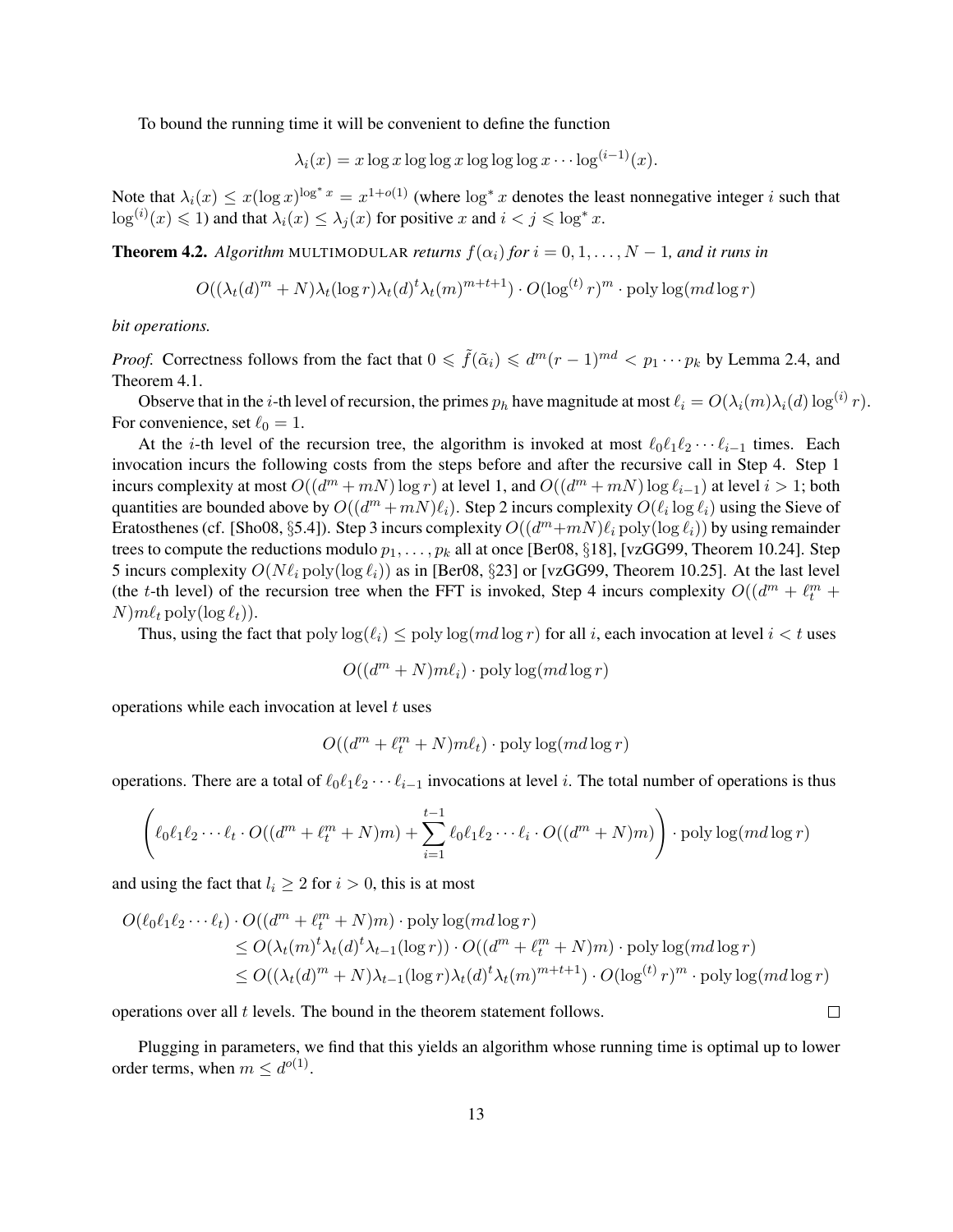**Corollary 4.3.** *For every constant*  $\delta > 0$  *there is an algorithm for MULTIVARIATE MULTIPOINT EVALUA*-TION *over*  $\mathbb{Z}/r\mathbb{Z}$  with parameters  $d, m, N$ , and with running time  $(d^m + N)^{1+\delta} \log^{1+o(1)} r$ , for all  $d, m, N$ *with d sufficiently large and*  $m \leq d^{o(1)}$ *.* 

*Proof.* Let *c* be a sufficiently large constant (depending on *δ*). We may assume *m > c* by applying the map from Definition 2.3, if necessary, to produce an equivalent instance of MULTIVARIATE MULTIPOINT EVALUATION with a greater number of variables and smaller individual degrees (and note that the quantity  $d^m$  is invariant under this map). Now if  $\log^{(3)} r < m$ , then we choose  $t = 3$ , which gives a running time of

$$
O((d^{(1+o(1))m} + N)d^3m^{m(1+o(1))(1+4/c)}(\log r)^{1+o(1)}) \cdot O(m)^m \cdot \text{poly}\log(md\log r),
$$

which simplifies to the claimed bound using  $m \leq d^{o(1)}$ . Otherwise,  $\log^{(3)} r \geq m$ , and we choose  $t = 2$ , which gives a running time of

$$
O((d^{(1+o(1))m} + N)d^2m^{m(1+o(1))(1+3/c)}(\log r)^{1+o(1)}) \cdot O(\log^{(2)} r)^{\log^{(3)} r} \cdot \text{poly}\log(md\log r),
$$

 $\Box$ 

which simplifies to the claimed bound, using  $m \leq d^{o(1)}$  and  $O(\log^{(2)} r)^{\log^{(3)} r} \leq O(\log^{o(1)} r)$ .

### 4.3 Extension rings

Using algorithm MULTIMODULAR and some additional ideas, we can handle extension rings, and in particular, all finite fields. Specifically, we will work over a ring *R* given as  $(\mathbb{Z}/r\mathbb{Z})[Z]/(E(Z))$  where *E* is a monic polynomial of degree *e*. As usual, the elements of this ring are represented as polynomials in the indeterminate *Z*, of degree at most  $e - 1$ , and with coefficients in  $\mathbb{Z}/r\mathbb{Z}$ ; addition and multiplication in *R* are performed by adding or multiplying such polynomials and reducing modulo  $E(Z)$ . The general strategy of our algorithm is to lift to  $\mathbb{Z}[Z]$ , then evaluate at  $Z = M$  and reduce modulo  $r'$  for suitably large integers *M, r'*. (Note that some finite rings are not covered by this setup, e.g.,  $(\mathbb{Z}/p\mathbb{Z})[X, Y]/(X^2, XY, Y^2)$ . One can treat these by lifting to a multivariate polynomial ring  $\mathbb{Z}[Z_1, \ldots, Z_n]$ ; for simplicity, we omit further details.)

The algorithm follows: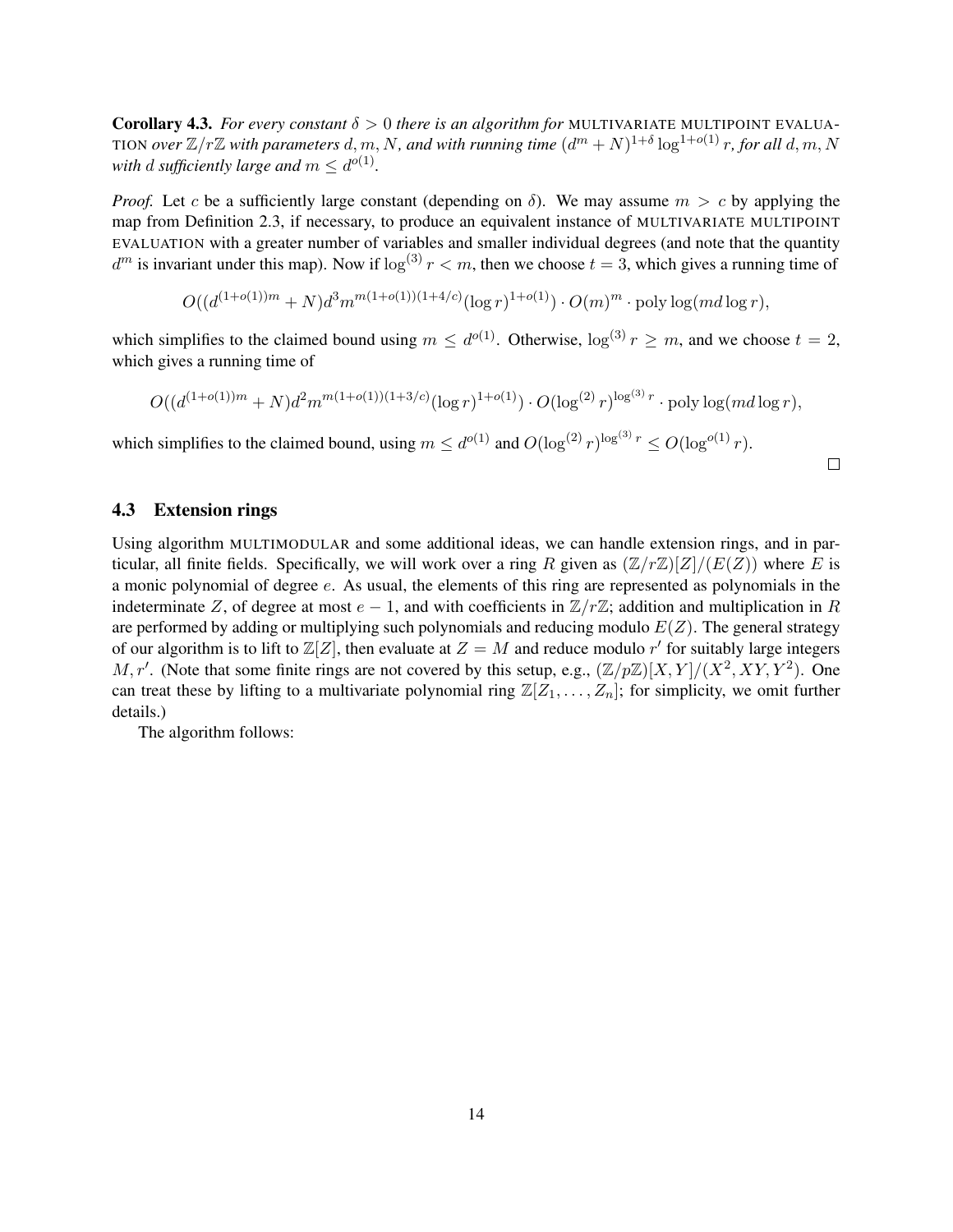Algorithm MULTIMODULAR-FOR-EXTENSION-RING $(f, \alpha_0, \ldots, \alpha_{N-1}, t)$ 

where *R* is a finite ring of cardinality *q* given as  $(\mathbb{Z}/r\mathbb{Z})[Z]/(E(Z))$  for some monic polynomial *E*(*Z*) of degree *e*, *f* is an *m*-variate polynomial  $f(X_0, \ldots, X_{m-1})$  ∈  $R[X_0, \ldots, X_{m-1}]$  with degree at most  $d-1$  in each variable,  $\alpha_0, \ldots, \alpha_{N-1}$  are evaluation points in  $R^m$ , and  $t > 0$  is the number of rounds.

Put  $M = d^m(e(r-1))^{(d-1)m+1} + 1$  and  $r' = M^{(e-1)dm+1}$ .

- 1. Construct the polynomial  $\tilde{f}(X_0, \ldots, X_{m-1})$  ∈  $\mathbb{Z}[Z][X_0, \ldots, X_{m-1}]$  from *f* by replacing each coefficient with its lift, which is a polynomial of degree at most *e −* 1 with coefficients in  $\{0, \ldots, r-1\}$ . For  $i = 0, \ldots, N-1$ , construct the *m*-tuple  $\tilde{\alpha}_i \in \mathbb{Z}[Z]^m$  from  $\alpha_i$  by replacing each coordinate with its lift, which is a polynomial of degree at most *e −* 1 with coefficients in  $\{0, \ldots, r-1\}$ .
- 2. Compute the reduction  $\overline{f} \in (\mathbb{Z}/r'\mathbb{Z})[X_0, \ldots, X_{m-1}]$  of  $\tilde{f}$  modulo  $r'$  and  $Z M$ . For  $i =$  $0, \ldots, N-1$ , compute the reduction  $\overline{\alpha}_i \in (\mathbb{Z}/r'\mathbb{Z})^m$  of  $\tilde{\alpha}_i$  modulo  $r'$  and  $Z - M$ . Note that the reductions modulo *r ′* don't do anything computationally, but are formally needed to apply Algorithm MULTIMODULAR, which only works over finite rings of the form  $\mathbb{Z}/r\mathbb{Z}$ .
- 3. Run MULTIMODULAR $(f, \overline{\alpha}_0, \overline{\alpha}_1, \ldots, \overline{\alpha}_{N-1}, r', t)$  to compute  $\beta_i = f(\overline{\alpha}_i)$  for  $i = 0, \ldots, N-1$ 1.
- 4. For  $i = 0, \ldots, N 1$ , compute the unique polynomial  $Q_i[Z] \in \mathbb{Z}[Z]$  of degree at most  $(e-1)$ *dm* with coefficients in  $\{0, \ldots, M-1\}$  for which  $Q_i(M)$  has remainder  $\beta_i$  modulo  $r' = M^{(e-1)dm+1}$ , and return the reduction of  $Q_i$  modulo *r* and  $E(Z)$ . The coefficients of polynomial  $Q_i$  are simply the digits of  $\beta_i \mod r'$  when written as an integer in base M.

**Theorem 4.4.** *Algorithm* MULTIMODULAR-FOR-EXTENSION-RING *returns*  $f(\alpha_i)$  *for*  $i = 0, 1, \ldots, N - 1$ , *and it runs in*

$$
O((\lambda_t(d)^m + N)\lambda_t(\log q)\lambda_t(d)^{t+2}\lambda_t(m)^{m+t+3}) \cdot O(\log^{(t-1)}(d^2m^2\log q\log\log q))^m \cdot \text{poly}\log(md\log q)
$$

*bit operations.*

*Proof.* To see that the algorithm outputs  $f(\alpha_i)$  for  $i = 0, \ldots, N-1$ , note that  $\tilde{f}(\tilde{\alpha}_i) \in \mathbb{Z}[Z]$  has nonnegative coefficients and its degree is at most  $(e - 1)dm$ . Moreover, the value at  $Z = 1$  of each coordinate of  $\tilde{\alpha}_i$  and each coefficient of  $\tilde{f}$  is at most  $e(r-1)$ , so  $\tilde{f}(\tilde{\alpha}_i)(1) \leq d^m(e(r-1))^{(d-1)m+1} = M-1$ . In particular, each coefficient of  $\tilde{f}(\tilde{\alpha}_i)$  belongs to  $\{0, \ldots, M-1\}$ . We now see that the polynomials  $\tilde{f}(\tilde{\alpha}_i), Q_i \in \mathbb{Z}[Z]$ both have degree at most  $(e - 1)dm$  and coefficients in  $\{0, \ldots, M - 1\}$ , and their evaluations at  $Z = M$ are congruent modulo  $r' = M^{(e-1)dm+1}$ . This implies that the polynomials coincide, so the reduction of  $Q_i$ modulo *r* and  $E(Z)$  agrees with the corresponding reduction of  $f(\tilde{\alpha}_i)$ , which equals  $f(\alpha_i)$ .

We expect a  $\log q = \log(r^e)$  term in the running time, and recall that Algorithm MULTIMODULAR is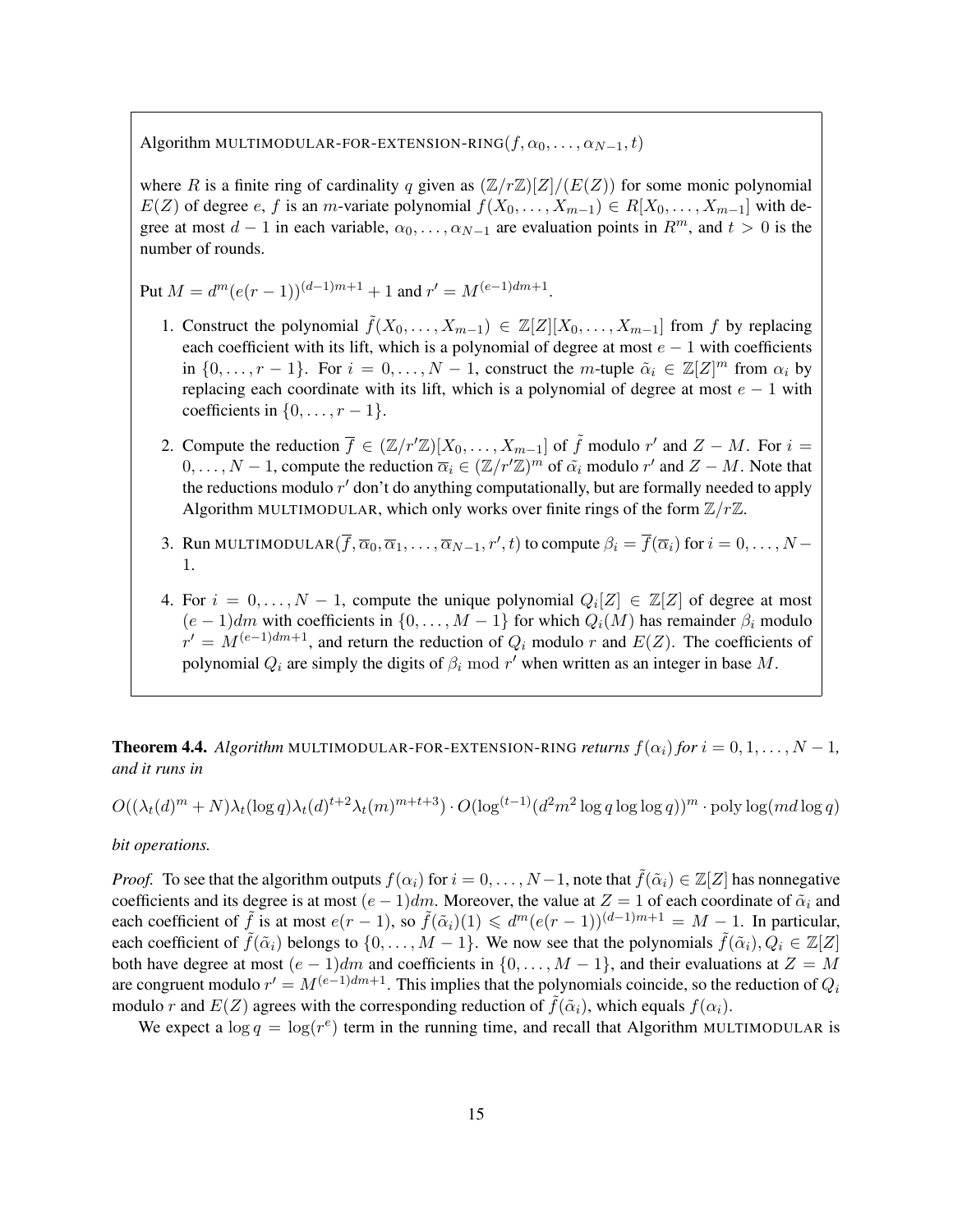invoked over a ring of cardinality  $r' = M^{(e-1)(d-1)m+1}$ . We have:

$$
\log r' = \log(M^{(e-1)(d-1)m+1}) \le (e-1)dm \log(d^m(e(r-1))^{(d-1)m+1} + 1)
$$
  
\n
$$
\le O(ed^2m^2(\log e + \log r))
$$
  
\n
$$
\le O(\log q \log \log q)d^2m^2.
$$
\n(4.1)

The dominant step is step 3, whose complexity is (by Theorem 4.2)

$$
O((\lambda_t(d)^m + N)\lambda_t(\log r')\lambda_t(d)^t\lambda_t(m)^{m+t+1}) \cdot O(\log^{(t)} r')^m \cdot \text{poly}\log(md\log r'),
$$

which, using (4.1) above, yields the stated complexity.

Similar to Corollary 4.3, we obtain:

**Corollary 4.5.** *For every constant*  $\delta > 0$  *there is an algorithm for* MULTIVARIATE MULTIPOINT EVALU-ATION over any ring  $(\mathbb{Z}/r\mathbb{Z})[Z]/(E(Z))$  of cardinality q with parameters  $d, m, N$ , and with running time  $(d^m + N)^{1+\delta} \log^{1+o(1)} q$ , for all  $d, m, N$  with  $d$  sufficiently large and  $m \leq d^{o(1)}$ .

*Proof.* The proof is the same as the proof of Corollary 4.3, except the two cases depend on *m* in relation to the quantity *r ′* appearing in the proof of Theorem 4.4. The argument in the proof of Corollary 4.3 yields the claimed running time with *r'* in place of *q*; we then use the inequality  $\log r' \le O(\log q \log \log q) d^2 m^2$ .

 $\Box$ 

 $\Box$ 

### 5 A data structure for polynomial evaluation

In this section we observe that it is possible to interpret our algorithm for MULTIVARIATE MULTIPOINT EVALUATION as a data structure supporting rapid "polynomial evaluation" queries.

Consider a degree *n* univariate polynomial  $f(X) \in \mathbb{F}_q[X]$  (and think of *q* as being significantly larger than *n*). If we store *f* as a list of *n* coefficients, then to answer a single evaluation query  $\alpha \in \mathbb{F}_q$  (i.e. return the evaluation  $f(\alpha)$ ), we need to look at all *n* coefficients, requiring  $O(n \log q)$  bit operations. On the other hand, a *batch* of *n* evaluation queries  $\alpha_1, \ldots, \alpha_n \in \mathbb{F}_q$  can be answered all at once using  $O(n \log^2 n) \mathbb{F}_q$ operations, using fast algorithms for univariate multipoint evaluation (cf. [vzGG99]). This is often expressed by saying that the *amortized time* for an evaluation query is  $O(\log^2 n) \mathbb{F}_q$ -operations. Can such a result be obtained in a nonamortized setting? Certainly, if we store f as a table of its evaluations in  $\mathbb{F}_q$ , then a single evaluation query  $\alpha \in \mathbb{F}_q$  can be trivially answered in  $O(\log q)$  bit operations. However, the stored data is highly redundant; it occupies space *q* log *q*, when information-theoretically *n* log *q* should suffice.

By properly interpreting our algorithm for MULTIVARIATE MULTIPOINT EVALUATION, we arrive at a data structure that achieves "the best of both worlds:" we can preprocess the *n* coefficients describing *f* in nearly-linear time, to produce a nearly-linear size data structure *T* from which we can answer evaluation queries in time that is polynomial in log *n* and log *q*. This is a concrete benefit of our approach to multipoint evaluation even for the univariate case, as it seems impossible to obtain anything similar by a suitable reinterpretation of previously known algorithms for univariate multipoint evaluation.

For clarity we state the theorem below for univariate polynomials; a similar statement holds for *m*variate multivariate polynomials with individual degrees at most *d −* 1 after replacing occurrences of *n* with *d m*.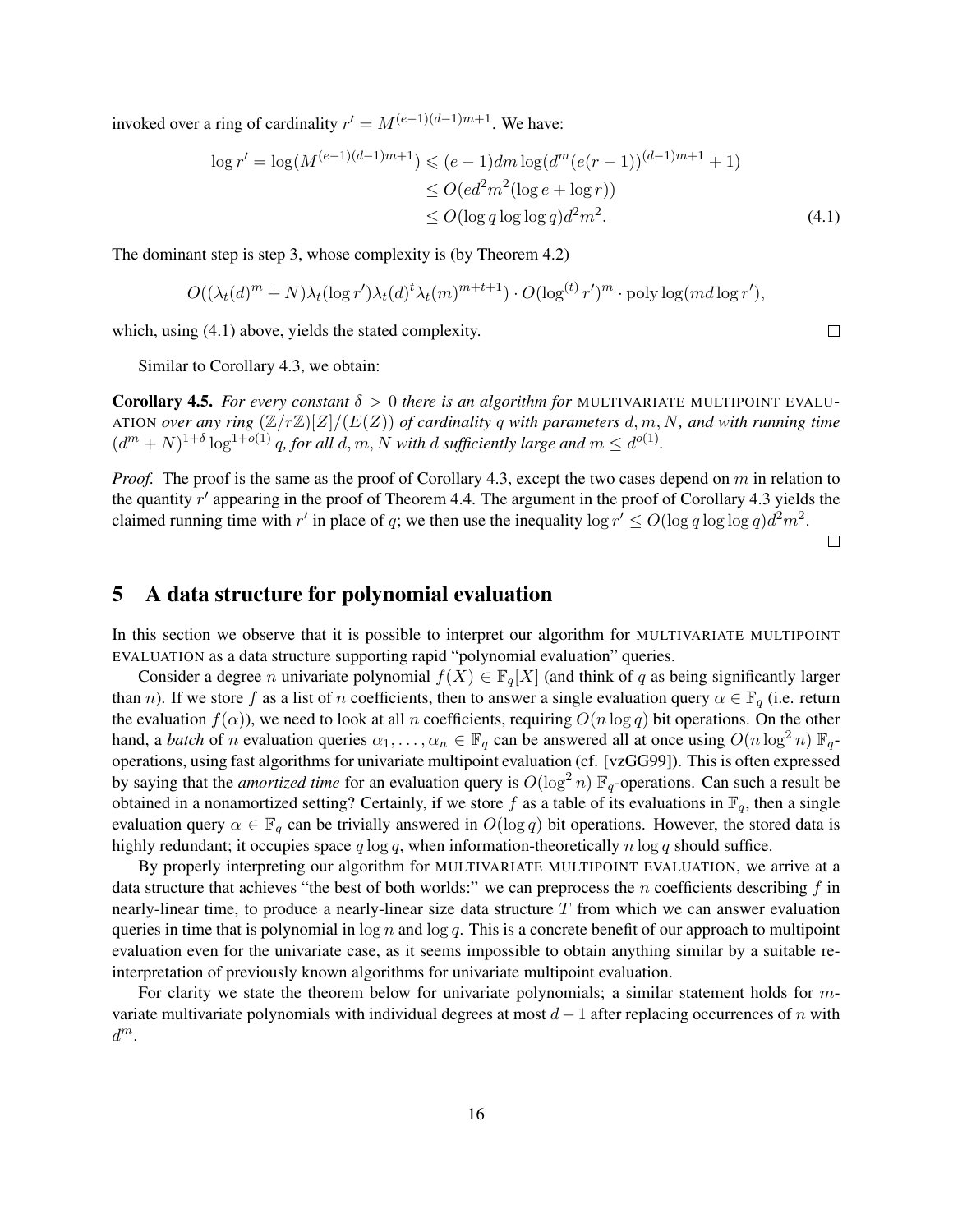**Theorem 5.1.** Let  $R = (\mathbb{Z}/r\mathbb{Z})[Z]/(E(Z))$  be a ring of cardinality q, and let  $f(X) \in R[X]$  be a degree *n polynomial. Choose any constant*  $\delta > 0$ *. For sufficiently large n, one can compute from the coefficients of f in time at most*

$$
T = n^{1+\delta} \log^{1+o(1)} q
$$

*a* data structure of size at most T with the following property: there is an algorithm that given  $\alpha \in \mathbb{F}_q$ , *computes*  $f(\alpha)$ *, in time* 

$$
poly \log n \cdot \log^{1+o(1)} q
$$

*with random access to the data structure.*

*Proof.* The first step is to apply the map  $\psi_{d,m}$  from Definition 2.3 to f. At the end of this proof we will specify the parameters  $d, m$  to use (they depend only on  $r, \deg(E)$ , and  $n$ ); for now we only need to know that  $d^m = n$ . We also have a parameter *t* that will be chosen at the end of this proof.

After applying  $\psi_{d,m}$ , we have an *m*-variate polynomial *f*, which we process by following the operations of MULTIMODULAR-FOR-EXTENSION-RING step-by-step, ignoring the ones that process the evaluation points. The key observation is that these computations do not depend on the evaluation points, and can thus comprise a preprocessing phase that produces the desired data structure.

We go through the steps here: Steps 1 and 2 of MULTIMODULAR-FOR-EXTENSION-RING produce  $\overline{f}$ with coefficients in  $\mathbb{Z}/r'\mathbb{Z}$ . Step 3 calls MULTIMODULAR which apply t rounds of multimodular reduction to finally produce *reduced polynomials*  $f_{s_1,s_2,...,s_t} \in \mathbb{F}_{s_t}[X_0,X_1,...,X_{m-1}]$  for certain sequences *s*1*, s*2*, . . . , s<sup>t</sup>* of primes (each such sequence has *s*<sup>1</sup> among the *ℓ*<sup>1</sup> primes computed in Step 2 of the top-level invocation of MULTIMODULAR;  $s_2$  is among the  $\ell_2$  primes computed in Step 2 of the next-level invocation of MULTIMODULAR with  $s_1$  as its parameter "*r*", etc...). In other words, the primes  $s_i$  are the moduli in a sequence of *t* recursive calls to MULTIMODULAR. At the bottom level of the recursion, each reduced polynomial  $f_{s_1,s_2,...,s_t}$  is evaluated (in Step 4, which applies Theorem 4.1) over its *entire* domain  $\mathbb{F}_{s_t}^m$  (i.e., we ignore Step 3 in the proof of Theorem 4.1, which looks up evaluation points, and instead return the table of all evaluations over  $\mathbb{F}_{s_t}^m$  computed in Step 2 of that proof). Our data structure consists of these tables of evaluations of each of the reduced polynomials  $f_{s_1,s_2,...,s_t}$ , each one labeled by the sequence  $s_1, s_2,...,s_t$ , together with *f* itself.

Using notation from the proof of Theorem 4.2, there are at most  $\ell_1 \ell_2 \cdots \ell_t$  reduced polynomials, each  $p_t$ has magnitude at most  $\ell_t$ , and it holds that  $\ell_i = O(\lambda_i(m)\lambda_i(d)\log^{(i)}r')$ . Referring to the proof of Theorem 4.1, we see that the cost incurred to produce the required tables of evaluations is at most

$$
T = \ell_1 \ell_2 \cdots \ell_t \cdot O(m\ell_t^m) \cdot \text{poly}\log(\ell_t)
$$
  
\n
$$
\leq O(\lambda_t(m)^{t+m+1}\lambda_t(d)^{t+m}\lambda_{t-1}(\log r')) \cdot (\log^{(t)} r')^m \cdot \text{poly}\log(md\log r')
$$

At this point, an evaluation query  $\alpha' \in R$  can be answered from the tables as follows. First compute the point  $\alpha = (\alpha', \alpha'^d, \ldots, \alpha'^{d^{m-1}}) \in R^m$ . Note that  $f(\alpha)$  is our desired output (since f is the input polynomial *after* the map *ψd,m* is applied to it). We now follow the operations of MULTIMODULAR-FOR-EXTENSION-RING on an evaluation point step-by-step, ignoring the ones that process the polynomial. As above we go through them one by one: Steps 1 and 2 of MULTIMODULAR-FOR-EXTENSION-RING produce  $\overline{\alpha} \in (\mathbb{Z}/r'\mathbb{Z})^m$ . Step 3 calls MULTIMODULAR which applies *t* rounds of multimodular reduction exactly as above to finally produce *reduced evaluation points*  $\alpha_{s_1,s_2,...,s_t} \in \mathbb{F}_{s_t}^m$  for certain sequences  $s_1, s_2,...,s_t$ of primes. The evaluations  $f_{s_1,s_2,...,s_t}(\alpha_{s_1,s_2,...,s_t})$  can be found in the pre-computed tables that comprise the data structure for *f*. We reconstruct  $f(\overline{\alpha})$  by "going up the recursion tree": the evaluations in the tables supply the needed data to execute Step 5 of the bottom-level invocations of MULTIMODULAR (for the single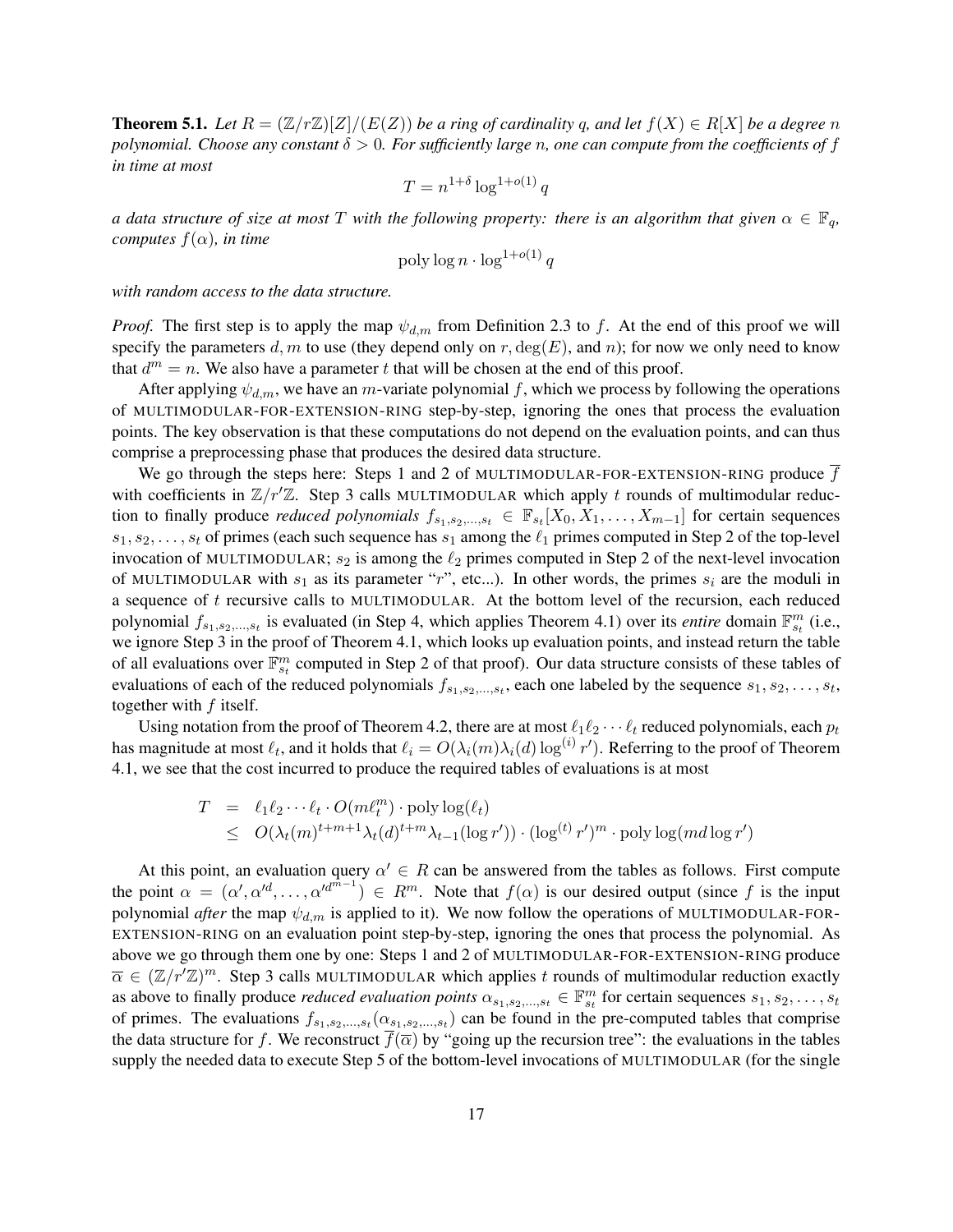evaluation point of interest); these in turn supply the needed data to execute Step 5 of the next-to-bottom level invocations of MULTIMODULAR, etc... Finally we obtain an evaluation *β* of *f*, which is the data needed to execute Step 4 of MULTIMODULAR-FOR-EXTENSION-RING, which produces  $f(\alpha)$  as desired.

The dominant cost in processing an evaluation query is the recursive reconstruction of the output from the table lookups. Again adopting the notation from the proof of Theorem 4.2, the Chinese Remainder Theorem reconstruction (in Step 5 of MULTIMODULAR) is invoked  $\ell_1 \ell_2 \cdots \ell_{i-1}$  times at level *i*, each time with cost  $O(\ell_i \text{ poly} \log(\ell_i))$ . The overall cost for an evaluation query is thus dominated by

$$
\sum_{i=1}^{t} \ell_1 \ell_2 \cdots \ell_{i-1} \cdot O(\ell_i \text{ poly log}(\ell_i)) \leq \sum_{i=1}^{t} \ell_1 \ell_2 \cdots \ell_i \cdot \text{poly log}(md \log r')
$$
  
\n
$$
\leq O(\ell_1 \ell_2 \cdots \ell_t) \cdot \text{poly log}(md \log r')
$$
  
\n
$$
\leq O(\lambda_t(m)^t \lambda_t(d)^t \lambda_{t-1}(\log r')) \cdot \text{poly log}(md \log r')
$$

It remains to choose the parameters  $d, m$  and  $t$ . If  $r' > 2^{2^n}$ , then we choose  $d = n, m = 1, t = 2$ ; if  $r' \leq 2^{2^n}$ , then choose  $d = \log^c n$  and  $m = (\log n) / (c \log \log n)$  for a sufficiently large constant *c*, and  $t = 4$ . These choices give the claimed running times for preprocessing and queries, with  $r'$  in place of  $q$ . As in the proof of Theorem 4.4, we have  $\log r' \le O(\log q \log \log q) d^2 m^2$ , which completes the proof.

Theorem 5.1 is surprising in light of a number of lower bounds for this problem under certain restrictions. For example, in the purely algebraic setting, and when the underlying field in  $\mathbb{R}$ , Belaga [Bel61] shows a lower bound on the query complexity of  $\frac{3n}{2}$  $\left[\frac{2m}{2}\right] + 1$  (and Pan [Pan66] has given a nearly-matching upper bound). Miltersen [Mil95] proves that the trivial algorithm (with query complexity *n*) is essentially optimal when the field size is exponentially large and the data structure is limited to polynomial size, and he conjectures that this lower bound holds for smaller fields as well (this is in an algebraic model that does not permit the modular operations we employ). Finally, Gál and Miltersen [GM07] show a lower bound of  $\Omega(n/\log n)$  on the product of the *additive redundancy* (in the data structure size) and the query complexity, thus exhibiting a tradeoff that rules out low query complexity when the data structure is required to be very small (i.e., significantly smaller than 2*n*).

### 6 An algebraic algorithm in small characteristic

In this section we describe an algorithm for MULTIVARIATE MULTIPOINT EVALUATION that is completely different from the one in Section 4. The advantage of this algorithm is that it is algebraic (and it achieves an operation count that is optimal up to lower order terms); the disadvantage is that it works only over fields of small characteristic. We present our algorithm in an algebraic model with one nonstandard feature; this is discussed next, followed by the algorithm itself.

### 6.1 The algebraic model

Fix a field  $\mathbb{F}_q$  of characteristic p. In the standard algebraic model, the basic operations are addition, subtraction, multiplication and division. A special feature of characteristic *p* is the existence of the (absolute) Frobenius automorphism  $\sigma_0$ , given by  $x \mapsto x^p$ , and we make heavy use of the existence of this automorphism. We include the operation of *applying*  $\sigma_0^{-1}$  as a basic operation in our presentation below. This is nonstandard, but we believe it is justified as follows: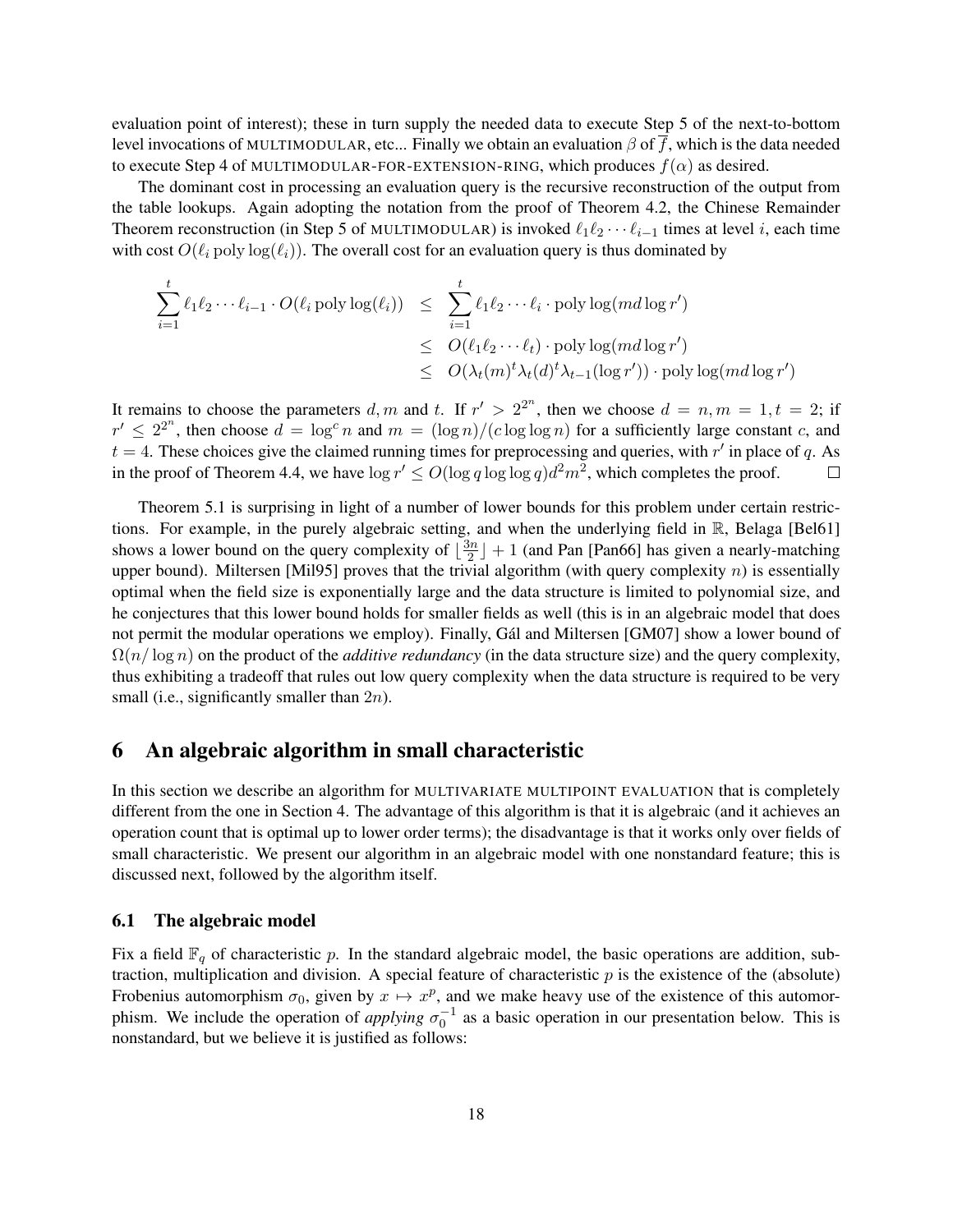- It is easy to recover a pure  $\mathbb{F}_q$ -algebraic algorithm by replacing each operation that applies  $\sigma_0^{-1}$  with the explicit computation of  $x^{q/p}$  by repeated squaring (and note that  $\sigma_0^{-1}(x) = x^{q/p}$ ). This replacement contributes at most an additional  $O(\log(q/p))$  factor to the operation counts. This means that it is easy to read off an upper bound in the standard model from the operation counts in our presentation below.
- Any (division-free) algebraic computation of  $\sigma_0^{-1}$  in the standard model *must* entail  $\log_2(q/p)$   $\mathbb{F}_q$ operations by a simple degree argument: fewer operations would give rise to a polynomial  $f(X)$ of degree less than  $q/p$ , and yet  $f(X)^p - X$  vanishes on all of  $\mathbb{F}_q$ , so it must have degree at least *q*. However, this cost is misleadingly high, because in practice something much more efficient is possible. In practice,  $\mathbb{F}_q$  is usually represented as  $\mathbb{F}_p[X]/(f(X))$  for a degree *d* irreducible *f*, and in this representation  $\sigma_0^{-1}$  can be applied at a cost of  $O(p^{1+o(1)}d^{1+o(1)})$  basic  $\mathbb{F}_p$ -operations; see Theorem 6.1 below. This is nearly-linear time (like the other basic operations) provided that  $p = d^{o(1)}$ , as it will be in all of our algebraic algorithms below. (Alternatively, one can compute  $X^{q/p} \bmod f(X)$ using our nonalgebraic algorithm for MODULAR COMPOSITION, starting with *X<sup>p</sup>* mod *f*(*X*) and then computing  $X^{p^i}$  for  $i = 2^1, 2^2, \ldots$ . Applying  $\sigma_0^{-1}$  to an element of  $\mathbb{F}_q$  then entails only a single modular composition.)

For the remainder of this paper, unless otherwise noted, we assume this algebraic model when discussing algebraic algorithms.

We now give the promised algorithm for computing  $\sigma_0^{-1}$  in a finite field. This is a variation on a construction from [PT09].

**Theorem 6.1.** *There is an algorithm which, given a prime number p, an irreducible monic polynomial*  $f(X)$ *in* F*p*[*X*] *of degree d, and a polynomial g*(*X*) *in* F*p*[*X*] *of degree at most d−*1*, returns the unique polynomial*  $h(X)$  *in*  $\mathbb{F}_p[X]$  *of degree at most*  $d-1$  *such that* 

$$
h(X)^p \bmod f(X) = g(X),
$$

*and runs in*  $O(p^{1+o(1)}d^{1+o(1)})$   $\mathbb{F}_p$ *-operations.* 

*Proof.* The existence and uniqueness of  $h(X)$  follows from the fact that the absolute Frobenius map on the finite field  $\mathbb{F}_p[X]/(f(X))$  is a bijection. Since  $h(X)^p = h(X^p)$  and  $f(X)^p = f(X^p)$ , the congruence

$$
h(X)^p \equiv g(X) \pmod{f(X)}
$$

is equivalent to

$$
h(X^p)f(X)^{p-1} \equiv g(X)f(X)^{p-1} \pmod{f(X^p)}.
$$
\n(6.1)

Write

$$
f(X)^{p-1} = A_0(X^p) + A_1(X^p)X + \dots + A_{p-1}(X^p)X^{p-1}
$$

$$
g(X)f(X)^{p-1} = B_0(X^p) + B_1(X^p)X + \dots + B_{p-1}(X^p)X^{p-1}
$$

with  $A_0, \ldots, A_{p-1}, B_0, \ldots, B_{p-1}$  in  $\mathbb{F}_p[X]$ . Viewing  $\mathbb{F}_p[X]$  as a dimension *p* vectorspace over  $\mathbb{F}_p[X^p]$ , and noting that  $X^0, X^1, \ldots, X^{p-1}$  form a basis, Eq. (6.1) forces

$$
h(X)A_i(X) \equiv B_i(X) \pmod{f(X)} \quad \text{for } i = 0, \ldots, p-1.
$$

For any *i* such that  $A_i(X)$  is not divisible by  $f(X)$  (which implies that  $A_i$  and  $f$  are relatively prime, since *f* is irreducible), the *i*th congruence above, by itself, uniquely determines  $h(X)$  modulo  $f(X)$ . It follows that we correctly compute  $h(X)$  using the following algorithm.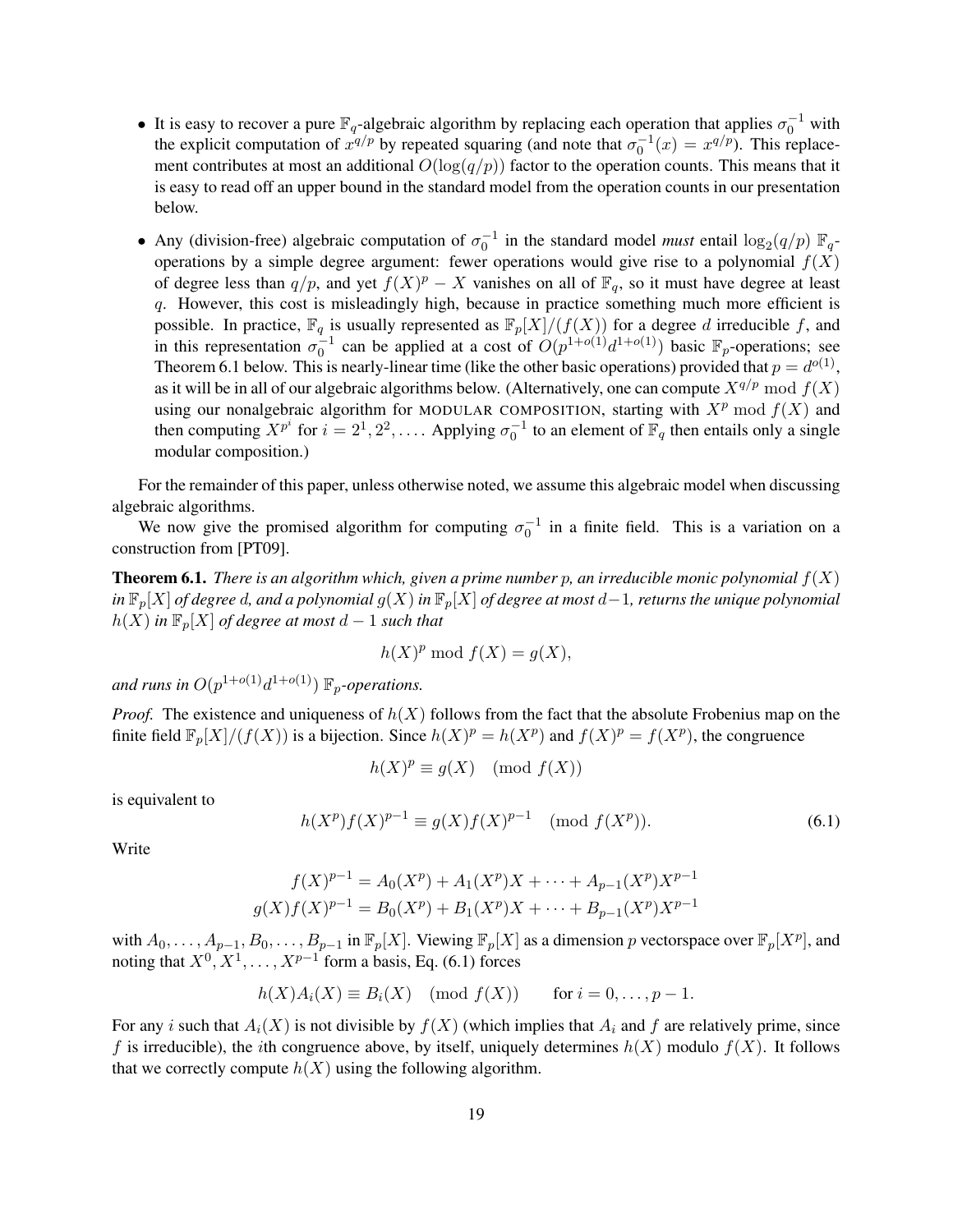1. Compute  $f(X)^{p-1}$  and  $g(X)f(X)^{p-1}$ , and write them as

$$
f(X)^{p-1} = A_0(X^p) + \dots + A_{p-1}(X^p)X^{p-1}
$$

$$
g(X)f(X)^{p-1} = B_0(X^p) + \dots + B_{p-1}(X^p)X^{p-1}
$$

with  $A_0, \ldots, A_{p-1}, B_0, \ldots, B_{p-1}$  in  $\mathbb{F}_p[X]$ .

2. Note that  $\deg(A_i)p + i \leq \deg(f(X)^{p-1}) = d(p-1)$ , which implies (for all *i*) that  $\deg(A_i) < d$ , and hence  $A_i$  cannot be divisible by  $f(X)$ . There is an *i* (namely, the *i* for which  $i \equiv \deg(f(X)^{p-1}) =$  $d(p-1)$  (mod *p*)) such that the leading coefficient of  $A_i$  is the leading coefficient of  $f(X)^{p-1}$ , and hence *A<sup>i</sup>* is nonzero. Select this *A<sup>i</sup>* and compute the unique polynomial *h*(*X*) of degree at most *d−*1 such that

$$
h(X)A_i(X) \equiv B_i(X) \pmod{f(X)}.
$$

Note that the index *i* and the polynomial *A<sup>i</sup>* depend only on *f*, not on *g*, and so can be precomputed.

Since both steps involve standard operations (multiplication, GCD, etc...) on polynomials of degree *O*(*pd*), their complexities are each bounded by  $O((pd)^{1+o(1)})$  operations in  $\mathbb{F}_p$  (refer to Figure 1).  $\Box$ 

### 6.2 The algorithm

As described in Section 1.5, our algorithm operates by reducing multipoint evaluation of the target *multivariate* polynomial *f* to multipoint evaluation of a related *univariate* polynomial *f ∗* obtained by substituting *h*-th powers of a single variable for the *m* different variables of *f* (the "Kronecker substitution"). The given *m*-variate polynomial *f* will have coefficients in a field  $\mathbb{F}_q$  and the parameter *h* will be a power of the characteristic. We will actually view *f* as a polynomial with coefficients in an extension *ring*  $R = \mathbb{F}_q[W]/(P(W))$ for some polynomial *P* (not necessarily irreducible over  $\mathbb{F}_q$ ). The reason for this complication is that the algorithm needs a special element  $\eta$  that satisfies two properties:

- 1. the multiplicative order of  $\eta$  is  $h-1$ , and
- 2.  $\eta^i \eta^j$  is invertible for all  $i, j \in \{0, 1, 2, \dots, m-1\}$ , with  $i \neq j$ .

We will construct *R* so that we can easily get our hands on such a *η*. If an element of order *h −* 1 is already available in  $\mathbb{F}_q$ , then it automatically satisfies the second property because  $\mathbb{F}_q$  is a field, and there is no need to pass to the extension ring *R*.

We now describe in detail how to construct the extension ring  $R$ , and find  $\eta$ . Fix parameters  $d$  and  $m$ , and a field  $\mathbb{F}_q$  with characteristic p. Let  $h = p^c$  be the smallest integer power of p that is larger than  $m^2d$ . Construct the ring  $R = \mathbb{F}_q[W]/(P(W))$ , where  $P(W)$  is a degree *c* polynomial with coefficients in  $\mathbb{F}_p$ , that is irreducible over  $\mathbb{F}_p^4$ . Notice that  $\mathbb{F}_p[W]/(P(W)) \subseteq R$  and also that  $\mathbb{F}_q \subseteq R$ , and that these embeddings are easy to compute. Choose  $\eta$  to be a primitive element of the field  $\mathbb{F}_p[W]/(P(W))$ . This  $\eta$  clearly has multiplicative order  $h-1$ , and because the elements  $\eta^i$  for  $i=0,1,\ldots,m-1$  are distinct elements of a field, the second property above is also satisfied. Figure 2 depicts the construction of *R*.

Given the *m*-variate polynomial *f* over *R*, we want to be able to evaluate it at many points in  $\mathbb{F}_q^m \subseteq R^m$ . Our strategy will be to lift the evaluation points to elements of an extension ring *S*, evaluate a related

<sup>&</sup>lt;sup>4</sup>One may wonder why we don't simply demand that *P* be irreducible over  $\mathbb{F}_q$ , so that *R* is a field. The reason is that we can afford to find an irreducible over  $\mathbb{F}_p$ , even by brute force search, while searching for an irreducible over  $\mathbb{F}_q$  would introduce an undesirable dependence on *q* to the operation counts.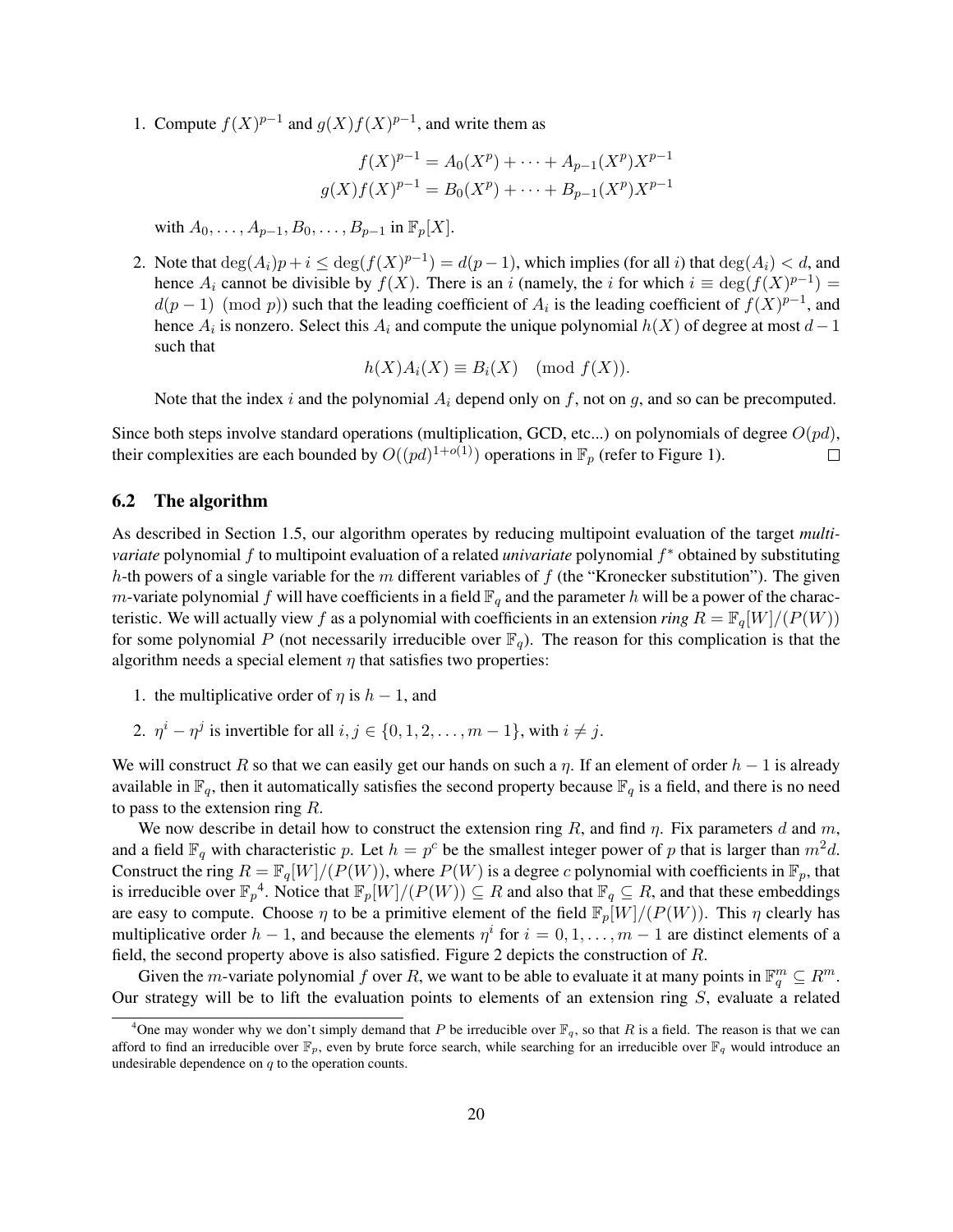

Figure 2: Containment diagram. Our input polynomial will be over  $\mathbb{F}_q$ , but we view it as a polynomial over the extension ring *R*. We will end up evaluating a related polynomial at elements of the further extension *S*.

univariate polynomial *f ∗* at those points, and then project each resulting evaluation back to an element of *R*. We choose the ring *S* to be the extension ring  $R[Z]/(E(Z))$ , where  $E(Z) \stackrel{\text{def}}{=} Z^{h-1} - \eta$ . Refer to Figure 2.

Let  $\sigma$  be (a power of) the Frobenius endomorphism from *R* to *R*, given by  $x \mapsto x^h$ . The "lift" map  $\phi: \mathbb{F}_q^m \to S$  is defined as follows: given  $\alpha = (\alpha_0, \dots, \alpha_{m-1}) \in \mathbb{F}_q^m \subseteq R^m$ ,  $\phi(\alpha)$  is the (residue class whose canonical representative is the) degree  $m - 1$  polynomial  $g_{\alpha}(Z) \in R[Z]$  which has

$$
g_{\alpha}(\eta^{i}) = \sigma^{-i}(\alpha_{i}) \text{ for } i = 0, 1, 2 \dots, m - 1.
$$
 (6.2)

Note that  $g_{\alpha}$  is well defined because although  $\sigma^i$  is only an *endomorphism* of R (under which certain elements may have no preimage), we only demand preimages of elements of  $\mathbb{F}_q \subseteq R$ , and  $\sigma^i$  is an *automorphism* when restricted to  $\mathbb{F}_q$ . Recall also that  $m < h$  by our choice of h, and that the canonical representatives of the residue classes of *S* are polynomials in  $R[Z]$  of degree less than  $h-1$ , so  $g_\alpha$  is indeed a canonical representative as asserted above.

The "project" map  $\pi : S \to R$  that recovers the evaluation of the original multivariate polynomial f from an evaluation of the univariate polynomial *f ∗* is defined as follows: given an element of *S* whose canonical representative is the polynomial  $g(Z) \in R[Z]$  (with degree less than  $h-1$ ),  $\pi(g)$  is the evaluation  $g(1)$ .

Our main lemma shows how to recover the evaluation of the *m*-variate polynomial *f* at a point  $\alpha \in$  $\mathbb{F}_q^m \subseteq R^m$ , from the evaluation of the univariate polynomial  $f^*$  at an element of the extension ring *S*.

**Lemma 6.2.** *Let*  $f(X_0, X_1, \ldots, X_{m-1})$  *be a polynomial in*  $\mathbb{F}_q[X_0, X_1, \ldots, X_{m-1}]$  *with individual degrees d −* 1*, and suppose* F*<sup>q</sup> has characteristic p. Define h, R, E, S, ϕ, π as above, and define the univariate polynomial*  $f^*(Y) \in S[Y]$  *by:* 

$$
f^*(Y) \stackrel{\text{def}}{=} f(Y, Y^h, Y^{h^2}, \dots, Y^{h^{m-1}}).
$$

*For every*  $\alpha \in \mathbb{F}_q^m \subseteq R^m$ , the following identity holds:  $\pi(f^*(\phi(\alpha))) = f(\alpha)$ .

*Proof.* Fix  $\phi(\alpha)$ , which is an element of  $R[Z]/(E(Z))$ . Let  $g_{\alpha}(Z) \in R[Z]$  be its (degree  $m - 1$ ) canonical representative, and denote by  $\sigma^i(g_\alpha)$  the polynomial obtained by applying  $\sigma^i$  to the coefficients of  $g_\alpha$ . Then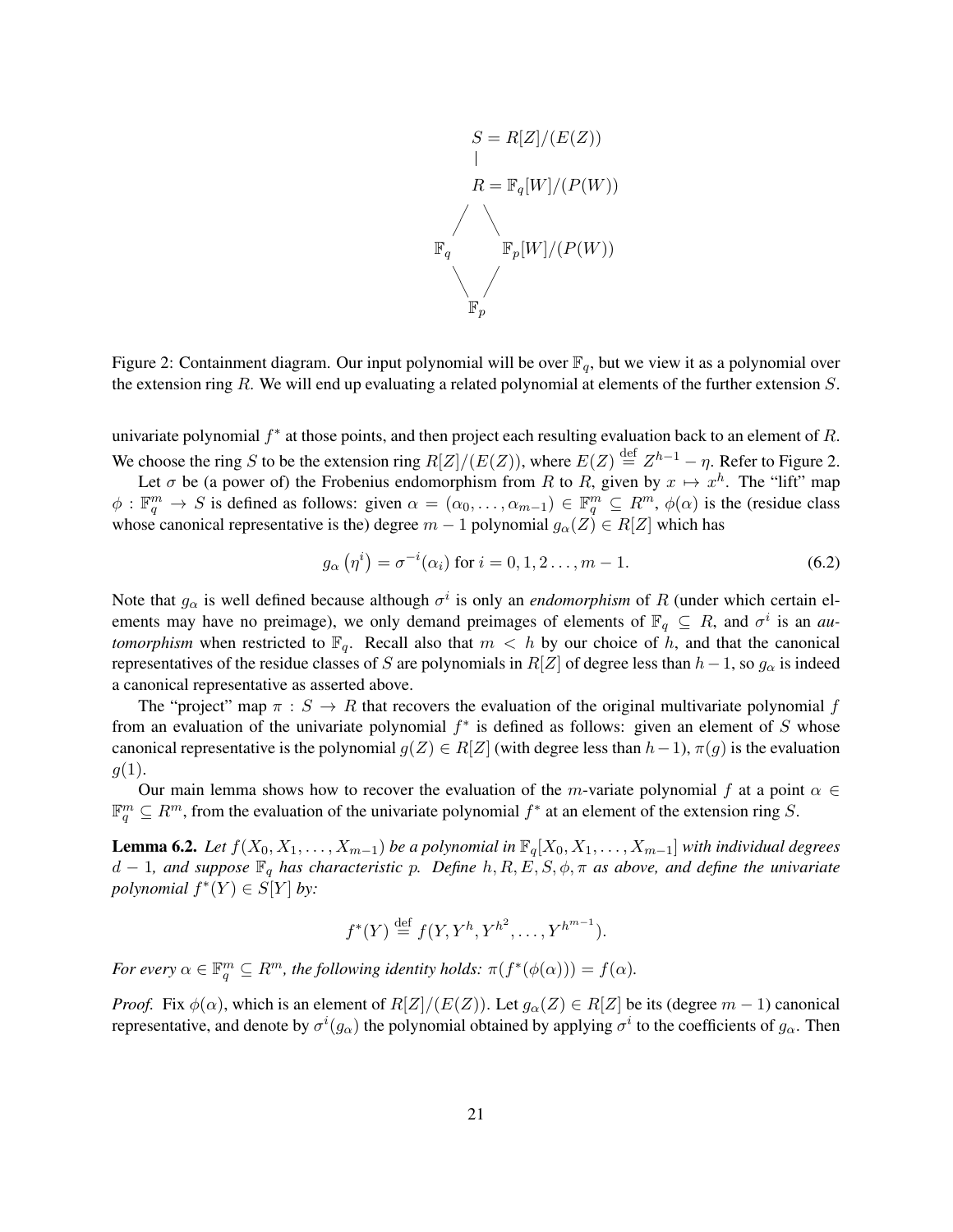we have:

$$
(g_{\alpha}(Z))^{h^{i}} = \sigma^{i}(g_{\alpha})(Z^{h^{i}})
$$
  
\n
$$
= \sigma^{i}(g_{\alpha})(Z^{h^{i}-1}Z)
$$
  
\n
$$
\equiv \sigma^{i}(g_{\alpha})(\eta^{(h^{i}-1)/(h-1)}Z) \pmod{E(Z)}
$$
  
\n
$$
= \sigma^{i}(g_{\alpha})(\eta^{(h^{i}-1+h^{i-2}+\cdots+h^{0})}Z)
$$
  
\n
$$
= \sigma^{i}(g_{\alpha})(\eta^{i}Z),
$$

where the last equality used the fact that  $\eta$  has order  $h - 1$  and so it is fixed under  $\sigma$ . For convenience, let us denote by  $g_{\alpha}^{(i)}(Z)$  the polynomial  $(g_{\alpha}(Z))^{h^i} \text{ mod } E(Z)$ . A crucial point that we will use shortly is that  $deg(g_{\alpha}^{(i)}) = deg(g_{\alpha})$ . The above equation implies that

$$
g_{\alpha}^{(i)}(1) = \sigma^{i}(g_{\alpha}) \left( \eta^{i} \right) = \sigma^{i} \left( g_{\alpha} \left( \sigma^{-i} \eta^{i} \right) \right) = \sigma^{i} \left( g_{\alpha} \left( \eta^{i} \right) \right) = \sigma^{i} (\sigma^{-i} \alpha_{i}) = \alpha_{i}, \tag{6.3}
$$

where the third equality again used the fact that  $\eta$  is fixed under  $\sigma$ , and the fourth equality used Eq. (6.2).

When we evaluate the polynomial  $f^*$  at the element of *S* whose canonical representative is  $g_\alpha$  we get the element of *S* whose canonical representative is:

$$
f(g_{\alpha}^{(0)}(Z), g_{\alpha}^{(1)}(Z), \ldots, g_{\alpha}^{(m-1)}(Z)) \bmod E(Z).
$$

Now *f* is a polynomial with total degree at most  $dm$ , and each  $g_\alpha^{(i)}$  is a polynomial of degree at most  $m-1$ . Therefore, since *E* has degree at least  $dm^2 > dm(m-1)$ , this polynomial is just

$$
f(g_{\alpha}^{(0)}(Z), g_{\alpha}^{(1)}(Z), \ldots, g_{\alpha}^{(m-1)}(Z)),
$$

and evaluating at 1 gives (using Eq. (6.3)):

$$
f(g_{\alpha}^{(0)}(1), g_{\alpha}^{(1)}(1), \ldots, g_{\alpha}^{(m-1)}(1)) = f(\alpha_0, \alpha_1, \ldots, \alpha_{m-1})
$$

as claimed.

The next theorem applies the strategy we have developed above to the MULTIVARIATE MULTIPOINT EVALUATION problem. Note that this algorithm requires a field (as opposed to the more general rings handled by the algorithm of Section 4) and that an optimal dependence of the operation count on the input size  $(N + d<sup>m</sup>)$  (up to lower order terms) can only be achieved when the characteristic p is at most  $d<sup>o(1)</sup>$ .

**Theorem 6.3.** *Given*  $f(X_0, \ldots, X_{m-1})$  *in*  $\mathbb{F}_q[X_0, \ldots, X_{m-1}]$  *with individual degrees at most d* − 1*, and* evaluation points  $\alpha_0, \ldots, \alpha_{N-1}$  in  $\mathbb{F}_q^m$ , there is an algorithm that outputs  $f(\alpha_i)$  for  $i = 0, 1, 2, \ldots, N-1$ , *in*

$$
O((N+d^m)(m^2p)^m) \cdot \text{poly}(d, m, p, \log N)
$$

*field operations.*

*Proof.* We perform the following steps:

1. Choose  $h = p^c$  to be the smallest power of p that is at least  $m^2d$ . Find a degree c irreducible polynomial  $P(W)$  over  $\mathbb{F}_p$ , and a primitive element  $\eta$  of  $\mathbb{F}_p[W]/(P(W))$ . Define the ring  $R =$  $\mathbb{F}_q[W]/(P(W))$ , and the ring  $S = R[Z]/(E(Z))$ , where  $E(Z) = Z^{h-1} - \eta$ , as above.

 $\Box$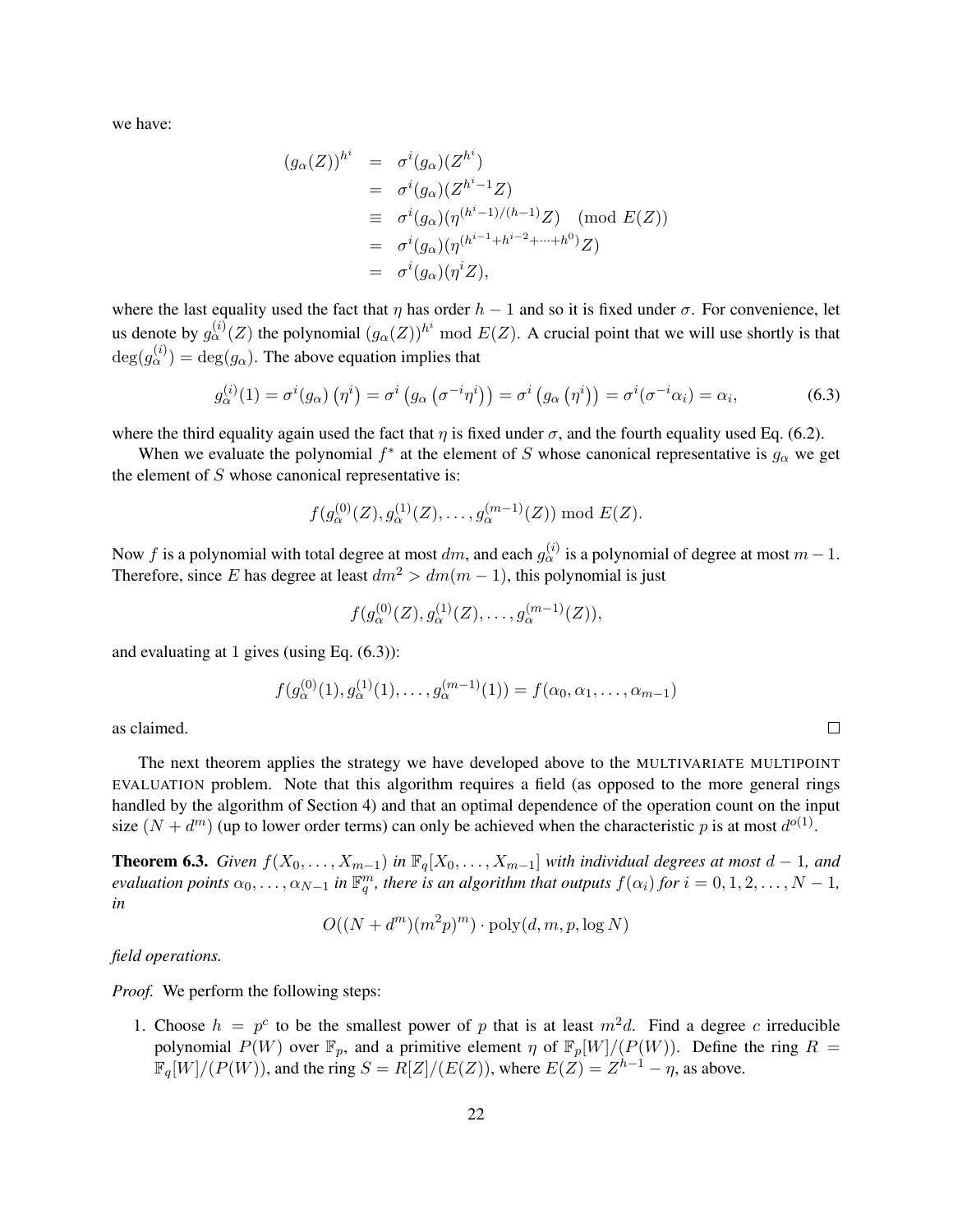- 2. For  $i = 0, 1, 2, \ldots, N-1$ , compute the canonical representative of  $\phi(\alpha_i)$ : the degree  $m-1$  polynomial  $g_{\alpha_i}(Z) \in R[Z].$
- 3. Produce the univariate polynomial  $f^*(Y) = f(Y, Y^h, Y^{h^2}, \ldots, Y^{h^{m-1}})$  over *S*.
- 4. Evaluate  $f^*$  at the points  $g_{\alpha_i}(Z)$ , and for each evaluation apply  $\pi$  to recover  $f(\alpha_i)$ .

Step 1 requires constructing the field  $\mathbb{F}_h$  and finding a primitive element. This can be done by brute force in poly(*h*) operations, although much better algorithms are available.

Each polynomial  $g_{\alpha_i}$  computed in Step 2 requires the following operations (recall Eq. (6.2)): first, we need to compute  $\sigma^{-j}(\alpha_i)_j$  for  $j = 0, 1, ..., m - 1$ . This is done<sup>5</sup> by applying  $\sigma_0^{-1}$  cj times to  $(\alpha_i)_j$  (recall that  $\sigma = \sigma_0^c$ , and note that this is the only place we use this nonstandard basic operation. The overall cost of doing this for all *i* and *j* is  $O(Nm^2c)$ . Next, we perform *N* polynomial interpolations in *R*, each costing  $O(M(m) \log m)$  operations in *R*, or  $O(M(m) \log m M(c))$  operations in  $\mathbb{F}_q$ . Note that for every two interpolation points  $\eta^i, \eta^j$ , the difference  $\eta^i - \eta^j$  is a unit in R (since  $\eta$  is an element of  $\mathbb{F}_p[W]/(P(W))$ which is a field). This is required for the interpolation step. The total cost for Step 2 is

$$
O(N(m^2 \log h + M(m)(\log m)M(c)))
$$

F*q*-operations.

Step 4 is a univariate multipoint evaluation problem. We have *N* elements of *S*, and a univariate polynomial  $f^*$  over *S*, of degree at most  $dmh^m$ . If  $L = \max(N, dmh^m)$ , this step requires  $O(M(L) \log L)$ operations in *S*, or

$$
O(M(L)(\log L)M(h)M(c))
$$

F*q*-operations, using fast univariate multipoint evaluation. The *N* applications of *π* take *O*(*Nh*) operations in *R*, or  $O(NhM(c))$   $\mathbb{F}_q$ -operations.

The final complexity estimate is obtained by using the bound  $h \leq p m^2 d$ . (The dominant step is Step 4.)  $\Box$ 

Corollary 6.4. *For every constant*  $\delta > 0$  *there is an algorithm for MULTIVARIATE MULTIPOINT EVALUA-*TION *over*  $\mathbb{F}_q$  *with parameters*  $d, m, N$ *, and with operation count*  $(d^m + N)^{1+\delta}$ *, for all*  $d, m, N$  *with*  $d, N$ *sufficiently large, provided*  $m \leq d^{o(1)}$  *and the characteristic*  $p \leq d^{o(1)}$ *.* 

*Proof.* Let *c* be a sufficiently large constant (depending on *δ*). We may assume *m > c* by applying the map from Definition 2.3, if necessary, to produce an equivalent instance of MULTIVARIATE MULTIPOINT EVALUATION with more variables and smaller individual degrees (and note that the quantity *d <sup>m</sup>* is invariant under this map). The operation count of Theorem 6.3 has an "extra" multiplicative factor of  $(m^2p)^m$ .  $poly(d, p, m, \log N)$ , and we claim this can be made to be at most  $(N + d^m)^{\delta}$ . This is because  $m \leq d^{o(1)}$ (so  $m^{2m+O(1)} \le d^{o(m)}$ ), and  $p \le d^{o(1)}$  (so  $p^{m+O(1)} \le d^{o(m)}$ ), and  $d^{O(1)} \le (d^m)^{O(1)/c}$  (recall we are choosing *c* sufficiently large), and finally poly log  $N \leq N^{\delta}$  for sufficiently large N.  $\Box$ 

# 7 Fast modular composition, and its transpose

We now obtain fast algorithms for MODULAR COMPOSITION and its transpose, MODULAR POWER PRO-JECTION, via the reduction of Theorem 3.1, and the transposition principle.

<sup>&</sup>lt;sup>5</sup>The conference paper [Uma08] erroneously claimed at this point that the computation of  $\sigma^{-j}(\alpha_i)_j$  could be performed using  $O(m \log h)$  standard  $\mathbb{F}_q$ -operations. Here we recover essentially the same theorem statement as Theorem 4.2 in [Uma08], but only in the nonstandard algebraic model; in the standard model the operation count requires an extra  $O(\log(q/p))$  factor, as discussed in Section 6.1.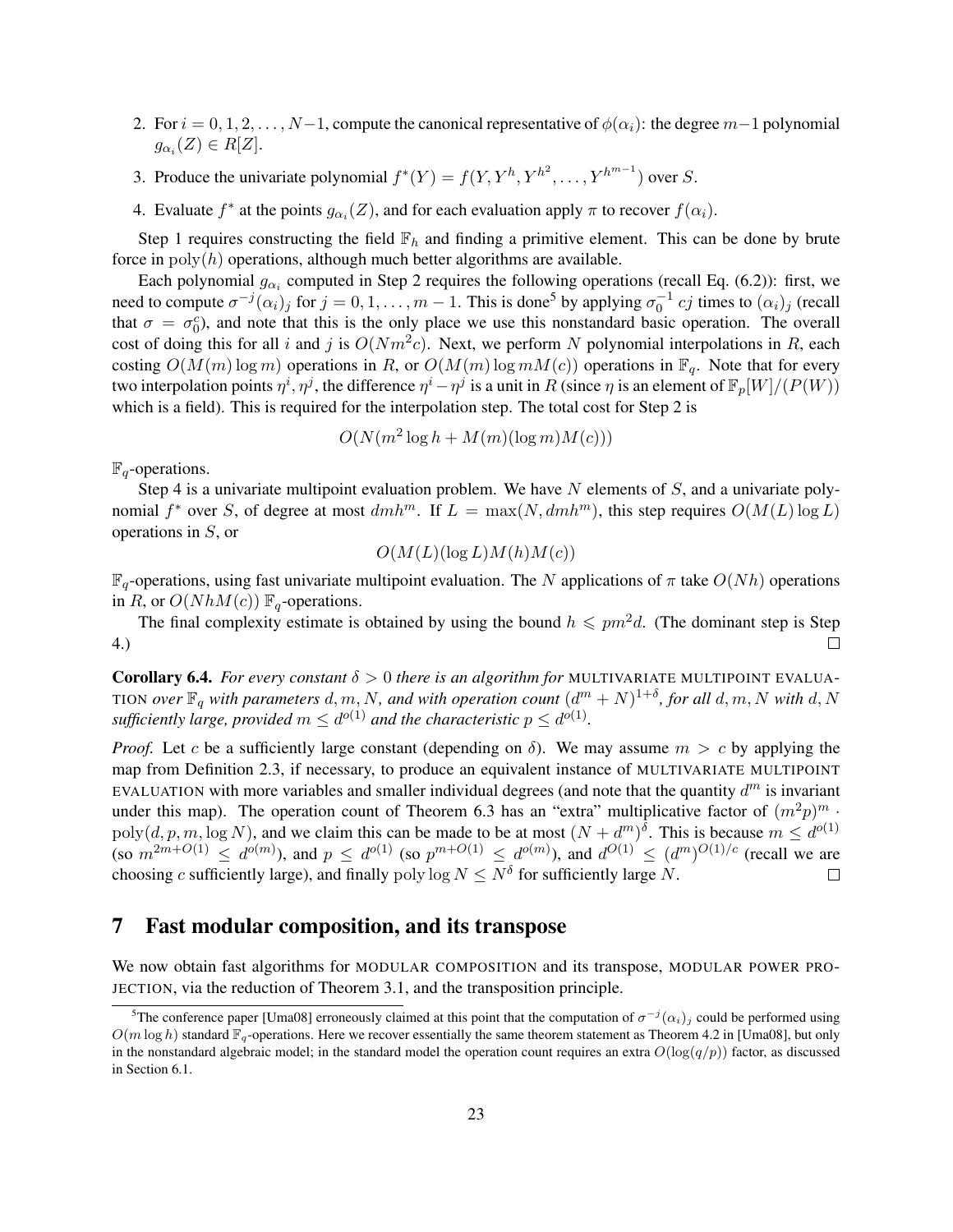### 7.1 Modular composition

By applying the reduction in Theorem 3.1, we obtain a nearly-linear time algorithm for MODULAR COM-POSITION.

**Theorem 7.1.** Let R be a finite ring of cardinality q given as  $(\mathbb{Z}/r\mathbb{Z})[Z]/(E(Z))$  for some monic polynomial *E*(*Z*)*. For every constant*  $δ > 0$ *, if we have access to*  $Nd<sup>δ</sup>$  *distinct elements of R whose differences are units in R, there is an algorithm for* MODULAR COMPOSITION *over R with parameters d, m, N, and with* running time  $(d^m+N)^{1+\delta}\log^{1+o(1)}q$ , for all  $d,m,N$  with  $d,N$  sufficiently large, provided  $m\leq d^{o(1)}.$  If R is isomorphic to the field  $\mathbb{F}_q$  with characteristic  $p\leq d^{o(1)}$ , then the algorithm can be taken to be algebraic, *with operation count*  $(d<sup>m</sup> + N)^{1+\delta}$ *.* 

*Proof.* Let *c* be a a sufficiently large constant (depending on  $\delta$ ), and set  $d_0 = d^{1/c}$  and  $m_0 = cm$ . Then applying Theorem 3.1, we obtain an algorithm for MODULAR COMPOSITION requiring  $O((d^m + mN)d_0)$ .  $poly log(d<sup>m</sup> + m<sup>N</sup>)$  operations plus one invocation of MULTIVARIATE MULTIPOINT EVALUATION with parameters  $d_0, m_0, N' = Nmcd_0$ . By our choice of *c*, and the fact that  $m \leq d^{o(1)}$  and  $d, N$  are sufficiently large, this operation count is at most  $(d<sup>m</sup> + N)<sup>1+\delta</sup>$ . By Corollary 4.5, the instance of MULTIVARIATE MULTIPOINT EVALUATION can be solved in time  $(d<sup>m</sup> + N)^{1+\delta} \log^{1+o(1)} q$ , or with  $(d<sup>m</sup> + N)^{1+\delta}$  field operations via Corollary 6.4 if we are working over the field  $\mathbb{F}_q$  with characteristic  $p \leq d^{o(1)}$ .  $\Box$ 

We remark that for the "standard" parameter setting of  $m = 1$  and  $N = d$ , one can achieve the claimed running time by taking *t* = 2 when solving the MULTIVARIATE MULTIPOINT EVALUATION instance via Algorithm MULTIMODULAR-FOR-EXTENSION-RING. This makes the overall algorithm (arguably) practical and implementable. Indeed, use of a single round of multimodular reduction is quite common in practice; for instance, Shoup's NTL library [Sho] uses multimodular reduction for most basic arithmetic involving multiprecision integer polynomials.

The following corollary addresses the most common special case of Theorem 7.1:

**Corollary 7.2.** *For every*  $\delta > 0$ *, there is an algorithm for MODULAR COMPOSITION over*  $\mathbb{F}_q$  *with parame* $t$ ers  $d,m=1,N=d$  running in  $d^{1+\delta}\log^{1+o(1)}q$  bit operations, for sufficiently large  $d.$  If the characteristic  $p$  *is at most*  $d^{o(1)}$ *, then the algorithm may be taken to be algebraic, with operation count*  $d^{1+\delta}.$ 

*Proof.* Construct an extension field  $\mathbb{F}_{q'}$  of  $\mathbb{F}_q$  with cardinality at least  $d^{1+\delta}$ , then apply Theorem 7.1 with  $R = \mathbb{F}_{q'}$ .  $\Box$ 

Remark. In the running times claimed in Corollaries 4.3, 4.5, 6.4, 7.2, and Theorem 7.1, we have chosen to present bounds that interpret "almost linear in x" as meaning "for all  $\delta > 0$ , there is an algorithm running in time  $x^{1+\delta}$  for sufficiently large x." In all cases, it is possible to choose  $\delta$  to be a subconstant function of the other parameters, giving stronger, but messier, bounds.

### 7.2 Fast modular power projection

In this section, we restrict ourselves to "standard" parameter setting for MODULAR COMPOSITION— in which  $m = 1$  and  $N = d$ . We consider the "transpose" of MODULAR COMPOSITION, defined next:

**Problem 7.3** (MODULAR POWER PROJECTION). *Given a linear form*  $\tau$  :  $R^d \rightarrow R$ *, and polynomials*  $g(X)$ ,  $h(X)$  *in*  $R[X]$ *, each with degree at most*  $d-1$ *, and with the leading coefficient of*  $h$  *a unit in*  $R$ *, output*  $\tau(g(X)^i \text{ mod } h(X))$  *for*  $i = 0, 1, \ldots, d - 1$ . Here we identify a polynomial with the vector of its *coefficients.*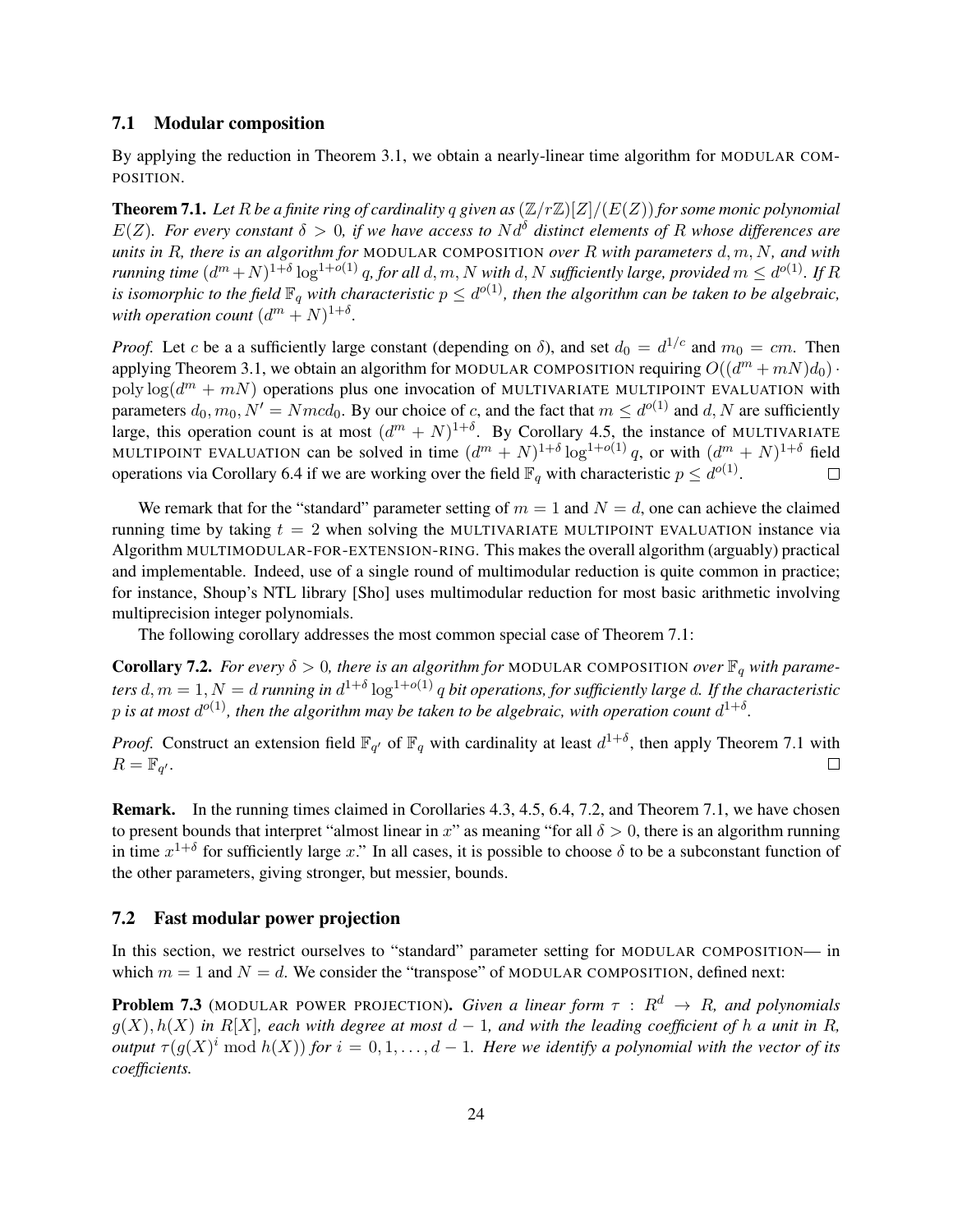One can view MODULAR COMPOSITION as multiplying the  $d \times 1$  column vector of coefficients of  $f$ on the left by the  $d \times d$  matrix  $A_{g,h}$ , whose columns are the coefficients of  $g(X)^i \mod h(X)$  for  $i =$ 0*,* 1*, . . . , d −* 1. Then MODULAR POWER PROJECTION is the problem of multiplying the column vector of coefficients of  $\tau$  on the left by the transpose of  $A_{q,h}$ .

By a general argument (the "transposition principle"), *linear* straight-line programs computing a linear map yield linear straight-line programs with essentially the same complexity for computing the transposed map.

**Theorem 7.4** ([BCS97, Thm. 13.20]). Let  $\phi : R^n \to R^m$  be a linear map that can be computed by a linear *straight-line program of length L and whose matrix in the canonical basis has*  $z_0$  *zero rows and*  $z_1$  *zero columns. Then the transposed map*  $\phi^t : R^m \to R^n$  *can be computed by a linear straight-line program of*  $size L - n + m - z_0 + z_1$ .

One can verify that the algebraic algorithm of Corollary 7.2 (which may be used in the small characteristic case), when written as a straight-line program, computes only linear forms in the coefficients of the input polynomial *f*. This is because the computations involving the input polynomials *g* and *h*, including all applications of the nonstandard algebraic operation  $\sigma_0^{-1}$ , can be isolated into a preprocessing phase, which does not involve *f*. Thus Theorem 7.4 applies, and immediately gives:

**Theorem 7.5.** *For every*  $\delta > 0$ *, there is an algebraic algorithm for* MODULAR POWER PROJECTION *over*  $\mathbb{F}_q$  with operation count  $d^{1+\delta}$ , for sufficiently large  $d$ , provided the characteristic  $p$  is at most  $d^{o(1)}$ .

Unfortunately the general-characteristic algorithm of Corollary 7.2 (i.e., Algorithm MULTIMODULAR-FOR-EXTENSION-RING) does *not* compute only linear forms in the coefficients of polynomial *f* (because of the lifting to characteristic 0 followed by modular reduction) so we cannot apply Theorem 7.4 directly. However, with some care, we can isolate the nonalgebraic parts of the algorithm into preprocessing and postprocessing phases, and apply the transposition principle to algebraic portions of the algorithm. We do this in the rest of the section. Before considering MODULAR POWER PROJECTION, we consider the transpose of MULTIVARIATE MULTIPOINT EVALUATION.

**Theorem 7.6.** Let R be a finite ring of cardinality q given as  $(\mathbb{Z}/r\mathbb{Z})[Z]/(E(Z))$  for some monic polynomial  $E(Z)$ *. For every constant*  $\delta > 0$ *, there is an algorithm for the transpose of MULTIVARIATE MULTIPOINT* EVALUATION with parameters  $d, m, N$  with running time  $(d^m + N)^{1+\delta} \log^{1+o(1)} q$ , for all  $d, m, N$  with  $d$ *sufficiently large,*  $m \leq d^{o(1)}$ *, and*  $d^m = N$ *.* 

*Proof.* We view Algorithm MULTIMODULAR-FOR-EXTENSION-RING as applying to f the linear map  $\phi$ :  $R^{d^m} \to R^N$  which computes evaluations at points  $\alpha_0, \alpha_1, \ldots, \alpha_{N-1}$ . Map  $\phi$  is computed in Algorithm MULTIMODULAR-FOR-EXTENSION-RING by first performing a preprocessing phase: Step 1 produces f with coefficients in  $\mathbb{Z}[Z]$  (having degree at most  $e - 1$ ) and  $\tilde{\alpha}_0, \tilde{\alpha}_1, \ldots, \tilde{\alpha}_{N-1}$  with coordinates in  $\mathbb{Z}[Z]$ (having degree at most  $e - 1$ ) and then Step 2 produces  $\overline{f}$  and  $\overline{\alpha}_0, \overline{\alpha}_1, \ldots, \overline{\alpha}_{N-1}$ , with the coefficients of  $\overline{f}$ and the coordinates of each  $\overline{\alpha}_i$  in  $\mathbb{Z}/r'\mathbb{Z}$ . Let  $\tilde{\phi}: \mathbb{Z}[Z]^{d^m} \to \mathbb{Z}[Z]^N$  and  $\overline{\phi}: (\mathbb{Z}/r'\mathbb{Z})^{d^m} \to (\mathbb{Z}/r'\mathbb{Z})^N$  be the multipoint evaluation maps with respect to the  $\tilde{\alpha}_i$  and the  $\overline{\alpha}_i$ , respectively (over the appropriate domains).

The entries in the matrix associated with  $\phi$  are products of at most  $(d-1)m$  degree  $(e-1)$  polynomials with nonnegative integer coefficients less than  $r$ ; this matrix is applied to a vector (the coefficients of  $f$ ) whose entries are degree  $(e - 1)$  polynomials with nonnegative integer coefficients less than *r*. An upper bound on the sum of *d <sup>m</sup>* products of a matrix entry with a vector entry is the integer *M* computed in Algorithm MULTIMODULAR-FOR-EXTENSION-RING. Thus  $\phi$  produces a vector whose entries are polynomials in  $\mathbb{Z}[Z]$  with degree at most  $(e-1)((d-1)m+1) ≤ (e-1)dm$  and coefficients in  $\{0,1,\ldots,M-1\}$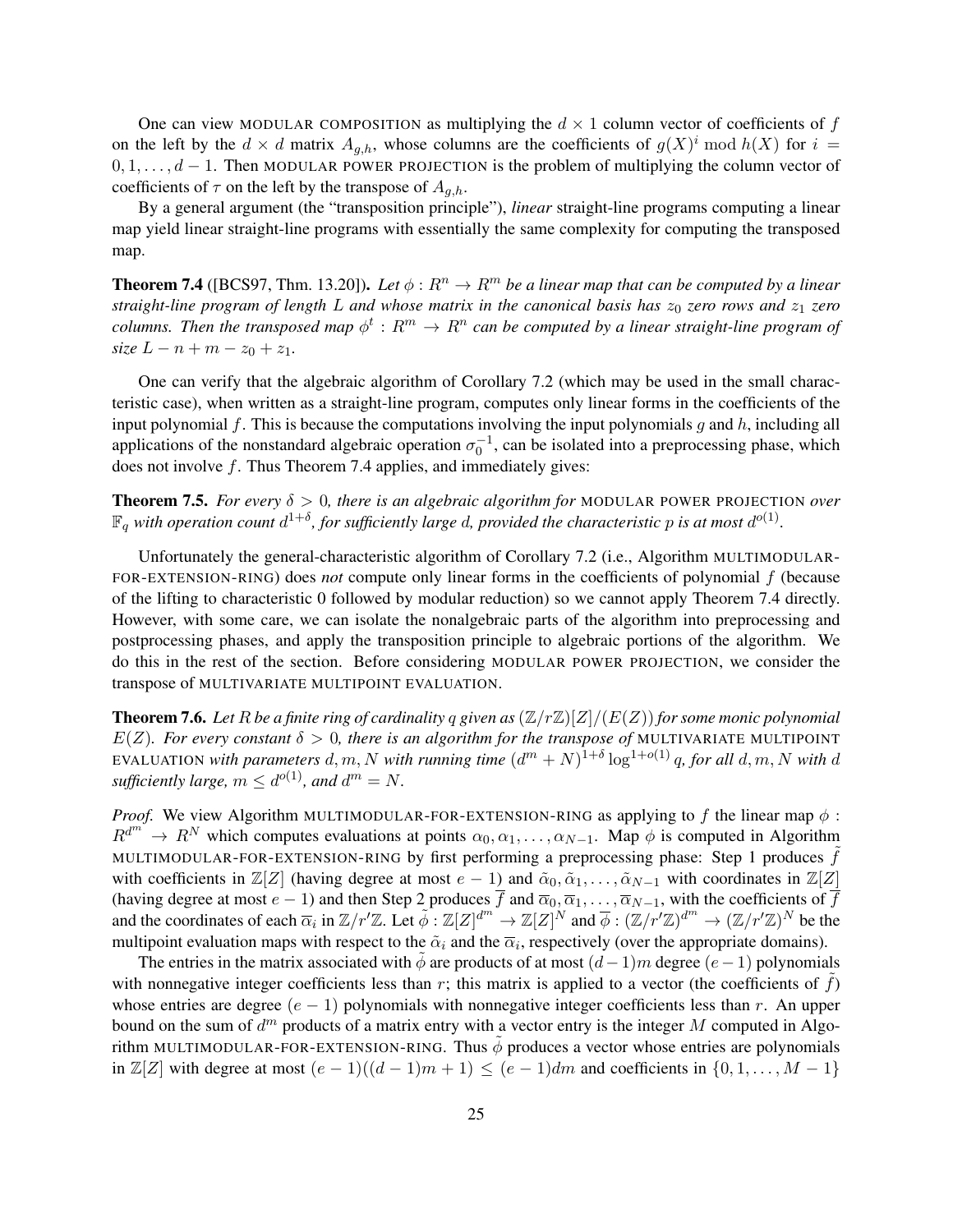*and so does* the transpose map  $\tilde{\phi}^t$  (since  $N = d^m$ ). Step 4 of MULTIMODULAR-FOR-EXTENSION-RING recovers  $\tilde{\phi}(\tilde{f})$  from  $\overline{\phi}(\overline{f})$ , and its correctness depends only on the choice of *r'* as a function of the maximum degree and maximum coefficient magnitude of the entries of  $\tilde{\phi}(\tilde{f})$ . Thus the same procedure (which recovers elements of  $\mathbb{Z}[Z]$  from elements of  $\mathbb{Z}/r'\mathbb{Z}$ ) will recover the result of applying  $\tilde{\phi}^t$  from the result of  $\overline{\phi}^t$ . As in Step 4, reducing each element of  $\mathbb{Z}[Z]$  modulo *r* and  $E(Z)$  gives the result in *R*, allowing us to finally recover the result of applying the map *ϕ t* . The remainder of the present proof is thus devoted to arguing that  $\overline{\phi}^t$  can be applied in the specified time via a transposed version of Algorithm MULTIMODULAR.

Algorithm MULTIMODULAR computes in *t* successive rounds of multimodular reduction a collection of instances of MULTIVARIATE MULTIPOINT EVALUATION. Conceptually these are organized in a tree of depth *t*, with the root labeled by the prime  $r'$ , and the children of each nonleaf node being the primes  $p_i$  computed in Step 2 of MULTIMODULAR when its parameter "*r*" is the prime at the parent node. Each node *v* has an associated instance of MULTIVARIATE MULTIPOINT EVALUATION, comprising the polynomial  $f^{(v)}$  (whose coefficients are obtained from the instance of MULTIVARIATE MULTIPOINT EVALUATION at the parent node *u* by lifting the coefficients of  $f^{(u)}$  to the integers, and reducing modulo the prime labeling node *v*) and the evaluations  $\alpha_0^{(v)}$  $\overset{(v)}{0}, \overset{(v)}{1}$  $\alpha_1^{(v)},\ldots,\alpha_{N^-}^{(v)}$  $\alpha_{N-1}^{(v)}$  (whose coordinates are similarly derived from  $\alpha_0^{(u)}$  $\alpha_0^{(u)}, \alpha_1^{(u)}$  $\alpha_1^{(u)}, \ldots, \alpha_{N-}^{(u)}$  $\chi_{N-1}^{(u)}$  by lifting to  $\mathbb Z$  and reducing modulo the prime labeling node *v*). At each node *v*, the  $\alpha_i^{(v)}$  $i^{\left(v\right)}$  implicitly specify the linear map  $\phi^{(v)}$  that, when applied to  $f^{(v)}$ , gives the vector of evaluations of  $f^{(v)}$  at the various  $\alpha_i^{(v)}$  $i^{(v)}$ . Each map  $\phi^{(v)}$  has an associated matrix whose entries are  $(dm)$ -fold products of various  $\alpha_i^{(v)}$  $i^{(v)}$ , and an "integer" lift" version in which these products are not reduced modulo the prime labeling node *v*.

The instances of MULTIVARIATE MULTIPOINT EVALUATION associated with the leaves of this tree are computed directly in Step 4 of Algorithm MULTIMODULAR. Specifically, for each leaf  $v$ , the map  $\phi^{(v)} : \mathbb{F}_p^{d^m} \to \mathbb{F}_p^N$  (where *p* is the prime labeling leaf *v*) is applied to  $f^{(v)}$  by invoking Theorem 4.1. In our algorithm for the transpose problem, we apply the transpose map  $(\phi^{(v)})^t$  to  $f^{(v)}$ . This is done within the same time bound, by Theorem 7.4, or directly by observing that the transpose of the DFT computed in Step 2 in the proof of Theorem 4.1 can again be computed rapidly using the fast multidimensional FFT for finite fields.

In the original algorithm, a postprocessing phase (successive applications of Step 5 of Algorithm MUL-TIMODULAR) recovers each entry in the vector  $\phi(f)$  in *t* successive rounds of reconstruction using the Chinese Remainder Theorem. Specifically, we work up the tree (from the leaves to the root), and at each node *u* we reconstruct each entry of  $\phi^{(u)}(f^{(u)})$  from the corresponding entries of  $\phi^{(v)}(f^{(v)})$  as *v* ranges over the children of *u*. Correctness at each such step comes from the fact that the product of the primes labeling the children of *u* exceeds  $d^m(r-1)^{md}$ , which is an upper bound on the sum of  $d^m$  products, each being the product of an entry of the integer lift matrix associated with *ϕ* (*u*) with the integer lift of an entry from the vector  $f^{(u)}$ . In our algorithm for the transpose problem, we perform the same reconstruction, working up the tree, and reconstructing each entry of  $(\phi^{(u)})^t(f^{(u)})$  from the corresponding entries of  $(\phi^{(v)})^t(f^{(v)})$  as *v* ranges over the children of *u*. For correctness we need that the product of the primes labeling the children of *u* exceeds an upper bound on the sum of *N* products, each being the product of the *transposed* integer lift matrix associated with  $\phi^{(u)}$  with the integer lift of an entry from the vector  $f^{(u)}$ . Since  $d^m = N$ ,  $d^m(r-1)^{md}$ is again a valid upper bound, and we conclude that each Chinese Remainder Theorem reconstruction step succeeds, eventually yielding (at the root)  $\overline{\phi}^t(\overline{f})$  as desired.

Because our overall algorithm for the transpose of MULTIVARIATE MULTIPOINT EVALUATION entails the same computations in the pre- and post- processing phases as the nontransposed version, and the com-

<sup>6</sup> Formally, we should have a different name for the vector to which the transpose map is applied, which has *N* entries instead of  $d^m$ . But because  $N = d^m$ , and to avoid clutter in the proof, we will continue to use f.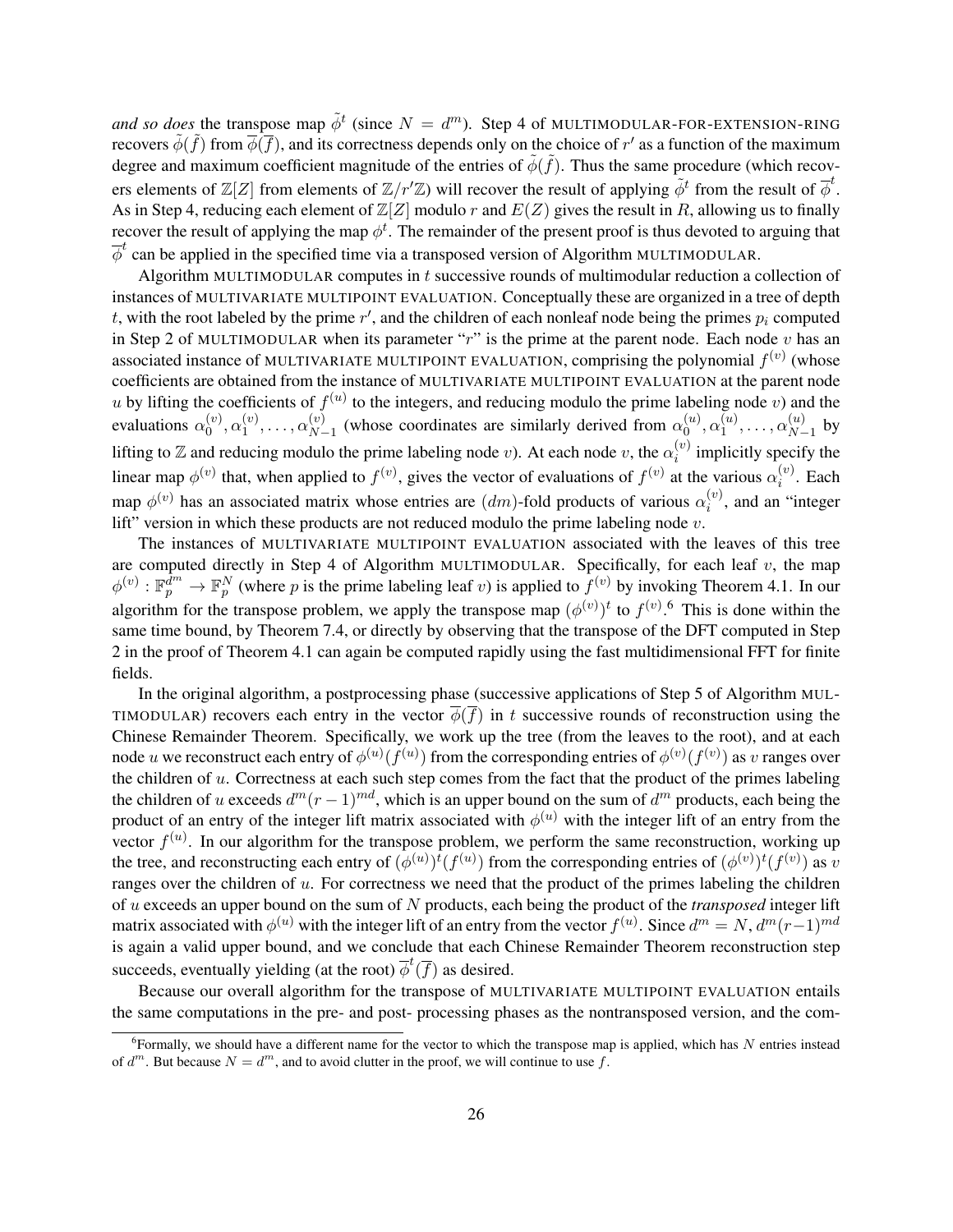putation of the transposed MULTIVARIATE MULTIPOINT EVALUATION instances at the leaves can be performed in the same time bound as the nontransposed version, we obtain an algorithm for the transpose of MULTIVARIATE MULTIPOINT EVALUATION, when  $N = d^m$ , with the same running time bound as stated in Corollary 4.5.  $\Box$ 

**Theorem 7.7.** Let R be a finite ring of cardinality q given as  $(\mathbb{Z}/r\mathbb{Z})[Z]/(E(Z))$  for some monic polynomial  $E(Z)$ . For every constant  $\delta > 0$ , if we have access to  $d^{1+\delta}$  distinct elements of R whose differences are units *in R, there is an algorithm for MODULAR POWER PROJECTION <i>over R with running time*  $d^{1+\delta} \log^{1+o(1)} q$ *, for sufficiently large d.*

*Proof.* Consider first the reduction from MODULAR COMPOSITION (with parameters  $d, m = 1, N = d$ ) to MULTIVARIATE MULTIPOINT EVALUATION of Theorem 3.1. An instance of MODULAR COMPOSITION is specified by degree *d* polynomials  $f(X)$ *,*  $g(X)$ *,*  $h(X)$ *.* We describe the reduction as the product of linear maps applied to the vector of coefficients of  $f$ . Steps 2 and 3 do not involve  $f$ , and can be executed in a preprocessing phase.

Step 1 is given by  $\phi_1: R^d \to R^{d'}$  which maps *f* to *f'* by permuting the coefficients and padding with 0's (here  $d' = d_0^{\ell} \ge d$ ). Step 4 is given by  $\phi_4 : R^{d'} \to R^{N'}$  which maps  $f'$  to its evaluations at the  $N' > d'$  evaluation points (the *α*'s). Step 5 is given by  $\phi_5 : R^{N'} \to R^{N'}$  which maps these evaluations to the coefficients of the unique univariate polynomial having these values at the *β*'s. Step 6 is given by  $\phi_6 : R^{N'} \to R^d$  which maps the resulting degree  $N' - 1$  univariate polynomial to its reduction modulo *h*(*X*). All of  $\phi_1, \phi_4, \phi_5, \phi_6$  are linear maps, and thus the overall algorithm for MODULAR COMPOSITION (after the preprocessing phase involving  $g(X)$  and  $h(X)$ ) can be described as the linear map  $\phi_6 \circ \phi_5 \circ \phi_4 \circ \phi_1$ :  $R^d \to R^d$ .

We are interested in computing the transposed map  $\phi_1^t \circ \phi_4^t \circ \phi_5^t \circ \phi_6^t : R^d \to R^d$ . We argue that transposed map can be computed in time comparable to the time required for the nontransposed map. In Theorem 3.1,  $\phi_6$  is computed rapidly using fast polynomial division with remainder. By the transposition principle (Theorem 7.4),  $\phi_6^t$  can be computed in comparable time. In Theorem 3.1,  $\phi_5$  is computed rapidly using fast univariate polynomial interpolation. By the transposition principle (Theorem 7.4),  $\phi_5^t$  can be computed in comparable time.

In Theorem 3.1,  $\phi_4$  is computed rapidly by invoking a fast algorithm for MULTIVARIATE MULTIPOINT EVALUATION. We claim that  $\phi_4^t$  can be computed in the time expended by Algorithm MULTIMODULAR-FOR-EXTENSION-RING to compute *ϕ*4. We'd like to apply Theorem 7.6, but that requires a "square" instance (i.e., one in which  $d^m = N$ , which gives rise to a linear map represented by a square matrix), but in our case  $N'$  is larger than  $d'$ . But, just as we could have computed  $\phi_4$  by invoking Algorithm MULTIMODULAR-FOR-EXTENSION-RING  $N'/d'$  times with  $d'$  evaluation points each time, we can compute  $\phi_4^t$  by computing the transpose of a  $N'/d'$  square instances (via Theorem 7.6) and summing the resulting vectors.

Finally,  $\phi_1^t$  is just a projection followed by a permutation of the coordinates, which can trivially be computed in time comparable to that required for computing  $\phi_1$ .  $\Box$ 

**Remark.** There are explicit algorithms known for  $\phi_5^t$  (transposed univariate interpolation) and  $\phi_6^t$  (transposed univariate polynomial division with remainder) (see, e.g., [BLS03]), and our algorithm in Theorem 7.6 is also explicit. Thus we have an explicit algorithm for MODULAR POWER PROJECTION (whereas in general, use of the transposition principle may produce an algorithm that can only be written down by manipulating the linear straight-line program).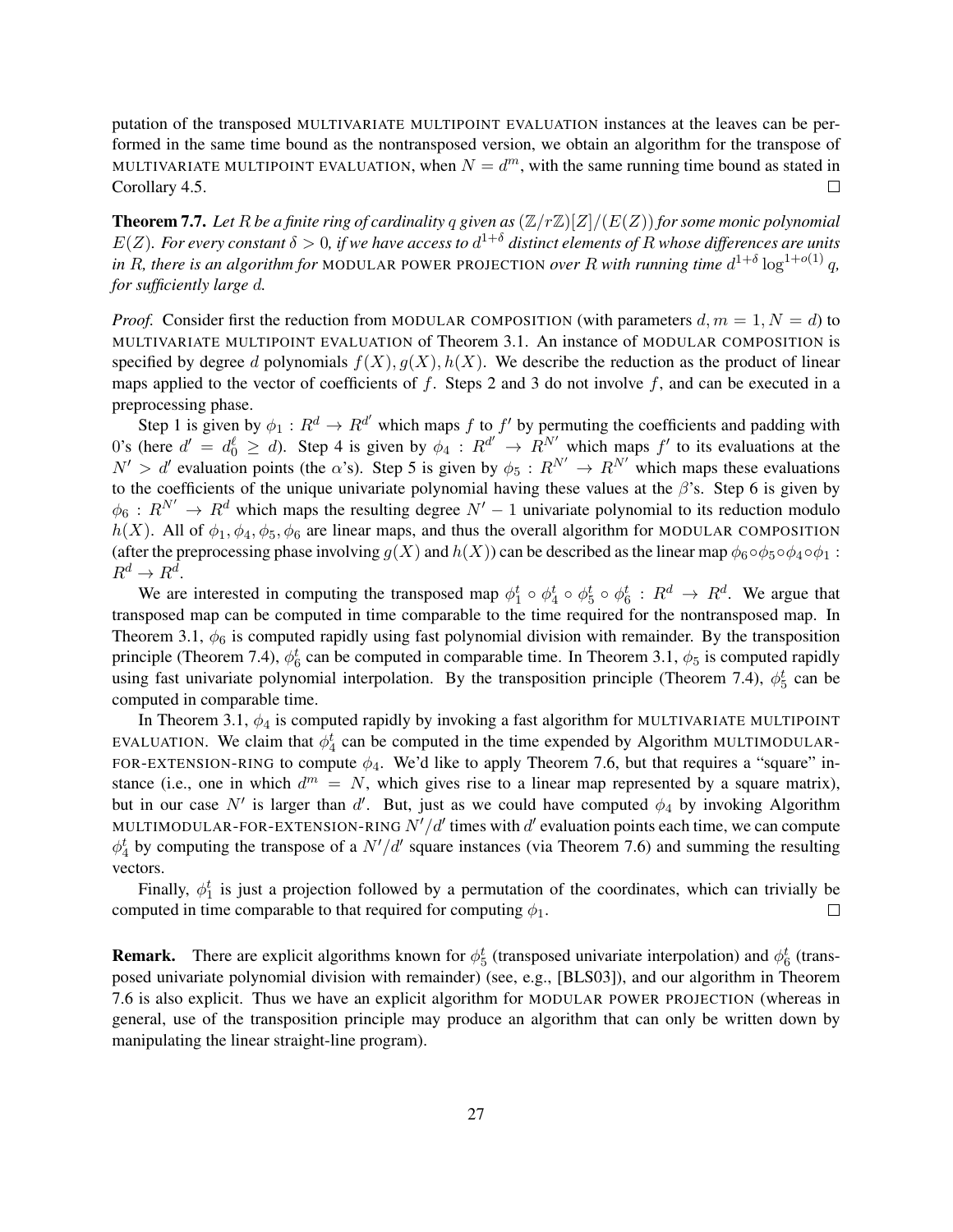# 8 Applications

In this section, we describe some improved algorithms that arise as a consequence of our new algorithms for MODULAR COMPOSITION and MODULAR POWER PROJECTION. To emphasize the fact that modular composition and modular power projection occur as black boxes within these algorithms, we write  $C(n, q)$ and  $P(n, q)$  for the number of bit operations required to perform a modular composition and a modular power projection, respectively, of degree *n* polynomials over  $\mathbb{F}_q$ . As shown by Corollary 7.2 (and using the remark following it), we now have  $C(n, q) \leq n^{1+o(1)} \log^{1+o(1)} q$ . Similarly, by Theorem 7.7 we have  $P(n,q) \leq n^{1+o(1)} \log^{1+o(1)} q$ .

Note that all of the algorithms we describe in this section are algebraic except for the steps that use our multimodular reduction-based algorithm for MODULAR COMPOSITION or MODULAR POWER PROJECTION. Consequently, in characteristic  $p \leq n^{o(1)}$ , we may instead use the second part of Corollary 7.2 and Theorem 7.5 to produce completely algebraic algorithms; to obtain an upper bound on algebraic operation counts for these, remove a factor of  $\log q$  from the bit operation counts we state in this section.

### 8.1 Polynomial factorization

We start with the flagship application, to the problem of polynomial factorization.

There are three stages in variants of the Cantor-Zassenhaus algorithm for factoring a degree *n* univariate polynomial over F*q*: squarefree factorization, distinct-degree factorization, and equal-degree factorization. The first stage, squarefree factorization, can be performed in  $n^{1+o(1)}\log^{2+o(1)}q$  bit operations, using an algorithm attributed by [KS98] to Yun. The second stage, distinct-degree factorization, has a deterministic algorithm due to Kaltofen & Shoup [KS98] that takes

$$
n^{0.5+o(1)}C(n,q) + M(n)\log^{2+o(1)}q
$$

bit operations, as described below. The third stage, equal-degree factorization, has a randomized algorithm due to von zur Gathen & Shoup [vzGS92] that takes an expected number of  $n^{1+o(1)}\log^{2+o(1)}q +$  $C(n, q)$  log *n* bit operations.

Notice that with our bound  $C(n, q) = n^{1+o(1)} \log^{1+o(1)} q$ , the first and third stages use  $n^{1+o(1)} \log^{2+o(1)} q$ bit operations and the second stage improves to

$$
n^{1.5+o(1)}\log^{1+o(1)}q + n^{1+o(1)}\log^{2+o(1)}q
$$

bit operations. The second stage remains the barrier to an "exponent 1" algorithm, so we describe the algorithm of Kaltofen & Shoup in enough detail here (and in a manner differing somewhat from the original) to highlight a self-contained open problem whose resolution would improve its efficiency to  $n^{1+o(1)}\log^{2+o(1)}q$ bit operations. This will also illustrate the critical role played by MODULAR COMPOSITION in this algorithm.

The problem we are trying to solve is:

**Problem 8.1** (DISTINCT-DEGREE FACTORIZATION). *Given a monic, squarefree polynomial*  $f \in \mathbb{F}_q[X]$ of degree n, output  $f_1, f_2, \ldots, f_n \in \mathbb{F}_q[X]$  where  $f_i$  is either 1 or the product of degree-i irreducible *polynomials, and*  $f_1 f_2 \cdots f_n = f$ .

The crucial (standard) algebraic fact used in these algorithms is:

**Proposition 8.2.** The polynomial  $s_i(X) \stackrel{\text{def}}{=} (X^{q^i} - X) \in \mathbb{F}_q[X]$  is the product of all monic irreducible *polynomials over*  $\mathbb{F}_q$  *whose degree divides <i>i*.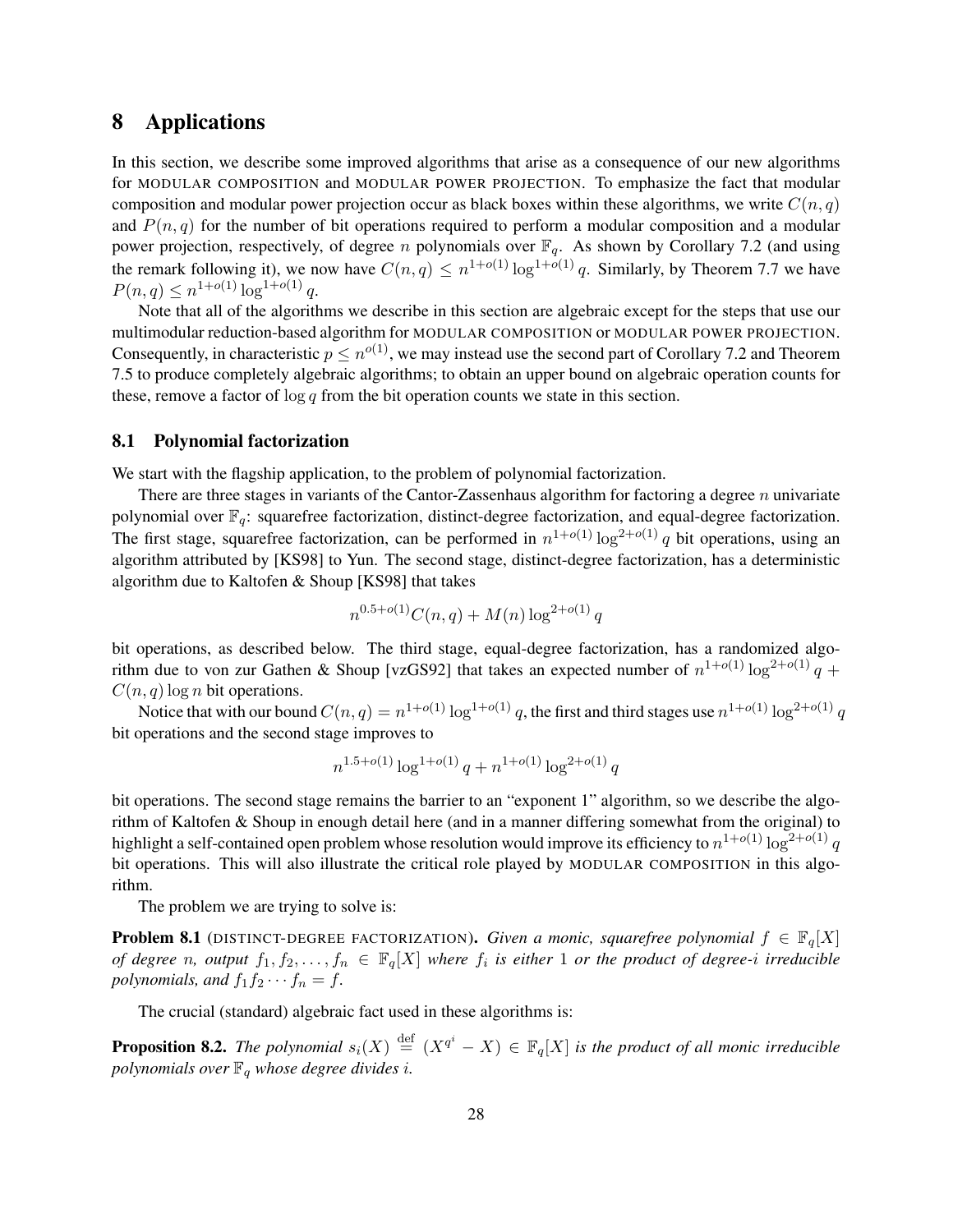Therefore, computing  $gcd(s_i(X), f(X))$  splits off those irreducible factors of f whose degrees divide *i*. In preparing the polynomial  $s_i(X)$  for this purpose, we are free to compute it modulo  $f(X)$ .

The main step in the algorithm for DISTINCT-DEGREE FACTORIZATION will be to split the input polynomial f into two nonconstant polynomials  $f_1 f_2 \cdots f_m$  and  $f_{m+1} f_{m+2} \cdots f_n$  for some  $m \in \{1, 2, \ldots, n\}$ . One could do this by computing  $gcd(s_i(X), f(X))$  for  $i = 1, 2, \ldots, n$  and stopping at the first nontrivial gcd, but in the worst case, a nontrivial split will not be found until  $i \approx n/2$  which spoils any chance of a subquadratic algorithm. Instead, we will perform a "binary search": we begin with  $m = n/2$ , and if this does not yield a nontrivial split, we proceed to either  $m = n/4$  or  $m = 3n/4$  depending on whether  $f_1 f_2 \cdots f_{n/2}$  equals *f* or 1, and so on.

For this purpose we need to be able to solve the following subproblem, which gives us the polynomials needed to compute the "splits" on-the-fly in the above binary-search strategy (and note that for our intended application we do not care if the  $s_i(X)$  factors are repeated, which explains the  $a_i$ 's below):

**Problem 8.3.** *Given a monic, squarefree polynomial*  $f \in \mathbb{F}_q[X]$  *of degree n, a positive integer m, and the polynomial*  $X^q$  mod  $f(X)$ *, compute a polynomial* 

$$
s_1(X)^{a_1} \cdot s_2(X)^{a_2} \cdot \dots \cdot s_m(X)^{a_m} \mod f(X) = \prod_{i=1}^m (X^{q^i} - X)^{a_i} \mod f(X)
$$

*for some positive integers a<sup>i</sup> .*

It is easy to see that this problem can be solved in

$$
m \cdot O\left(C(n, q) + M(n) \log^{1+o(1)} q\right)
$$

bit operations: with *m* successive modular compositions with  $X<sup>q</sup>$ , we can obtain  $X<sup>q</sup>$ <sup>*i*</sup> mod  $f(X)$  for  $i =$ 1*,* 2*, . . . , m*, and then *m* further polynomial additions and multiplications modulo *f* suffice to compute  $\prod_{i=1}^{m} (X^{q^i} - X) \mod f(X).$ 

Kaltofen & Shoup describe a clever algorithm that reduces the exponent on  $m$  from 1 to  $1/2$ :

Lemma 8.4 (implicit in [KS98]). *Problem 8.3 can be solved in*

$$
O\left(C(n,q)\sqrt{m} + M(n)M(\sqrt{m})\log \sqrt{m}\log^{1+o(1)}q\right)
$$

*operations.*

*Proof.* Refer to Figure 1 for the running times of the operations on polynomials we use in this proof.

Put  $k = m - \lfloor \sqrt{m} \rfloor^2 \le 2\sqrt{m}$ . First, compute  $X^{q^i}$  modulo  $f(X)$  for  $i = 0, 1, 2, ..., \lfloor \sqrt{m} \rfloor - 1$ ; then compute  $X^{q^{j\lfloor \sqrt{m} \rfloor}}$  modulo  $f(X)$  for  $j = 1, 2, ..., \lfloor \sqrt{m} \rfloor$ . This requires  $O(C(n, q)\sqrt{m})$  bit operations, since we are given  $X^q \text{ mod } f(X)$  to begin with. At this point we have computed  $X^{q^{m-k}} \text{ mod } f(X)$ ; now compute  $X^{q^{m-i}}$  mod  $f(X)$  for  $i = k - 1, \ldots, 0$ , using  $O(k) = O(\sqrt{m})$  further compositions with *X*<sup>*q*</sup> mod *f*(*X*), at a cost of  $O(C(n, q)\sqrt{m})$  bit operations. Form the product

$$
Q_0(X) = \prod_{i=0}^{k-1} (X^{q^{m-i}} - X) \bmod f(X)
$$

using  $O(M(n)\sqrt{m} \log^{1+o(1)} q)$  bit operations.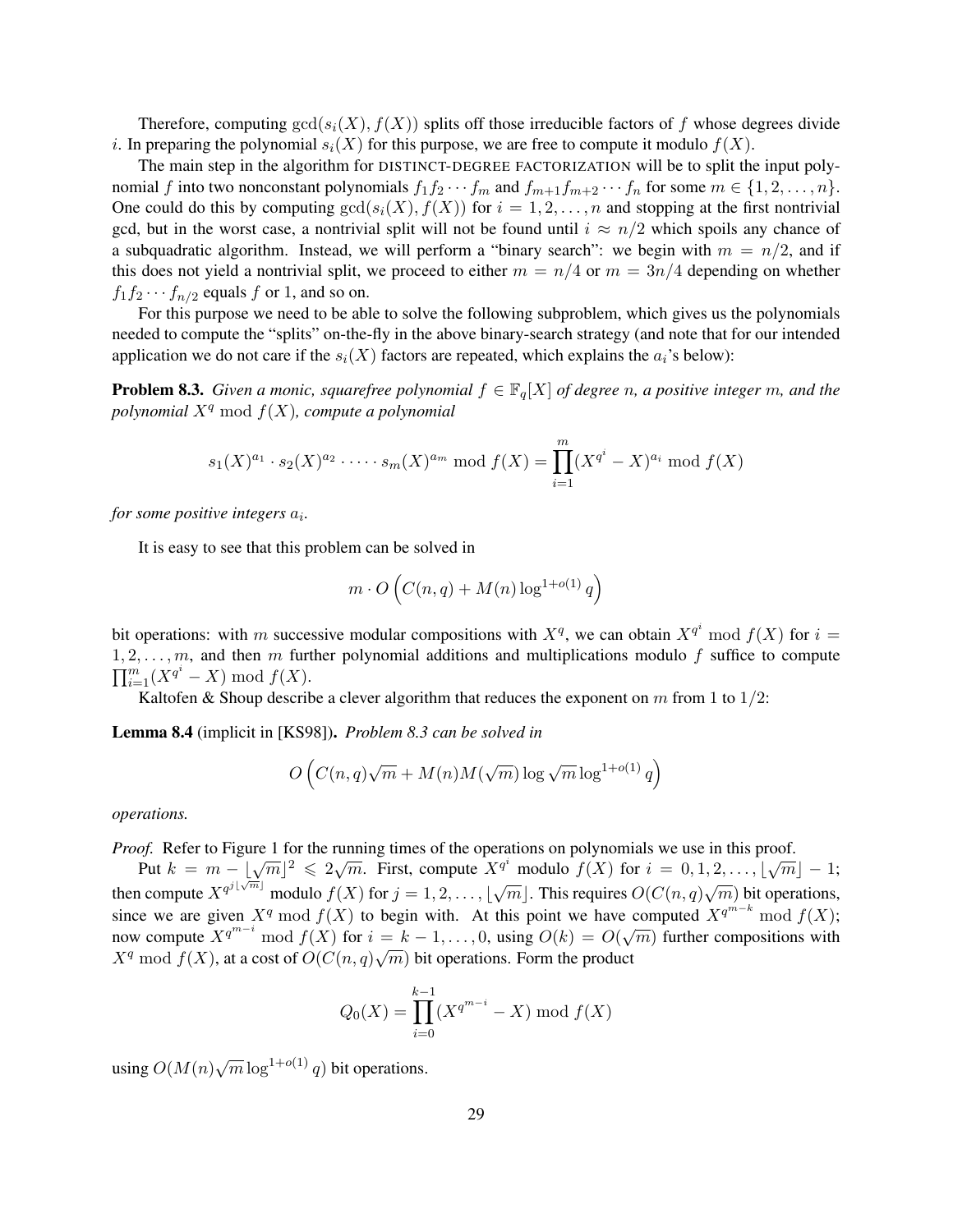Form the degree  $\lfloor \sqrt{m} \rfloor$  polynomial  $P(Z)$  over the ring  $\mathbb{F}_q[X]/(f(X))$  defined as:

$$
P(Z) \stackrel{\text{def}}{=} \prod_{i=0}^{\lfloor \sqrt{m} \rfloor - 1} (Z - X^{q^i}) \bmod f(X).
$$

This requires  $O(M(\sqrt{m}) \log \sqrt{m})$  operations in the ring, or  $O(N(n)M(\sqrt{m}) \log \sqrt{m} \log^{1+o(1)} q)$  bit operations. Evaluate  $P(Z)$  at the elements  $X^{q^{j\lfloor \sqrt{m} \rfloor}} \mod f(X)$  for  $j = 1, 2, ..., |\sqrt{m}|$ , and take the product of these evaluations modulo  $f(X)$ , yielding:

$$
Q_1(X) = \prod_{j=1}^{\lfloor \sqrt{m} \rfloor} \prod_{i=0}^{\lfloor \sqrt{m} \rfloor - 1} (X^{q^{j\lfloor \sqrt{m} \rfloor}} - X^{q^i}) \bmod f(X)
$$

which equals:

$$
\prod_{j=1}^{\lfloor \sqrt{m}\rfloor} \prod_{i=0}^{\lfloor \sqrt{m}\rfloor -1} (X^{q^{j\lfloor \sqrt{m}\rfloor -i}}-X)^{q^{i}} \bmod f(X).
$$

Using fast multipoint evaluation, this step entails  $O(M(\sqrt{m}) \log \sqrt{m})$  operations in the ring, or

$$
O\left(M(n)M(\sqrt{m})\log \sqrt{m}\log^{1+o(1)}q\right)
$$

bit operations. Finally, multiply  $Q_0(X)$  with  $Q_1(X)$  to obtain a polynomial of the desired form (the  $a_i$  are various powers of *q*).  $\Box$ 

Using Problem 8.3 as a subroutine, it is not hard to describe a fast algorithm for DISTINCT-DEGREE FACTORIZATION:

**Theorem 8.5.** If Problem 8.3 can be solved in  $O(n^{\alpha}m^{\beta}\log^{1+o(1)}q)$  bit operations (with  $\alpha > 1$ ), then *there is an algorithm for* DISTINCT-DEGREE FACTORIZATION *that uses*

$$
O\left(n^{\alpha+\beta}\log^4 n + M(n)\log q\right) \cdot \log^{1+o(1)}q
$$

*bit operations.*

*Proof.* We first prepare the polynomial  $X<sup>q</sup>$  mod  $f(X)$  needed as input to Problem 8.3, by repeated squaring, at a cost of  $O(M(n) \log q) \cdot \log^{1+o(1)} q$  bit operations.

Now, in addition to the input of a squarefree  $f(X) \in \mathbb{F}_q[X]$  of degree *n*, we assume we are given a range within which we know all of the degrees of the irreducible factors of *f* lie. Initially, this is just 1 *. . . n*.

If the range consists of only a single integer, then we can output *f*(*X*) itself and halt. Otherwise, set *m* to the midpoint of this range, and compute a polynomial as specified in Problem 8.3; call this polynomial  $S(X)$ . Compute  $gcd(S(X), f(X))$ . If this gcd is  $f(X)$ , then we reduce the range to the first half and recurse; if this gcd is a constant polynomial, then we reduce the range to the second half and recurse; if this gcd is a nontrivial polynomial  $f_{\text{lower}}(X)$ , then we compute  $f_{\text{upper}}(X) = f(X)/f_{\text{lower}}(X)$ , and these two polynomials represent a successful "split." Notice that  $\deg(f_{\text{lower}}) + \deg(f_{\text{upper}}) = \deg(f)$ . We now recurse on *f*lower (with the range reduced to the first half) and *f*upper (with the range reduced to the second half).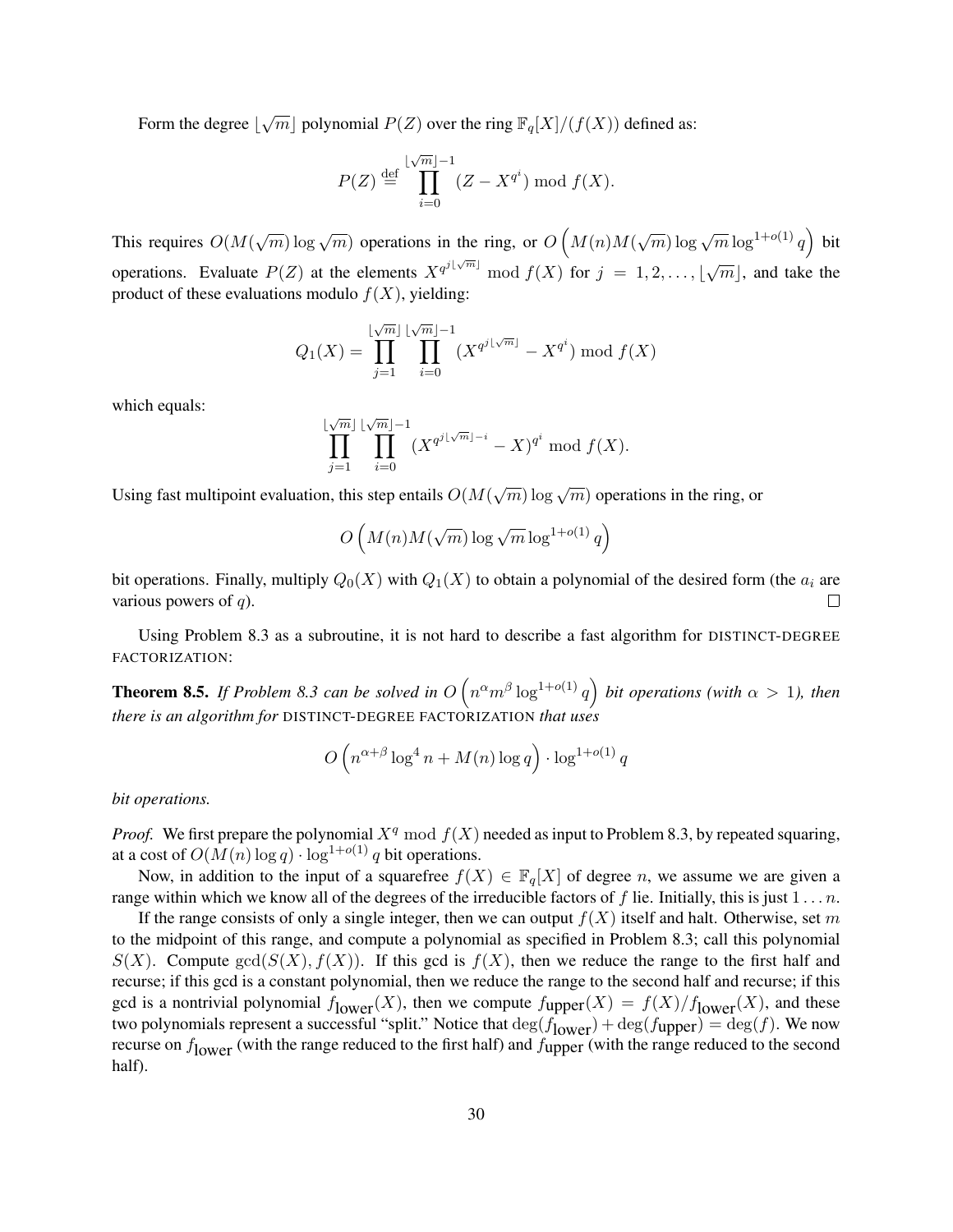We now analyze the operation count of this recursive algorithm when factoring a degree *n* input polynomial. Notice that we never set *m* larger than *n* throughout the entire algorithm, so we will pessimistically assume it is always *n* to simplify the analysis.

Let  $T(n', r)$  denote the bit operations used by the procedure, when called with a polynomial of degree  $n'$  and range of size *r*. If  $r = 1$ , the cost is zero. Otherwise, the procedure solves Problem 8.3 at a cost of at most  $c_1n'^{\alpha}n^{\beta}\log^{1+o(1)}q$ , and the other operations before the recursive call (a gcd, and possibly a polynomial division) cost at most  $c_2n' \log^3 n' \log^{1+o(1)} q$  for some constants  $c_1, c_2$ . Set  $c = c_1 + c_2$ .

We will prove that for all  $T(n', r)$  with  $n', r \leq n$ ,

$$
T(n',r) \le cn'^{\alpha} (\log^3 n') n^{\beta} (\log r) \log^{1+o(1)} q,
$$

by induction on  $r$ . The base case, when  $r = 1$ , is clear. In general we have that

$$
T(n',r) \le \left(c_1 n'^{\alpha} n^{\beta} + c_2 n' \log^3 n'\right) \log^{1+o(1)} q + \max_{1 < i < n'} \left\{ \begin{array}{l} T(n',r/2) \\ T(i,r/2) + T(n'-i,r/2) \end{array} \right.
$$

where the two lines in the inequality correspond to the cases that result in recursive calls. In the first case we have:

$$
\left(c_{1}n'^{\alpha}n^{\beta} + c_{2}n'\log^{3}n'\right)\log^{1+o(1)}q + T(n',r/2)
$$
  
\$\leq \left(c\_{1}n'^{\alpha}n^{\beta} + c\_{2}n'\log^{3}n' + cn'^{\alpha}\log^{3}n'n^{\beta}(\log r - 1)\right)\log^{1+o(1)}q\$  
\$\leq cn'^{\alpha}(\log^{3}n')n^{\beta}(\log r)\log^{1+o(1)}q\$

as required. In the second case, we have:

$$
\begin{aligned}\n\left(c_{1}n^{\prime\alpha}n^{\beta} + c_{2}n^{\prime}\log^{3}n^{\prime}\right)\log^{1+o(1)}q + T(i,r/2) + T(n^{\prime} - i,r/2) \\
&\leq \left(c_{1}n^{\prime\alpha}n^{\beta} + c_{2}n^{\prime}\log^{3}n^{\prime} + c[i^{\alpha}\log^{3}i + (n^{\prime} - i)^{\alpha}\log^{3}(n^{\prime} - i)]n^{\beta}(\log r - 1)\right)\log^{1+o(1)}q \\
&\leq \left(c_{1}n^{\prime\alpha}n^{\beta} + c_{2}n^{\prime}\log^{3}n^{\prime} + c[n^{\prime\alpha}\log^{3}n^{\prime}]n^{\beta}(\log r - 1)\right)\log^{1+o(1)}q \\
&\leq cn^{\prime\alpha}(\log^{3}n^{\prime})n^{\beta}(\log r)\log^{1+o(1)}q\n\end{aligned}
$$

as required. The claimed upper bound in the theorem follows by considering  $T(n, n)$ .

We now see how our new modular composition algorithm yields the fastest univariate factorization algorithm that works over arbitrary finite fields:

 $\Box$ 

Theorem 8.6. *There is a randomized algorithm that returns the irreducible factors of a degree n polynomial*  $f \in \mathbb{F}_q[X]$  *and uses an expected* 

$$
\left(n^{1.5+o(1)}+n^{1+o(1)}\log q\right)\cdot\log^{1+o(1)}q
$$

#### *bit operations.*

*Proof.* As noted above, the first and third phases already fall within this bound. Plugging Corollary 7.2 into Lemma 8.4 yields an algorithm for Problem 8.3 using  $n^{1+o(1)}m^{0.5+o(1)}\log^{1+o(1)}q$  bit operations. Theorem 8.5 then yields the claimed result.  $\Box$ 

We consider it a very interesting open problem to devise an algorithm for Problem 8.3 that takes only  $n^{1+o(1)}m^{o(1)}\log^{1+o(1)}q$  bit operations. By Theorem 8.5, this would give a randomized algorithm for factoring a degree *n* polynomial over  $\mathbb{F}_q$  requiring an expected  $n^{1+o(1)} \log^{2+o(1)} q$  bit operations.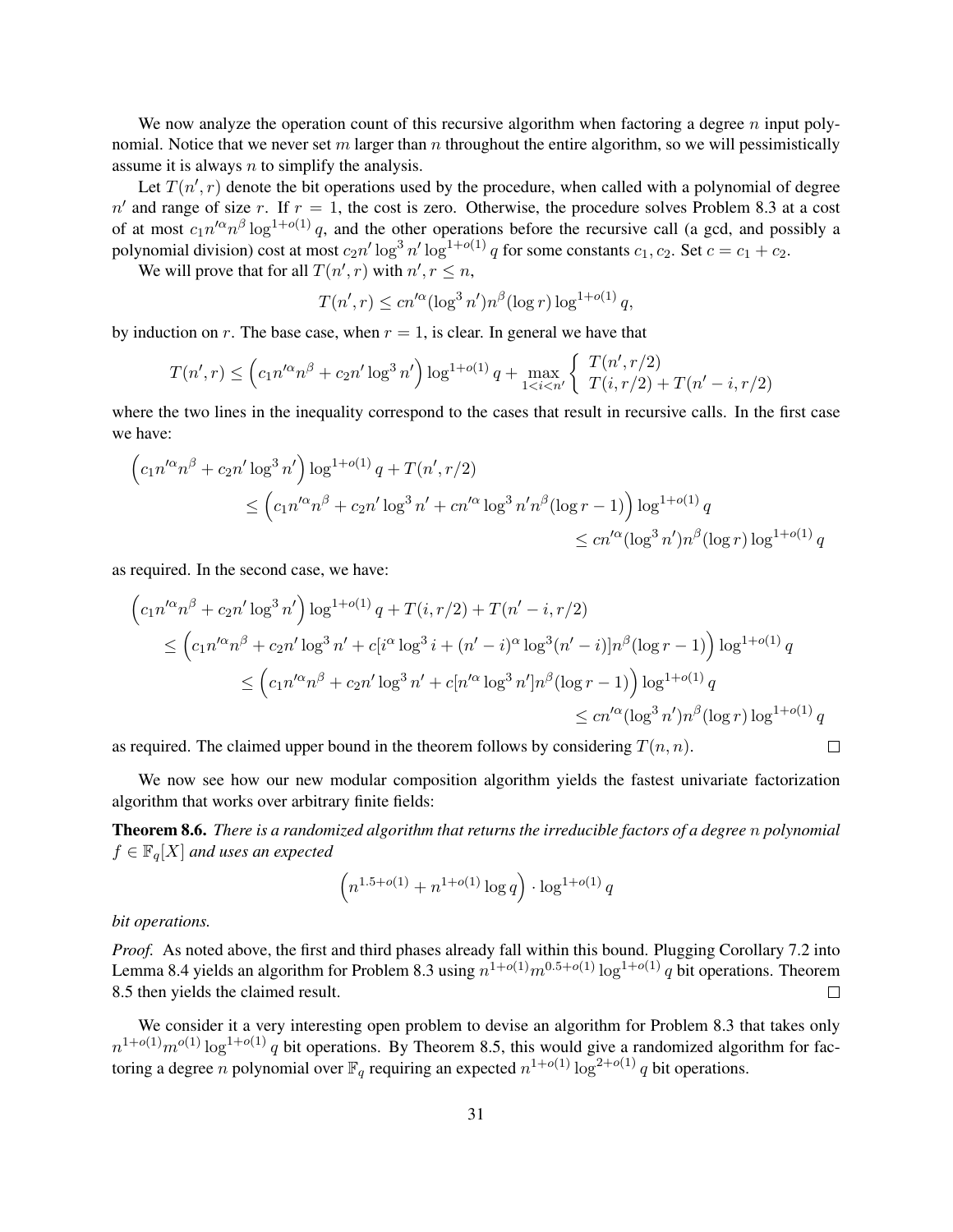### 8.2 Irreducibility testing

In this problem we are given  $f(X) \in \mathbb{F}_q[X]$  of degree *n*, and we want to determine whether or not it is irreducible. Rabin's algorithm [Rab80] can be implemented (deterministically) to take

$$
n^{1+o(1)}\log^{2+o(1)}q + C(n,q) \cdot O(\log^2 n)
$$

bit operations [vzGG99], so we obtain a running time of  $n^{1+o(1)}\log^{2+o(1)}q$ . This becomes the fastest known (up to lower order terms) for all *n* and *q*, and it constitutes an asymptotic improvement over the running time of previous implementations when  $\log q < n^{0.688}$ .

#### 8.3 Manipulation of normal bases

A *normal element* in the extension field  $\mathbb{F}_q[X]/(h(X))$ , where *h* is monic and irreducible of degree *n*, is an element  $\alpha$  for which  $\alpha, \alpha^q, \alpha^{q^2}, \ldots, \alpha^{q^{n-1}}$  form a basis for the extension field over  $\mathbb{F}_q$ ; such a basis is called a *normal basis*.

Kaltofen & Shoup [KS98] study three natural problems related to manipulating normal bases: the problem of *basis selection* (given a degree *n* irreducible  $h(X)$ , find a normal element of  $\mathbb{F}_q[X]/(h(X))$ ); and the problems of converting to a normal-basis representation from a power-basis representation, and vice versa. The algorithms in [KS98] rely on two problems defined in that paper:

- *•* Automorphism evaluation: given degree *n −* 1 polynomials *f*(*X*)*, g*(*X*) and degree *n* polynomial  $h(X)$ , all in  $\mathbb{F}_q[X]$ , output the degree  $n-1$  polynomial  $\sum_{i=0}^{n-1} f_i(g(X)^{q^i} \mod h(X))$ , where the  $f_i$ are the coefficients of  $f(X)$  (i.e.,  $f(X) = \sum_{i=0}^{n-1} f_i X^i$ ).
- Automorphism projection: given a linear form  $\tau : \mathbb{F}_q^n \to \mathbb{F}_q$ , a degree  $n-1$  polynomial  $g(X)$  and a degree *n* polynomial  $h(X)$ , both in  $\mathbb{F}_q[X]$ , output  $(\tau(g(X)^{q^i} \mod h(X))$  for  $i = 0, 1, \ldots, n - 1$ . Here we identify a polynomial with the vector of its coefficients.

The two problems are the transpose of each other, and bear a resemblance to MODULAR COMPOSITION and MODULAR POWER PROJECTION, respectively (here the  $q(X)$  polynomial is raised to successive *q*-th powers, rather than consecutive powers). Kaltofen & Shoup [KS98] describe explicit baby-steps/giant-steps algorithms for the two algorithms that rely on fast matrix multiplication (a la Brent & Kung) *and* MODULAR COMPOSITION and MODULAR POWER PROJECTION. In particular, their algorithms yield running times of

$$
O\left(C(n,q)n^{1/2} + (n^{\omega_2/2} + M(n)\log q)\log^{1+o(1)}q\right)
$$

for automorphism evaluation, and

$$
O\left(C(n,q)n^{1/2} + P(n,q)n^{1/2} + (n^{\omega_2/2} + M(n)\log q)\log^{1+o(1)}q\right)
$$

for automorphism projection (recall the definition of *ω*<sup>2</sup> from Section 1.1). With our algorithms for MODU-LAR COMPOSITION and MODULAR POWER PROJECTION (and noting that  $\omega_2 \geq \omega + 1 > 3$ ), both problems can be solved in time

$$
n^{\omega_2/2} \log^{1+o(1)} q + n^{1+o(1)} \log^{2+o(1)} q.
$$
 (8.1)

The algorithms of [KS98] for manipulating normal bases have running times that are dominated by the invocations of automorphism evaluation and projection. Thus the three problems — of finding a normal element, converting from power-basis coordinates to normal-basis coordinates, and converting from normalbasis coordinates to power-basis coordinates — have running times bounded by (8.1) (the first and second are randomized, with this expression bounding the expected running time). These running times represent improvements over [KS98] and are the current fastest algorithms for these problems, when log *q < n*.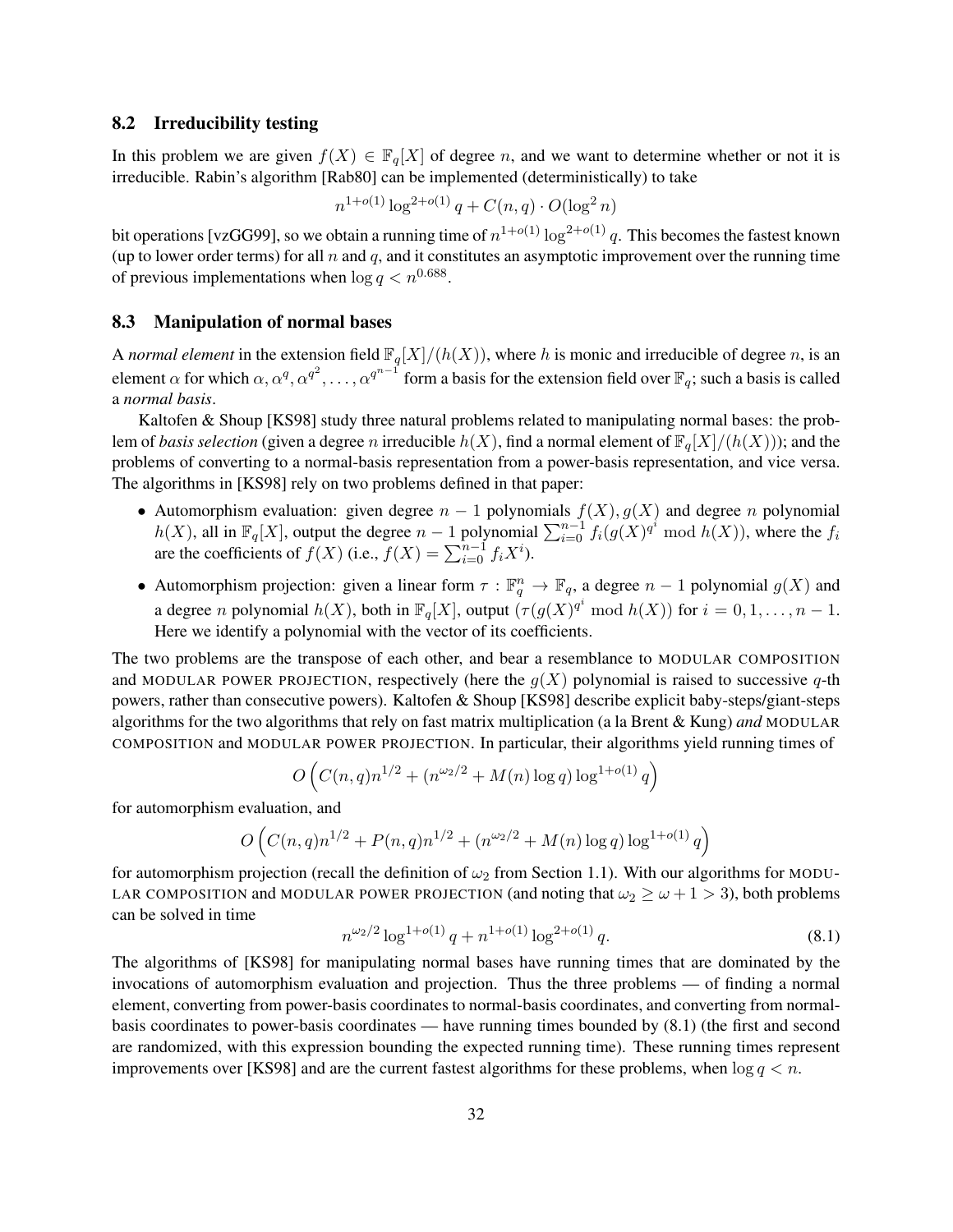Remark. In the algorithms in the previous three subsections, the quadratic dependence on log *q* (which is nonoptimal) arises solely from the need to compute  $X<sup>q</sup>$  modulo some degree *n* polynomial  $f \in \mathbb{F}_q[X]$ (specifically, the polynomial to be factored or the polynomial being tested for irreducibility). This is done by repeated squaring at a cost of  $O(M(n) \log q) \mathbb{F}_q$ -operations. An insight of Kaltofen & Shoup [KS97] is that when  $q = p^k$ , and assuming that  $\mathbb{F}_q$  is represented explicitly as  $\mathbb{F}_p[Z]/(E(Z))$  for some degree k irreducible  $E \in \mathbb{F}_p[Z]$ , this term can be improved as follows.

We illustrate the idea when *k* is a power of 2. Define  $g_i(X) \stackrel{\text{def}}{=} X^{p^{2^i}} \text{ mod } f(X)$ , and let  $\sigma : \mathbb{F}_q \to \mathbb{F}_q$ denote the Frobenius map  $x \mapsto x^p$ . As in Section 6, denote by  $\sigma^j(g_i)$  the polynomial  $g_i$  with  $\sigma^j$  applied to each of its coefficients. Define  $h_i(Z) \stackrel{\text{def}}{=} Z^{p^{2^i}} \mod E(Z)$  (so  $h_i$  is the polynomial representation of the map  $\sigma^{2^i}$ ). We have that

$$
g_i(X) = \sigma^{2^{i-1}}(g_{i-1})(g_{i-1}(X)) \bmod f(X),
$$

and note that  $g_{\log k}(X)$  is the desired polynomial  $X^q \bmod f(X)$ .

We can compute  $g_{\log k}$  as follows. First, compute  $g_0(X) = X^p \bmod f(X)$  and  $h_0(Z) = Z^p \bmod E(Z)$ using repeated squaring. Then, for  $i = 1, 2, \ldots$ ,  $\log k$ , compute  $g_i(X) = \sigma^{2^{i-1}}(g_{i-1})(g_{i-1}(X)) \mod k$  $f(X)$ , and  $h_i(Z) = h_{i-1}(h_{i-1}(Z)) \text{ mod } E(Z)$ . The latter computation entails a single modular composition of degree *k* polynomials over  $\mathbb{F}_p$ ; each coefficient of the polynomial  $\sigma^{2^{i-1}}(g_{i-1})$  can be obtained from *gi−*<sup>1</sup> by a modular composition of the degree *k* polynomial representing the coefficient with *hi−*1, and then  $g_i$  is obtained with a single modular composition of degree *n* polynomials over  $\mathbb{F}_q$ .

The overall cost is

$$
O\left(\log p\left(M(n)\log^{1+o(1)}q + M(k)\log^{1+o(1)}p\right)\right)
$$

bit operations to compute  $g_0$  and  $h_0$ , plus  $(n + 1)C(k, p) + C(n, q)$  bit operations for each of the log k iterations, for a total of

$$
k^{1+o(1)}n^{1+o(1)}\log^{2+o(1)}p
$$

bit operations, using our new algorithms for MODULAR COMPOSITION. This should be contrasted with the  $k^{2+o(1)}n^{1+o(1)}\log^{2+o(1)}p$  bit operations for the standard repeated squaring approach. Thus, in fixed characteristic, the nonoptimal quadratic dependence on log *q* of the algorithms in the previous three subsections can be replaced with the optimal one (up to lower order terms), using this idea.

### 8.4 Computing minimal polynomials

In this problem, we are given  $g(X)$ ,  $h(X) \in \mathbb{F}_q[X]$ , both of degree at most *n*, and we must output the minimal polynomial of  $g(X)$  in the ring  $\mathbb{F}_q[X]/(h(X))$ ; i.e., the monic polynomial  $f(X)$  of minimal degree for which  $f(g(X)) \mod h(X) = 0$ . Shoup's randomized algorithm [Sho99] can be implemented to run in expected time

$$
O(M(n)\log n \log^{1+o(1)} q + C(n,q) + P(n,q)),
$$

so we obtain an expected running time of  $n^{1+o(1)} \log^{1+o(1)} q$  using our algorithms for MODULAR COMPO-SITION and MODULAR POWER PROJECTION, which is best possible up to lower order terms.

### 8.5 Generating irreducible polynomials

In this problem, we are given a finite field  $\mathbb{F}_q$  and a positive integer *d*, and we must output an irreducible polynomial of degree *d* over  $\mathbb{F}_q$ . Using our algorithm for MODULAR COMPOSITION, Couveignes and Lercier [CL] have very recently given a randomized algorithm for this problem with expected running time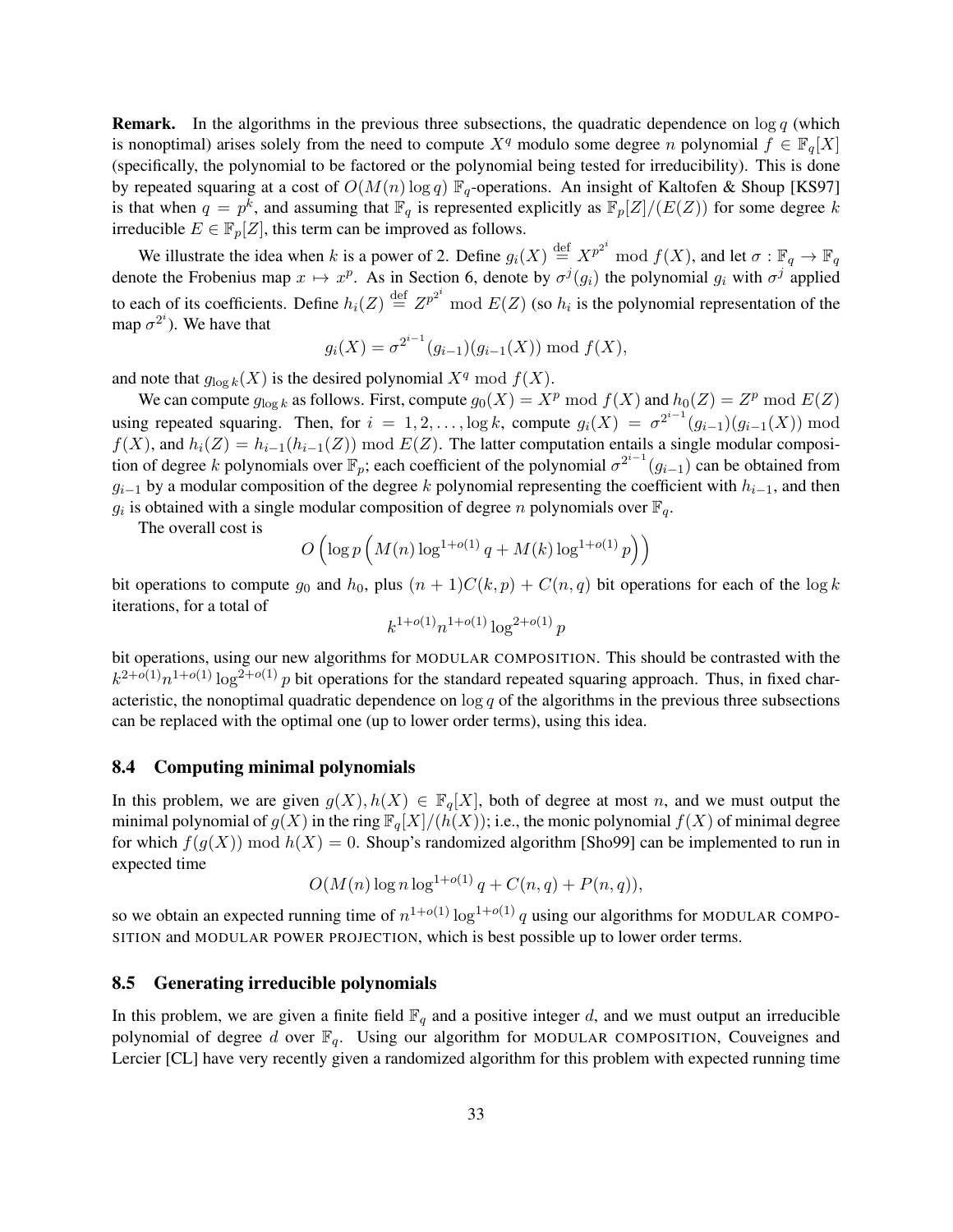$d^{1+o(1)}\log^{5+o(1)}q$ . While the dependence on  $\log q$  is not best possible up to lower order terms, this algorithm is the first to achieve nearly-linear complexity in the degree *d*.

### 8.6 Frobenius evaluation

The fact that our algorithm applies to extension rings, not just to finite fields, leads to some additional applications. One example, suggested to us by Hendrik Hubrechts, is that of *Frobenius evaluation*. (See [Hub] for some related applications in *p*-adic arithmetic.)

Let  $P(X) \in (\mathbb{Z}/p^n\mathbb{Z})[X]$  be a monic polynomial whose reduction modulo p is irreducible. Then the ring  $R = (\mathbb{Z}/p^n\mathbb{Z})[X]/(P(X))$  admits a unique *Frobenius endomorphism*  $F: R \to R$  satisfying  $F(r) \equiv r^p$ (mod *p*) for all  $r \in R$ . Once one has computed the image of  $X \in R$  under *F*, one can then evaluate *F* efficiently on any element of *R* by using modular composition.

In more number-theoretic language, the ring  $R$  arises as the quotient modulo  $p<sup>n</sup>$  of an unramified extension of the ring  $\mathbb{Z}_p$  of *p*-adic integers. (The existence of the Frobenius endomorphism is a consequence of Hensel's lemma.) Consequently, an algorithm for evaluating F efficiently leads to improvements in certain algorithms based on *p*-adic analysis. An explicit example occurs in Hubrechts's computation of zeta functions of hyperelliptic curves over finite fields, using deformations in *p*-adic Dwork cohomology: substituting for our modular composition algorithm in [Hub08, *§*6.2] leads to a runtime improvement therein.

# 9 Open problems

We conclude with some open problems.

- Our algorithm for MULTIVARIATE MULTIPOINT EVALUATION is only optimal up to lower order terms in case  $m \leq d^{o(1)}$ . It would be interesting to describe a near-optimal algorithm in the remaining cases, or perhaps just the multilinear case to start. It would also be satisfying to give a near-optimal *algebraic* algorithm for MULTIVARIATE MULTIPOINT EVALUATION in arbitrary characteristic, not just small characteristic.
- *•* It would also be interesting to adapt our algebraic algorithms so that they work in a commutative *ring* of small characteristic. Currently we require a field (see the discussion following Eq. (6.2)).
- As noted earlier, the reduction from MODULAR COMPOSITION to MULTIVARIATE MULTIPOINT EVAL-UATION plays an important role in our work because it is easier to control the growth of integers when solving the lifted version of MULTIVARIATE MULTIPOINT EVALUATION. One wonders whether there are other problems involving polynomials that can exploit the combination of transforming the problem to a multivariate version with smaller total degree, and then lifting to characteristic zero followed by multimodular reduction. For instance, can such techniques be profitably applied to other problems whose currently best algorithms use a "baby steps/giant steps" technique in the manner of [BK78]? We have specifically in mind such problems as *automorphism projection* and *automorphism evaluation* as defined in [KS98], and discussed in Section 8.3.
- As noted earlier, an algorithm for Problem 8.3 using only  $n^{1+o(1)}m^{o(1)}\log^{1+o(1)}q$  bit operations would lead to a randomized algorithm for factoring a degree *n* polynomial over  $\mathbb{F}_q$  using  $n^{1+o(1)}\log^{2+o(1)}q$ expected bit operations. It seems that giving an algorithm for Problem 8.3 with operation count  $n^{1+o(1)}m^{\beta}$  for any constant  $\beta < 1/2$ , even under an assumption of small characteristic, will require a new idea. Another route to an "exponent 1" algorithm for polynomial factorization would be to give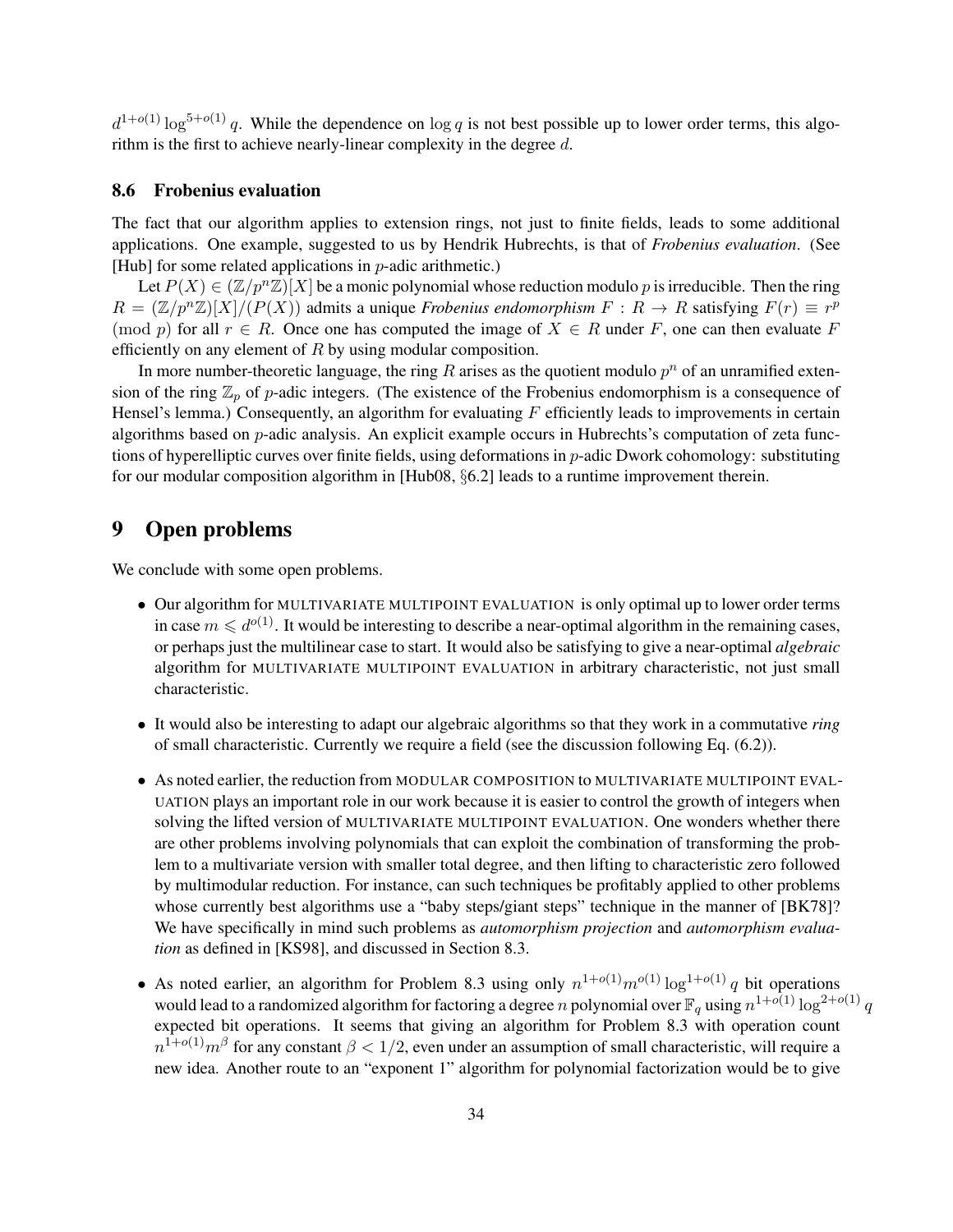"exponent 1" algorithms for automorphism projection and automorphism evaluation, and then use the implementation described in [KS98] of the so-called Black Box Berlekamp algorithm for polynomial factorization.

### 10 Acknowledgements

We thank Henry Cohn, Joachim von zur Gathen, David Harvey, Erich Kaltofen, and Eyal Rozenman for useful discussions, and Eric Schost for helpful comments on a draft of [Uma08]. We thank Swastik Kop- ´ party and Madhu Sudan for some references mentioned in Section 5, and Ronald de Wolf and the FOCS 2008 referees for helpful comments on the conference paper [KU08]. We thank Ariel Gabizon, Hendrik Hubrechts, Dieter Theunckens, and the anonymous referees for helpful comments, and Igor Sergeev for identifying an error in Section 6. Finally, we thank Madhu Sudan for hosting a visit of the second author to MIT, which launched this collaboration.

# References

- [BCS97] P. Bürgisser, M. Clausen, and M. A. Shokrollahi. *Algebraic Complexity Theory*, volume 315 of *Grundlehren der mathematischen Wissenschaften*. Springer-Verlag, 1997.
- [Bel61] E. G. Belaga. Evaluation of polynomials of one variable with preliminary preprocessing of the coefficients. *Problemy Kibernet.*, 5:7–15, 1961.
- [Ber70] E. R. Berlekamp. Factoring polynomials over large finite fields. *Mathematics of Computation*, 24(111):713–735, 1970.
- [Ber98] D. J. Bernstein. Composing power series over a finite ring in essentially linear time. *J. Symb. Comput.*, 26(3):339–341, 1998.
- [Ber08] D. J. Bernstein. Fast multiplication and its applications. In Joseph P. Buhler and Peter Stevenhagen, editors, *Algorithmic Number Theory: Lattices, Number Fields, Curves and Cryptography*, pages 325–384. Cambridge Univ. Press, 2008.
- [BK78] R. P. Brent and H. T. Kung. Fast algorithms for manipulating formal power series. *J. ACM*, 25(4):581–595, 1978.
- [BLS03] A. Bostan, G. Lecerf, and E. Schost. Tellegen's principle into practice. In ´ *ISSAC '03: Proceedings of the 2003 International Symposium on Symbolic and Algebraic Computation*, pages 37–44, New York, NY, USA, 2003. ACM.
- [CL] J.-M. Couveignes and R. Lercier. Fast construction of irreducible polynomials over finite fields. Available at http://arxiv.org/abs/0905.1642.
- [CW90] D. Coppersmith and S. Winograd. Matrix multiplication via arithmetic progressions. *J. Symb. Comput.*, 9(3):251–280, 1990.
- [CZ81] D.G. Cantor and H. Zassenhaus. A new algorithm for factoring polynomials over finite fields. *Mathematics of Computation*, 36(154):587–592, 1981.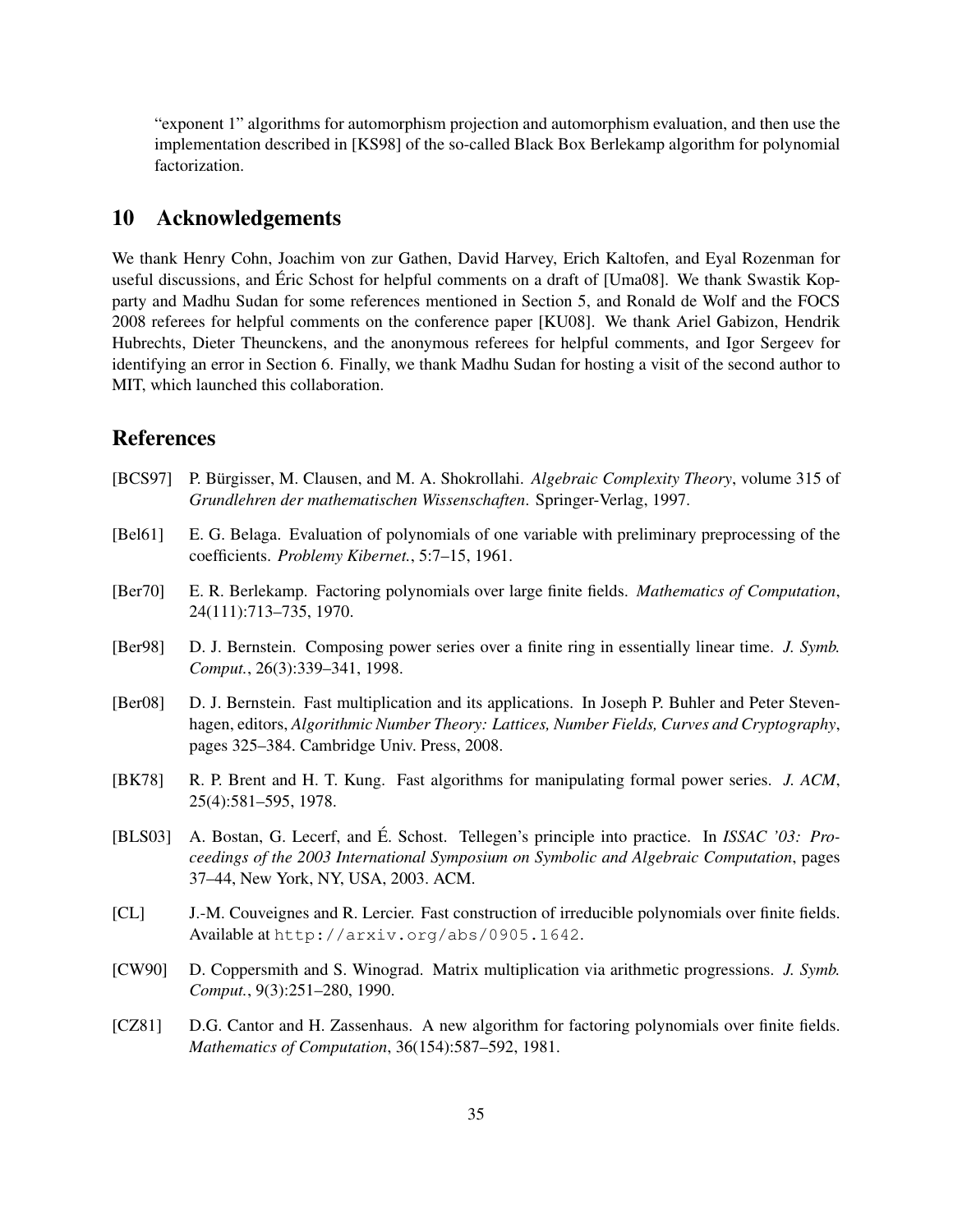- [GM07] A. Gál and P. B. Miltersen. The cell probe complexity of succinct data structures. *Theor. Comput. Sci.*, 379(3):405–417, 2007.
- [vzG06] J. von zur Gathen. Who was who in polynomial factorization. In Barry M. Trager, editor, *ISSAC*, page 2. ACM, 2006.
- [vzGG99] J. von zur Gathen and J. Gerhard. *Modern Computer Algebra*. Cambridge University Press, 1999.
- [vzGP01] J. von zur Gathen and D. Panario. Factoring polynomials over finite fields: A survey. *J. Symb. Comput.*, 31(1/2):3–17, 2001.
- [vzGS92] J. von zur Gathen and V. Shoup. Computing Frobenius maps and factoring polynomials. *Computational Complexity*, 2:187–224, 1992.
- [GR06] V. Guruswami and A. Rudra. Explicit capacity-achieving list-decodable codes. In Jon M. Kleinberg, editor, *STOC*, pages 1–10. ACM, 2006.
- [HP98] X. Huang and V. Y. Pan. Fast rectangular matrix multiplication and applications. *J. Complexity*, 14(2):257–299, 1998.
- [Hub] H. Hubrechts. Fast arithmetic in unramified *p*-adic fields. in preparation.
- [Hub08] H. Hubrechts. Point counting in families of hyperelliptic curves. *Foundations of Computational Math.*, 8(1):137–169, 2008.
- [Kal03] E. Kaltofen. Polynomial factorization: a success story. In J. Rafael Sendra, editor, *ISSAC*, pages 3–4. ACM, 2003.
- [KI04] V. Kabanets and R. Impagliazzo. Derandomizing polynomial identity tests means proving circuit lower bounds. *Computational Complexity*, 13(1-2):1–46, 2004.
- [KS97] E. Kaltofen and V. Shoup. Fast polynomial factorization over high algebraic extensions of finite fields. In *ISSAC*, pages 184–188, 1997.
- [KS98] E. Kaltofen and V. Shoup. Subquadratic-time factoring of polynomials over finite fields. *Mathematics of Computation*, 67(223):1179–1197, 1998.
- [KU08] K. S. Kedlaya and C. Umans. Fast modular composition in any characteristic. In *FOCS*, pages 481–490. IEEE Computer Society, 2008.
- [Mil95] P. B. Miltersen. On the cell probe complexity of polynomial evaluation. *Theor. Comput. Sci.*, 143(1):167–174, 1995.
- [NZ04] M. Nüsken and M. Ziegler. Fast multipoint evaluation of bivariate polynomials. In Susanne Albers and Tomasz Radzik, editors, *ESA*, volume 3221 of *Lecture Notes in Computer Science*, pages 544–555. Springer, 2004.
- [Pan66] V. Ya. Pan. Methods of computing values of polynomials. *Russian Math. Surveys*, 21(1):105– 136, 1966.